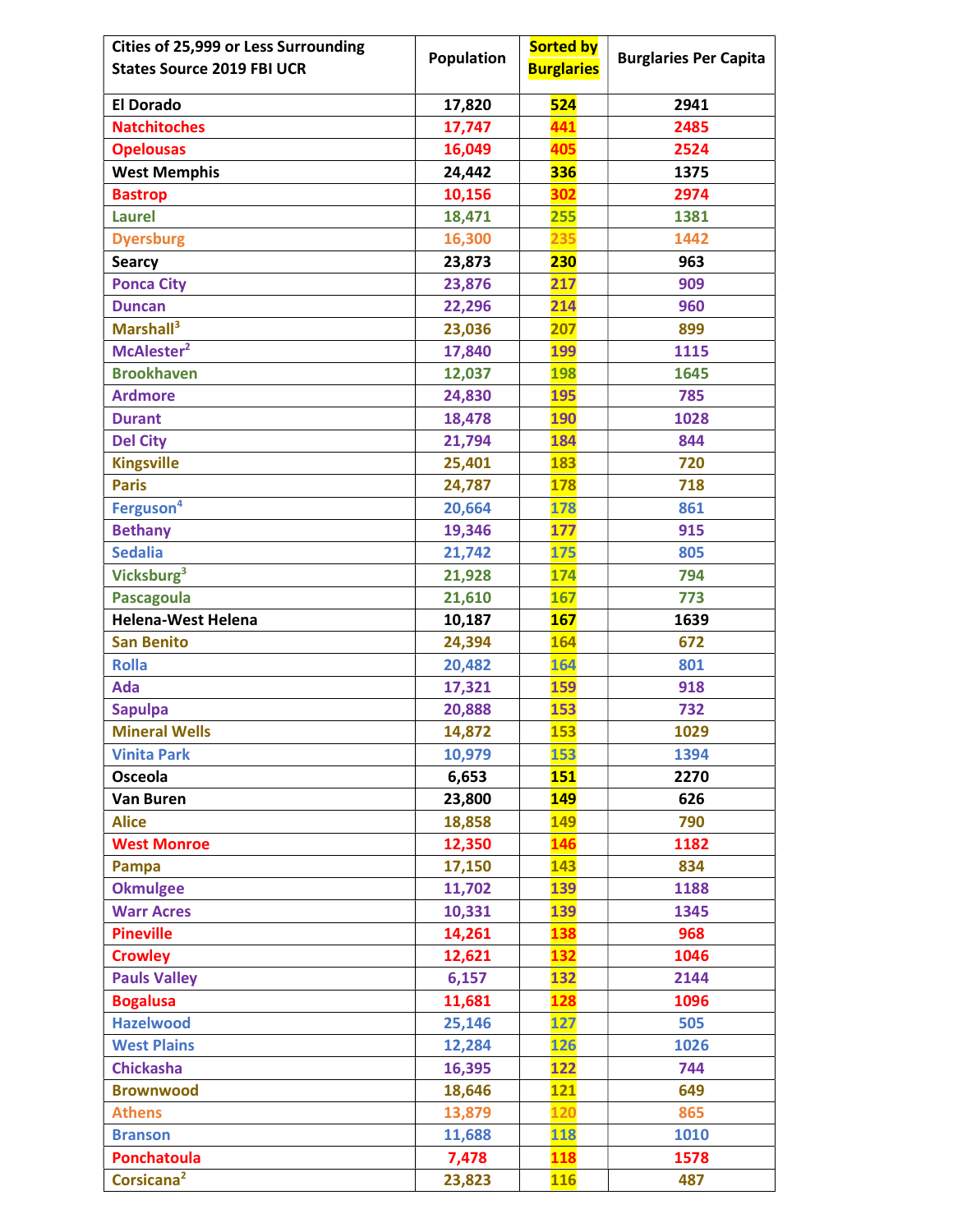| Universal City <sup>2</sup>    | 21,062 | <b>116</b> | 551  |
|--------------------------------|--------|------------|------|
| <b>Grandview</b>               | 25,022 | 113        | 452  |
| <b>Levelland</b>               | 13,530 | 113        | 835  |
| <b>Ville Platte</b>            | 7,029  | 112        | 1593 |
| <b>Miami</b>                   | 13,078 | 111        | 849  |
| <b>Humble</b>                  | 16,157 | <b>110</b> | 681  |
| <b>Minden</b>                  | 11,984 | <b>110</b> | 918  |
| <b>Lamesa</b>                  | 8,997  | <b>109</b> | 1212 |
| <b>Alamo</b>                   | 19,903 | <b>108</b> | 543  |
| <b>Raymondville</b>            | 10,894 | <b>108</b> | 991  |
| <b>Sulphur</b>                 | 20,200 | 107        | 530  |
| Rockport <sup>2</sup>          | 10,854 | 106        | 977  |
| <b>Bellefontaine Neighbors</b> | 10,416 | <b>106</b> | 1018 |
| <b>Ruston</b>                  | 22,148 | 105        | 474  |
| <b>Tahlequah</b>               | 16,861 | 104        | 617  |
| <b>Eunice</b>                  | 9,939  | 104        | 1046 |
| Denison <sup>2</sup>           | 25,432 | <b>103</b> | 405  |
| <b>Shelbyville</b>             | 22,062 | 103        | 467  |
| <b>Terrell</b>                 | 18,395 | <b>103</b> | 560  |
| La Marque                      | 17,088 | <b>103</b> | 603  |
| <b>Elizabethton</b>            | 13,409 | 103        | 768  |
| <b>Balch Springs</b>           | 25,511 | <b>100</b> | 392  |
| <b>Broussard</b>               | 12,985 | 100        | 770  |
| <b>Blytheville</b>             | 13,468 | 98         | 728  |
| <b>Beeville</b>                | 12,866 | 98         | 762  |
| <b>East Ridge</b>              | 21,027 | 97         | 461  |
| <b>Gautier</b>                 | 18,563 | 97         | 523  |
| <b>Millington</b>              | 10,669 | 97         | 909  |
| <b>Siloam Springs</b>          | 17,235 | 96         | 557  |
| Hope                           | 9,666  | 96         | 993  |
| <b>Palestine</b>               | 18,062 | 95         | 526  |
| <b>Magnolia</b>                | 11,440 | 95         | 830  |
| <b>Orange</b>                  | 18,468 | 93         | 504  |
| <b>Lebanon</b>                 | 14,841 | 93         | 627  |
| <b>Abbeville</b>               | 12,142 | 91         | 749  |
| <b>Altus</b>                   | 18,572 | 90         | 485  |
| <b>Marksville</b>              | 5,369  | 90         | 1676 |
| <b>Taylor</b>                  | 17,405 | 89         | 511  |
| Addison <sup>2</sup>           | 16,339 | 89         | 545  |
| <b>Sand Springs</b>            | 20,024 | 88         | 439  |
| <b>Crossville</b>              | 11,643 | 88         | 756  |
| <b>McMinnville</b>             | 13,696 | 87         | 635  |
| <b>South Houston</b>           | 17,655 | 85         | 481  |
| <b>Donna</b>                   | 16,715 | 85         | 509  |
| <b>Glenpool</b>                | 14,356 | 85         | 592  |
| <b>Forrest City</b>            | 13,887 | 85         | 612  |
| <b>Woodward</b>                | 12,195 | 85         | 697  |
| <b>El Reno</b>                 | 19,830 | 84         | 424  |
| Gretna                         | 17,729 | 84         | 474  |
| Camden                         | 10,742 | 84         | 782  |
| La Follette                    | 6,651  | 84         | 1263 |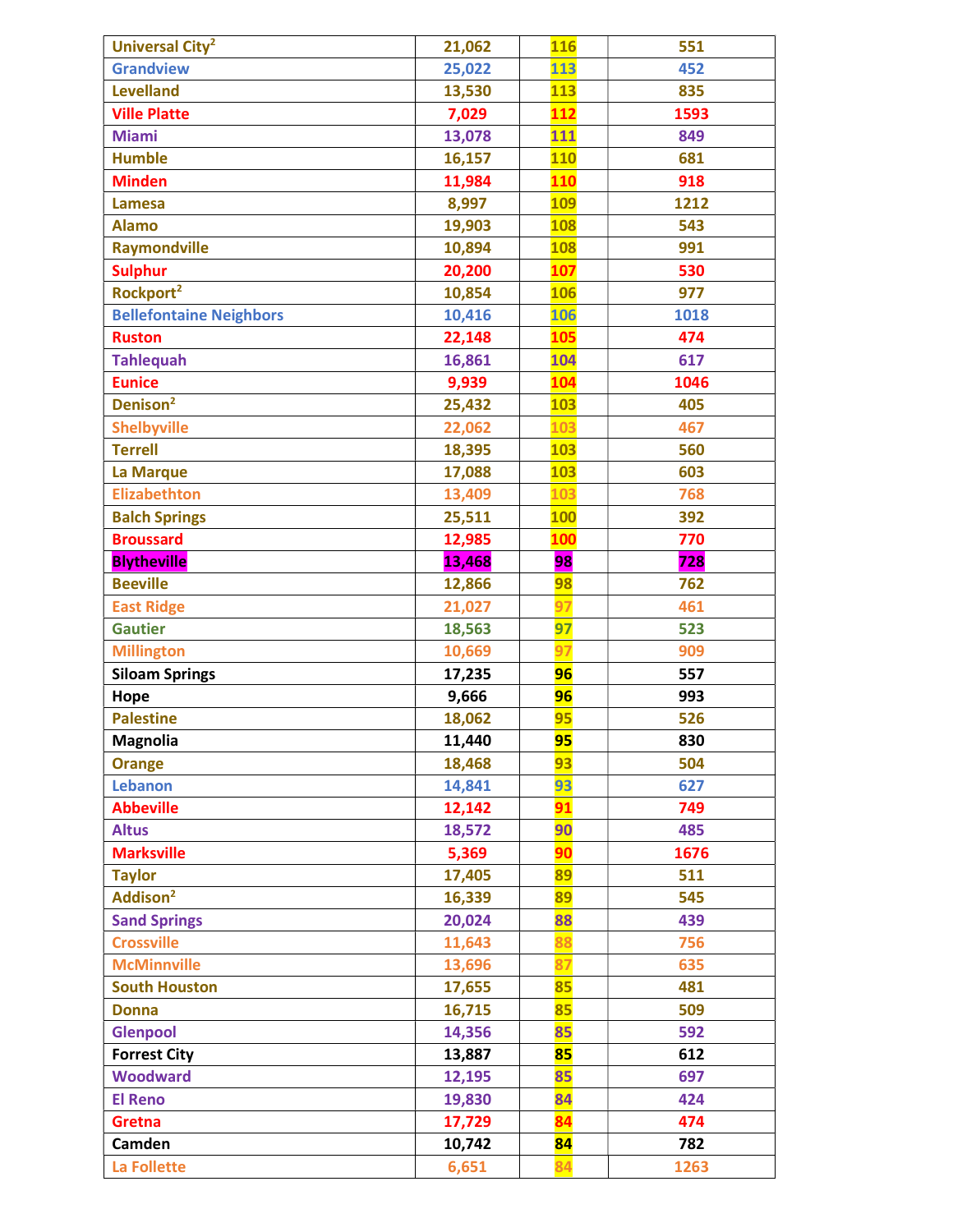| <b>Tullahoma</b>                 | 19,468 | 83              | 426  |
|----------------------------------|--------|-----------------|------|
| <b>Mercedes</b>                  | 16,882 | 83              | 492  |
| <b>Navasota</b>                  | 7,795  | 82              | 1052 |
| <b>Berkeley</b>                  | 8,868  | 80              | 902  |
| Wynne                            | 7,812  | 80              | 1024 |
| <b>Jasper</b>                    | 7,647  | 80              | 1046 |
| <b>Poteau</b>                    | 8,961  | 79              | 882  |
| <b>Booneville<sup>3</sup></b>    | 8,742  | 79              | 904  |
| <b>Sevierville</b>               | 16,760 | 78              | 465  |
| <b>Idabel</b>                    | 6,816  | 78              | 1144 |
| <b>Caruthersville</b>            | 5,451  | 78              | 1431 |
| <b>Crossett</b>                  | 4,846  | 78              | 1610 |
| <b>Red Oak<sup>2</sup></b>       | 13,429 | 77              | 573  |
| <b>Union City</b>                | 10,340 | 77              | 745  |
| <b>Savannah</b>                  | 6,941  | 76              | 1095 |
| <b>Athens</b>                    | 12,807 | 75              | 586  |
| Snyder <sup>2</sup>              | 11,161 | 74              | 663  |
| <b>Vidor</b>                     | 10,499 | $\overline{74}$ | 705  |
| <b>Sullivan</b>                  | 7,111  | 74              | 1041 |
| <b>Claremore</b>                 | 18,786 | 73              | 389  |
| Seagoville <sup>2</sup>          | 17,120 | 73              | 426  |
| <b>Forest Hill</b>               | 13,034 | 73              | 560  |
| <b>Breaux Bridge</b>             | 8,237  | 73              | 886  |
| Dickinson <sup>2</sup>           | 21,101 | 72              | 341  |
| Mount Pleasant <sup>2</sup>      | 16,307 | 72              | 442  |
| <b>Trumann</b>                   | 7,043  | 72              | 1022 |
| <b>Okemah</b>                    | 3,168  | 72              | 2273 |
| <b>St. Robert</b>                | 6,034  | 71              | 1177 |
| <b>Ripley</b>                    | 7,818  | 70              | 895  |
| <b>Newport</b>                   | 7,485  | 70              | 935  |
| <b>Bowie</b>                     | 5,040  | 70              | 1389 |
| <b>Westlake</b>                  | 4,959  | 70              | 1412 |
| <b>Stephenville</b>              | 21,748 | 69              | 317  |
| <b>Uvalde</b>                    | 16,233 | 69              | 425  |
| <b>Stuttgart</b>                 | 8,589  | 69              | 803  |
| Yoakum <sup>2</sup>              | 5,962  | 69              | 1157 |
| Clute <sup>2</sup>               | 11,740 | 68              | 579  |
| <b>Bellmead</b>                  | 10,817 | 68              | 629  |
| <b>West Point</b>                | 10,430 | 68              | 652  |
| <b>Harrisonville</b>             | 10,095 | 68              | 674  |
| <b>Ocean Springs<sup>4</sup></b> | 17,864 | 67              | 375  |
| <b>Hereford</b>                  | 14,733 | 67              | 455  |
| <b>Moberly</b>                   | 13,559 | 67              | 494  |
| <b>Catoosa</b>                   | 6,975  | 67              | 961  |
| <b>Manchester</b>                | 11,020 | 65              | 590  |
| <b>Humboldt</b>                  | 8,165  | 65              | 796  |
| <b>Maumelle</b>                  | 18,223 | 64              | 351  |
| <b>El Campo</b>                  | 11,615 | 64              | 551  |
| <b>Covington</b>                 | 8,755  | 64              | 731  |
| <b>Aurora</b>                    | 7,455  | 64              | 858  |
| De Queen                         | 6,593  | 64              | 971  |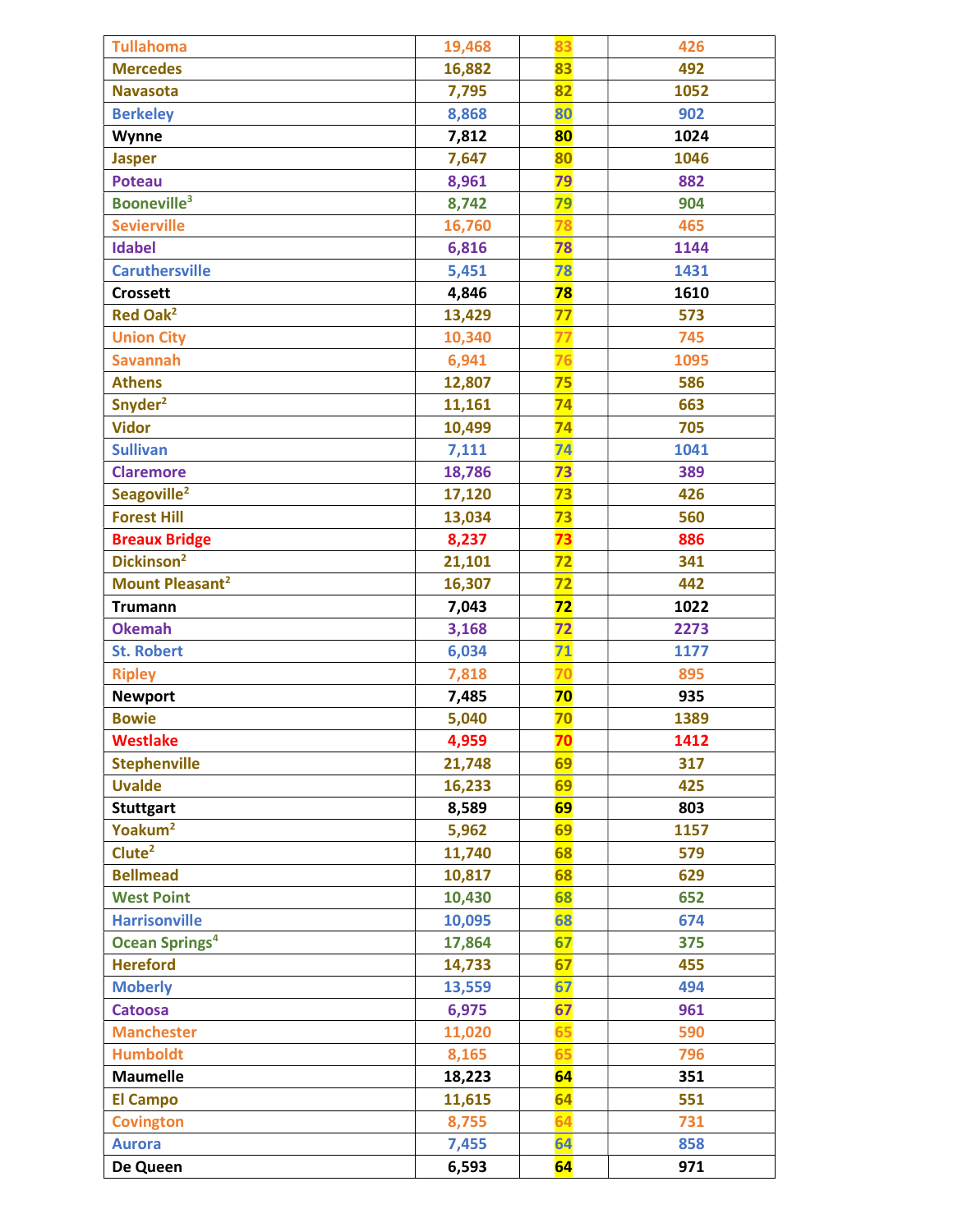| <b>Anadarko</b>                    | 6,540  | 64 | 979  |
|------------------------------------|--------|----|------|
| <b>Brenham</b>                     | 17,375 | 63 | 363  |
| <b>Thibodaux</b>                   | 14,587 | 63 | 432  |
| <b>Brownsville</b>                 | 9,336  | 63 | 675  |
| Fordyce                            | 3,745  | 63 | 1682 |
| <b>Gatesville</b>                  | 12,311 | 62 | 504  |
| Lawrenceburg                       | 10,877 | 62 | 570  |
| <b>Katy</b>                        | 19,966 | 61 | 306  |
| <b>Marion</b>                      | 12,344 | 61 | 494  |
| <b>Guthrie</b>                     | 11,597 | 61 | 526  |
| <b>Paris</b>                       | 10,047 | 61 | 607  |
| <b>Scott</b>                       | 8,725  | 61 | 699  |
| <b>Broken Bow</b>                  | 4,053  | 61 | 1505 |
| <b>Belton</b>                      | 23,657 | 60 | 254  |
| <b>Warrensburg</b>                 | 20,435 | 60 | 294  |
| <b>Stafford</b>                    | 18,380 | 60 | 326  |
| <b>Dickson</b>                     | 15,703 | 60 | 382  |
| <b>Henderson</b>                   | 13,226 | 60 | 454  |
| <b>Neosho</b>                      | 12,076 | 60 | 497  |
| <b>Cushing</b>                     | 7,639  | 60 | 785  |
| Gainesville <sup>2</sup>           | 16,688 | 59 | 354  |
| <b>Kilgore</b>                     | 15,047 | 59 | 392  |
| <b>Rio Grande City<sup>2</sup></b> | 14,607 | 59 | 404  |
| <b>Groves</b>                      | 15,601 | 58 | 372  |
| Dalhart <sup>2</sup>               | 8,338  | 58 | 696  |
| <b>Jersey Village<sup>2</sup></b>  | 8,006  | 58 | 724  |
| <b>Kermit</b>                      | 6,321  | 58 | 918  |
| <b>Belton</b>                      | 22,741 | 57 | 251  |
| <b>Henryetta</b>                   | 5,517  | 57 | 1033 |
| <b>Bellaire</b>                    | 19,233 | 56 | 291  |
| <b>White Settlement</b>            | 18,127 | 56 | 309  |
| <b>Choctaw</b>                     | 12,812 | 56 | 437  |
| <b>Soddy-Daisy</b>                 | 13,818 | 55 | 398  |
| <b>Mexico</b>                      | 11,529 | 55 | 477  |
| <b>Chillicothe</b>                 | 9,700  | 55 | 567  |
| <b>Noble</b>                       | 6,922  | 55 | 795  |
| Warren                             | 5,634  | 55 | 976  |
| <b>Leesville</b>                   | 5,617  | 55 | 979  |
| <b>Hugo</b>                        | 5,081  | 55 | 1082 |
| <b>Hearne</b>                      | 4,510  | 55 | 1220 |
| <b>Glenn Heights</b>               | 13,520 | 54 | 399  |
| <b>The Village</b>                 | 9,535  | 54 | 566  |
| <b>Cleveland</b>                   | 8,284  | 54 | 652  |
| <b>Skiatook</b>                    | 8,041  | 54 | 672  |
| <b>Pigeon Forge</b>                | 6,383  | 54 | 846  |
| <b>Kirby</b>                       | 8,841  | 53 | 599  |
| <b>Richmond</b>                    | 5,615  | 53 | 944  |
| <b>Lake Worth</b>                  | 4,993  | 53 | 1061 |
| <b>Nederland</b>                   | 17,557 | 52 | 296  |
| <b>Freeport</b>                    | 12,213 | 52 | 426  |
| <b>Red Bank</b>                    | 11,779 | 52 | 441  |
|                                    |        |    |      |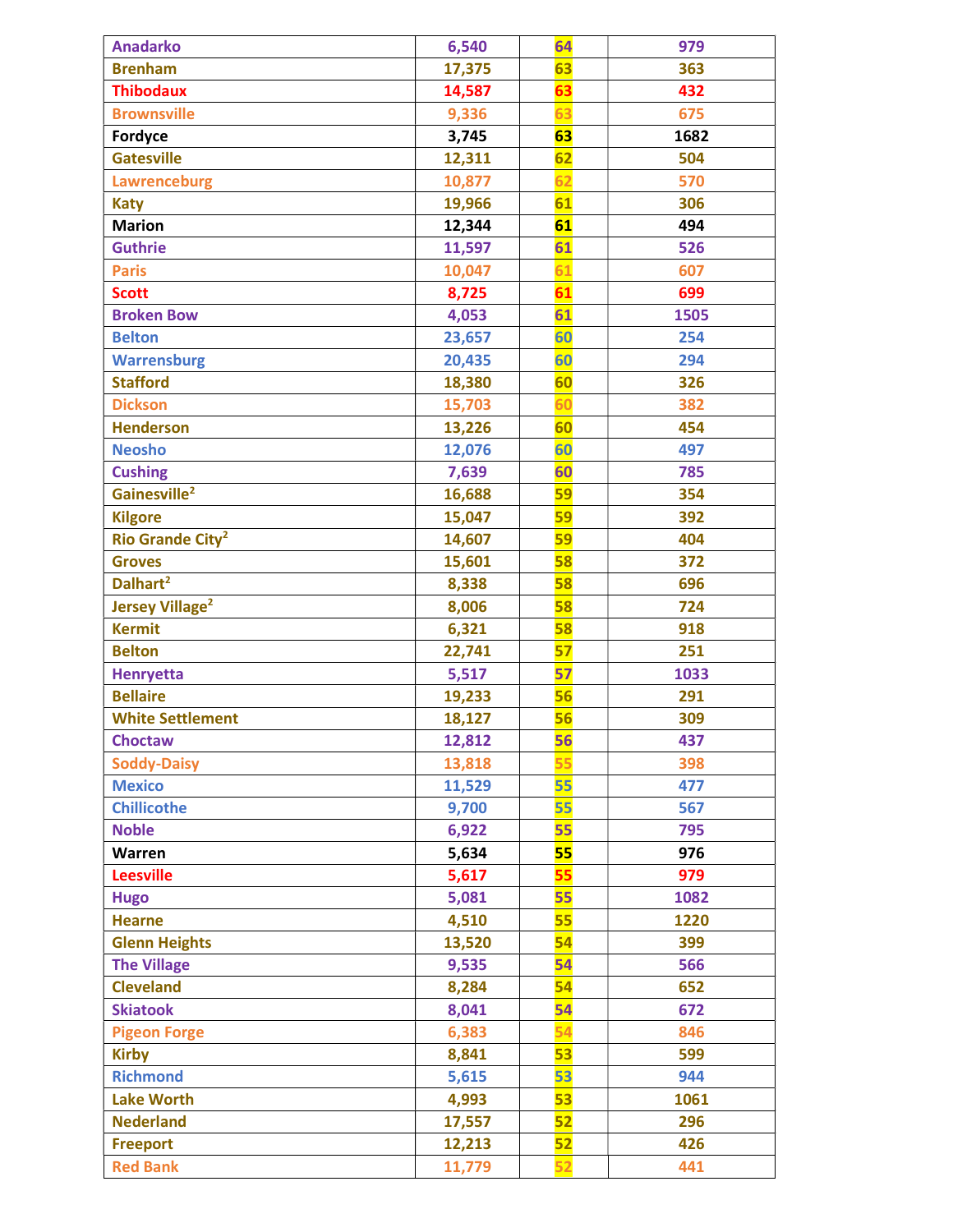| <b>Newcastle</b>             | 10,649 | 52 | 488  |
|------------------------------|--------|----|------|
| <b>Clinton</b>               | 9,179  | 52 | 567  |
| <b>Marble Falls</b>          | 7,047  | 52 | 738  |
| <b>Newport</b>               | 6,786  | 52 | 766  |
| <b>Tecumseh</b>              | 6,667  | 52 | 780  |
| <b>Purcell</b>               | 6,481  | 52 | 802  |
| <b>Pass Christian</b>        | 6,285  | 52 | 827  |
| <b>Terrell Hills</b>         | 5,496  | 52 | 946  |
| <b>Marianna</b>              | 3,398  | 52 | 1530 |
| <b>Greeneville</b>           | 14,881 | 51 | 343  |
| Weatherford                  | 12,186 | 51 | 419  |
| <b>Leon Valley</b>           | 11,644 | 51 | 438  |
| <b>Guymon</b>                | 11,247 | 51 | 453  |
| <b>Pearsall</b>              | 10,604 | 51 | 481  |
| <b>Harrison</b>              | 13,107 | 50 | 381  |
| <b>Burkburnett</b>           | 11,305 | 50 | 442  |
| <b>Sallisaw</b>              | 8,391  | 50 | 596  |
| <b>Nevada</b>                | 8,237  | 50 | 607  |
| <b>Brandon</b>               | 24,426 | 49 | 201  |
| <b>Jenks</b>                 | 24,264 | 49 | 202  |
| <b>Farmington</b>            | 19,178 | 49 | 256  |
| <b>West University Place</b> | 15,818 | 49 | 310  |
| <b>Hutchins</b>              | 5,776  | 49 | 848  |
| <b>Mountain Home</b>         | 12,458 | 48 | 385  |
| <b>Milan</b>                 | 7,613  | 48 | 631  |
| <b>Batesville</b>            | 7,234  | 48 | 664  |
| <b>Grove</b>                 | 7,129  | 48 | 673  |
| <b>Berryville</b>            | 5,547  | 48 | 865  |
| <b>Falfurrias</b>            | 4,819  | 48 | 996  |
| <b>Saginaw</b>               | 24,382 | 47 | 193  |
| Andrews <sup>2</sup>         | 14,133 | 47 | 333  |
| <b>Dayton</b>                | 8,464  | 47 | 555  |
| <b>Floresville</b>           | 7,970  | 47 | 590  |
| Summit <sup>3</sup>          | 1,577  | 47 | 2980 |
| <b>Marshfield</b>            | 7,566  | 46 | 608  |
| <b>Sweetwater</b>            | 5,875  | 46 | 783  |
| <b>Camdenton</b>             | 4,138  | 46 | 1112 |
| <b>Farmerville</b>           | 3,725  | 46 | 1235 |
| <b>Bryant</b>                | 21,214 | 45 | 212  |
| <b>Baker</b>                 | 13,240 | 45 | 340  |
| <b>Marshall</b>              | 12,915 | 45 | 348  |
| <b>Bolivar</b> <sup>3</sup>  | 11,129 | 45 | 404  |
| <b>Monticello</b>            | 9,438  | 45 | 477  |
| <b>Heber Springs</b>         | 6,912  | 45 | 651  |
| <b>Center</b>                | 5,271  | 45 | 854  |
| <b>Bolivar</b>               | 4,888  | 45 | 921  |
| <b>Wewoka</b>                | 3,252  | 45 | 1384 |
| <b>Ridgeland</b>             | 24,171 | 44 | 182  |
| <b>Benbrook</b>              | 23,872 | 44 | 184  |
| Vernon <sup>2</sup>          | 10,312 | 44 | 427  |
| <b>El Dorado Springs</b>     | 3,594  | 44 | 1224 |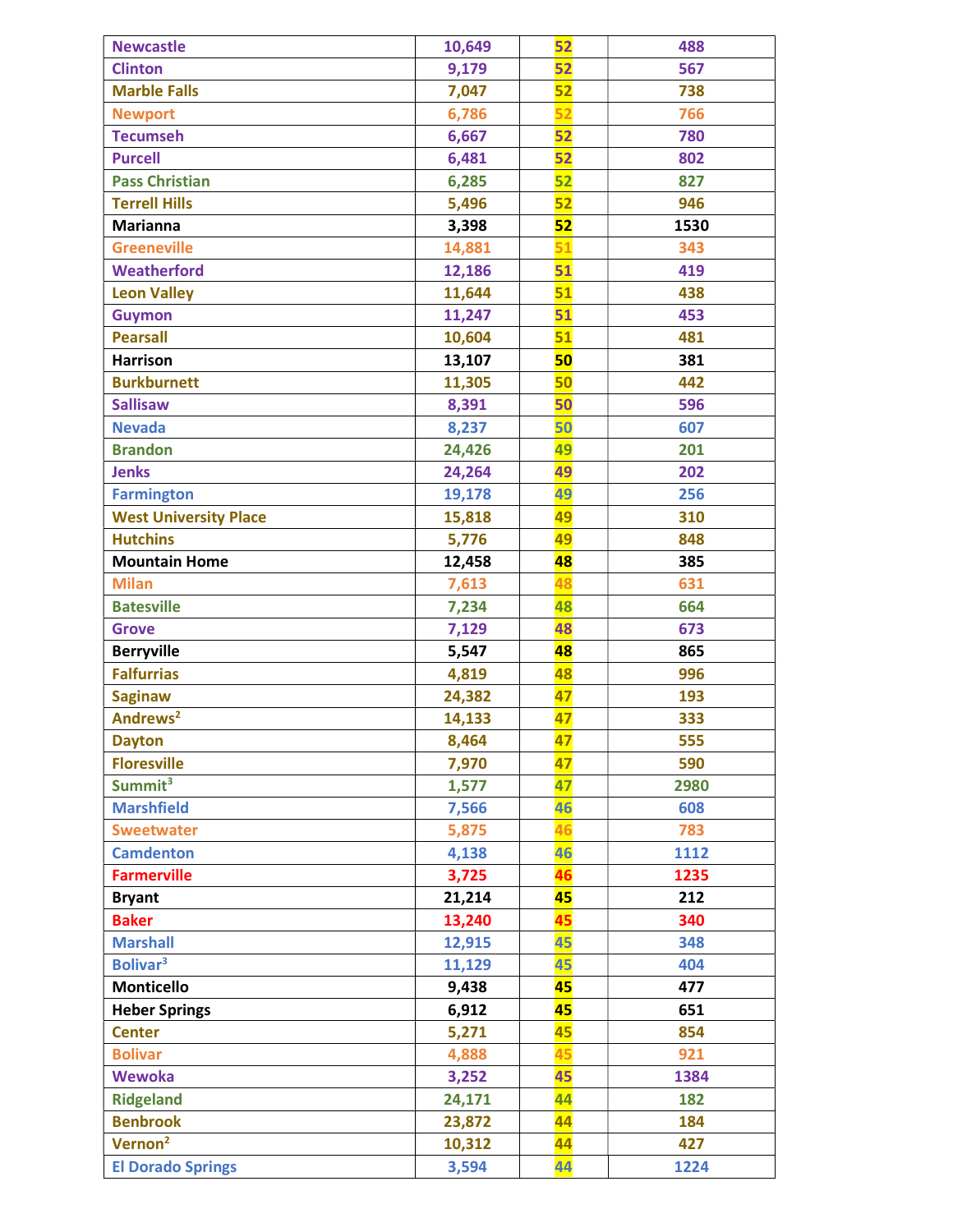| <b>Ozark</b>                   | 3,573  | 44        | 1231 |
|--------------------------------|--------|-----------|------|
| <b>Ennis</b>                   | 20,096 | 43        | 214  |
| <b>Carencro</b>                | 9,387  | 43        | 458  |
| <b>Frederick</b>               | 3,558  | 43        | 1209 |
| Pecos <sup>2</sup>             | 10,451 | 42        | 402  |
| <b>Pryor Creek</b>             | 9,395  | 42        | 447  |
| <b>Dexter</b>                  | 7,861  | 42        | 534  |
| <b>Holdenville</b>             | 5,518  | 42        | 761  |
| <b>Springfield</b>             | 17,022 | 41        | 241  |
| <b>Live Oak</b>                | 16,280 | 41        | 252  |
| <b>Azle</b>                    | 13,691 | 41        | 299  |
| <b>Portland</b>                | 12,995 | 41        | 316  |
| Ingleside                      | 10,366 | 41        | 396  |
| <b>Gladewater</b>              | 6,349  | 41        | 646  |
| <b>Sansom Park Village</b>     | 6,000  | 41        | 683  |
| <b>Elk City</b>                | 11,509 | 40        | 348  |
| <b>Wagoner</b>                 | 9,154  | 40        | 437  |
| <b>Wharton</b>                 | 8,627  | 40        | 464  |
| <b>Slaton</b>                  | 5,877  | 40        | 681  |
| Sinton <sup>2</sup>            | 5,373  | 40        | 744  |
| <b>Colorado City</b>           | 3,831  | 40        | 1044 |
| <b>Angleton</b>                | 19,660 | 39        | 198  |
| <b>Zachary</b>                 | 18,009 | <b>39</b> | 217  |
| <b>Goodlettsville</b>          | 16,976 | 39        | 230  |
| <b>Gonzales</b>                | 10,940 | 39        | 356  |
| <b>Clinton</b>                 | 10,062 | 39        | 388  |
| <b>Maplewood</b>               | 8,108  | 39        | 481  |
| <b>Perry</b>                   | 4,905  | 39        | 795  |
| <b>Castle Hills</b>            | 4,515  | 39        | 864  |
| <b>Forney</b>                  | 25,374 | 38        | 150  |
| <b>D'Iberville</b>             | 14,125 | 38        | 269  |
| <b>Washington</b> <sup>3</sup> | 14,064 | 38        | 270  |
| <b>Martin</b>                  | 10,488 | 38        | 362  |
| <b>Lowell</b>                  | 9,723  | 38        | 391  |
| <b>Perryville</b>              | 8,466  | 38        | 449  |
| <b>Beebe</b>                   | 8,242  | 38        | 461  |
| <b>Kosciusko</b>               | 6,774  | 38        | 561  |
| <b>Manvel</b>                  | 12,721 | 37        | 291  |
| <b>Batesville</b>              | 10,889 | 37        | 340  |
| <b>New Boston</b>              | 4,663  | 37        | 793  |
| <b>Winnfield</b>               | 4,307  | 37        | 859  |
| Kenedy <sup>2</sup>            | 3,465  | 37        | 1068 |
| Waldron                        | 3,332  | 37        | 1110 |
| Crowley <sup>2</sup>           | 16,027 | 36        | 225  |
| <b>Richmond</b>                | 12,086 | 36        | 298  |
| <b>Petal</b>                   | 10,702 | 36        | 336  |
| Lacy-Lakeview                  | 6,720  | 36        | 536  |
| <b>Sealy</b>                   | 6,593  | 36        | 546  |
| Alma                           | 5,888  | 36        | 611  |
| <b>Clyde</b>                   | 3,868  | 36        | 931  |
| <b>Atoka</b>                   | 3,131  | 36        | 1150 |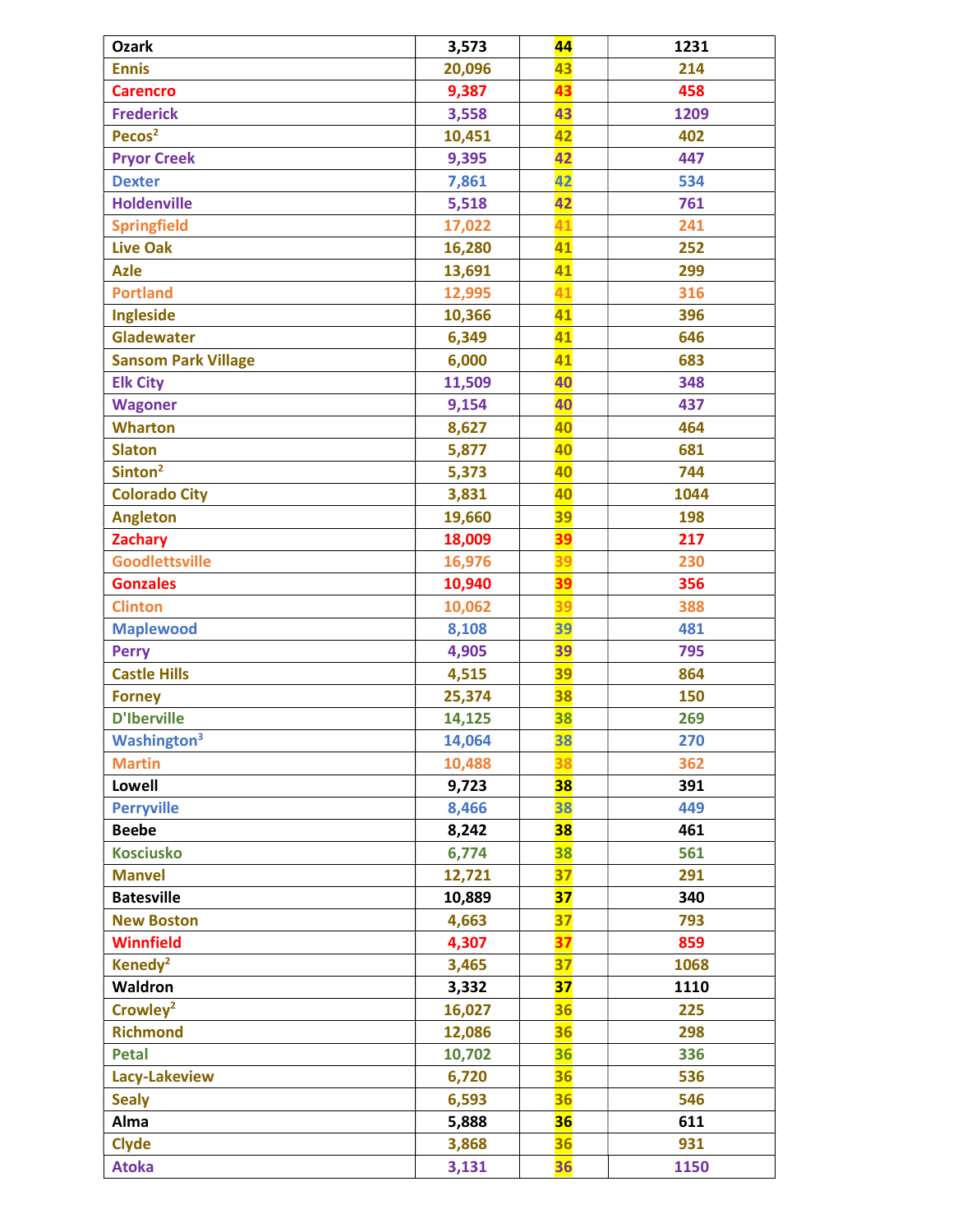| <b>Mustang</b>               | 22,630 | 35 | 155  |
|------------------------------|--------|----|------|
| <b>Centerton</b>             | 16,542 | 35 | 212  |
| <b>Canyon</b>                | 16,312 | 35 | 215  |
| <b>Carthage</b>              | 14,808 | 35 | 236  |
| <b>Dumas</b>                 | 14,290 | 35 | 245  |
| <b>Port Neches</b>           | 12,808 | 35 | 273  |
| <b>Highland Park</b>         | 9,251  | 35 | 378  |
| <b>Boonville<sup>3</sup></b> | 8,410  | 35 | 416  |
| <b>Gun Barrel City</b>       | 6,273  | 35 | 558  |
| <b>Dardanelle</b>            | 4,555  | 35 | 768  |
| Youngsville                  | 15,020 | 34 | 226  |
| Granbury <sup>2</sup>        | 10,752 | 34 | 316  |
| <b>Dayton</b>                | 7,408  | 34 | 459  |
| <b>Seminole</b>              | 7,134  | 34 | 477  |
| <b>Wiggins</b>               | 4,618  | 34 | 736  |
| <b>Eastland</b>              | 3,913  | 34 | 869  |
| <b>Booneville</b>            | 3,829  | 34 | 888  |
| <b>McGehee</b>               | 3,681  | 34 | 924  |
| <b>Pawhuska</b>              | 3,410  | 34 | 997  |
| <b>Premont</b>               | 2,540  | 34 | 1339 |
| <b>Hartshorne</b>            | 1,930  | 34 | 1762 |
| Corinth <sup>2</sup>         | 22,090 | 33 | 149  |
| <b>Portland</b>              | 17,604 | 33 | 187  |
| <b>Lenoir City</b>           | 9,392  | 33 | 351  |
| <b>Walker</b>                | 6,296  | 33 | 524  |
| <b>Tulia</b>                 | 4,644  | 33 | 711  |
| <b>Ozark</b>                 | 20,490 | 32 | 156  |
| Seabrook <sup>2</sup>        | 14,611 | 32 | 219  |
| <b>Excelsior Springs</b>     | 11,715 | 32 | 273  |
| <b>Richland Hills</b>        | 8,060  | 32 | 397  |
| <b>Pulaski</b>               | 7,628  | 32 | 420  |
| <b>Harrah</b>                | 6,602  | 32 | 485  |
| <b>Marlow</b>                | 4,398  | 32 | 728  |
| <b>Bristow</b>               | 4,195  | 32 | 763  |
| Johnson                      | 3,781  | 32 | 846  |
| <b>Franklinton</b>           | 3,761  | 32 | 851  |
| <b>Paris</b>                 | 3,392  | 32 | 943  |
| <b>Drumright</b>             | 2,816  | 32 | 1136 |
| <b>Creve Coeur</b>           | 18,829 | 31 | 165  |
| <b>Pocahontas</b>            | 6,647  | 31 | 466  |
| Ward                         | 5,454  | 31 | 568  |
| <b>Dunlap</b>                | 5,155  | 31 | 601  |
| <b>Mathis</b>                | 4,768  | 31 | 650  |
| <b>Cherokee Village</b>      | 4,634  | 31 | 669  |
| <b>Butler</b>                | 4,017  | 31 | 772  |
| <b>Spencer</b>               | 3,989  | 31 | 777  |
| <b>Nowata</b>                | 3,598  | 31 | 862  |
| lowa                         | 3,262  | 31 | 950  |
| <b>Hayti</b>                 | 2,548  | 31 | 1217 |
| <b>Arnold</b>                | 21,102 | 30 | 142  |
| Pleasanton <sup>2</sup>      | 10,911 | 30 | 275  |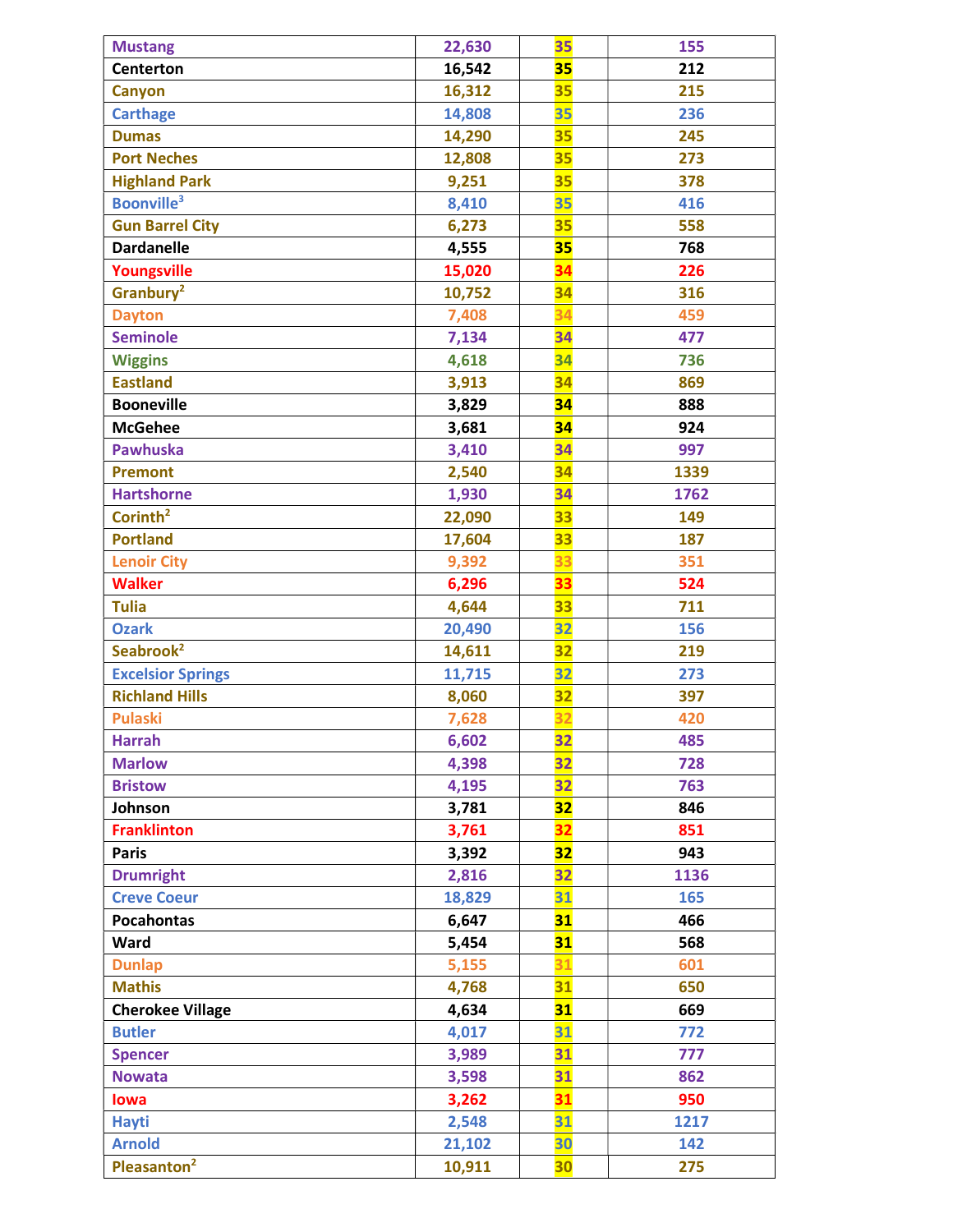| La Feria                                     | 7,341           | 30                             | 409        |
|----------------------------------------------|-----------------|--------------------------------|------------|
| <b>Harriman</b>                              | 6,121           | 30                             | 490        |
| <b>Littlefield</b>                           | 5,911           | 30                             | 508        |
| <b>Hudson</b>                                | 4,909           | 30                             | 611        |
| <b>Mountain View</b>                         | 2,850           | 30                             | 1053       |
| <b>Riverview</b>                             | 2,836           | 30                             | 1058       |
| <b>Geary</b>                                 | 1,276           | 30                             | 2351       |
| <b>Watauga</b>                               | 24,685          | 29                             | 117        |
| <b>Lockhart</b>                              | 14,079          | $\overline{29}$                | 206        |
| <b>Liberty</b>                               | 9,471           | $\overline{29}$                | 306        |
| Mena                                         | 5,508           | 29                             | 527        |
| <b>Eufaula</b>                               | 2,907           | 29                             | 998        |
| <b>Buda</b>                                  | 18,146          | 28                             | 154        |
| <b>Jackson</b>                               | 15,151          | 28                             | 185        |
| <b>Manor</b>                                 | 12,379          | <b>28</b>                      | 226        |
| <b>Cuero</b>                                 | 8,259           | 28                             | 339        |
| <b>Jefferson City</b>                        | 8,193           | 28                             | 342        |
| <b>Blackwell</b>                             | 6,610           | 28                             | 424        |
| <b>Willis</b>                                | 6,587           | <b>28</b>                      | 425        |
| <b>Burnet</b>                                | 6,452           | 28                             | 434        |
| <b>Trenton</b>                               | 5,779           | 28                             | 485        |
| <b>Vinita</b>                                | 5,343           | 28                             | 524        |
| Osage Beach <sup>3</sup>                     | 4,598           | 28                             | 609        |
| <b>Stilwell</b>                              | 4,054           | 28                             | 691        |
| <b>Oneida</b>                                | 3,704           | 28                             | 756        |
| <b>DeWitt</b>                                | 3,019           | <b>28</b>                      | 927        |
| <b>England</b>                               | 2,723           | 28                             | 1028       |
| <b>Eureka Springs</b>                        | 2,092           | 28                             | 1338       |
| <b>Roma</b>                                  | 11,527          | $\overline{\mathbf{27}}$       | 234        |
| <b>Galena Park</b>                           | 10,934          | $\overline{27}$                | 247        |
|                                              |                 |                                |            |
|                                              |                 |                                | 250        |
| <b>Alcoa</b>                                 | 10,798          | $\overline{27}$                |            |
| Kennedale <sup>2</sup>                       | 8,792           | $\overline{27}$                | 307        |
| <b>Prairie Grove</b><br><b>Peculiar</b>      | 6,595           | 27<br>27                       | 409<br>498 |
|                                              | 5,417           | 27                             |            |
| <b>Sulphur</b>                               | 5,028           |                                | 537<br>549 |
| Penitas <sup>2</sup><br><b>Shannon Hills</b> | 4,915           | $\overline{\mathbf{27}}$<br>27 |            |
| <b>Onalaska</b>                              | 4,017           | 27                             | 672<br>947 |
| <b>Adrian</b>                                | 2,852<br>1,599  | 27                             | 1689       |
|                                              |                 | 26                             |            |
| <b>Raymore</b>                               | 22,121          |                                | 118        |
| <b>Grain Valley</b><br><b>Brownfield</b>     | 14,464          | 26                             | 180        |
| <b>Winchester</b>                            | 9,270           | 26                             | 280        |
|                                              | 8,733           | 26                             | 298        |
| Fort Stockton <sup>2</sup>                   | 8,402           | <b>26</b>                      | 309        |
| <b>Millersville</b>                          | 6,829           | 26                             | 381        |
| <b>Atlanta</b>                               | 5,497           | 26                             | 473        |
| <b>Port Isabel</b>                           | 5,058           | 26<br>26                       | 514        |
| <b>White Hall</b>                            | 5,014           |                                | 519        |
| <b>Winnsboro</b>                             | 3,289           | <b>26</b><br>26                | 791        |
| <b>Sugar Creek</b><br><b>Republic</b>        | 3,269<br>16,715 | 25                             | 795<br>150 |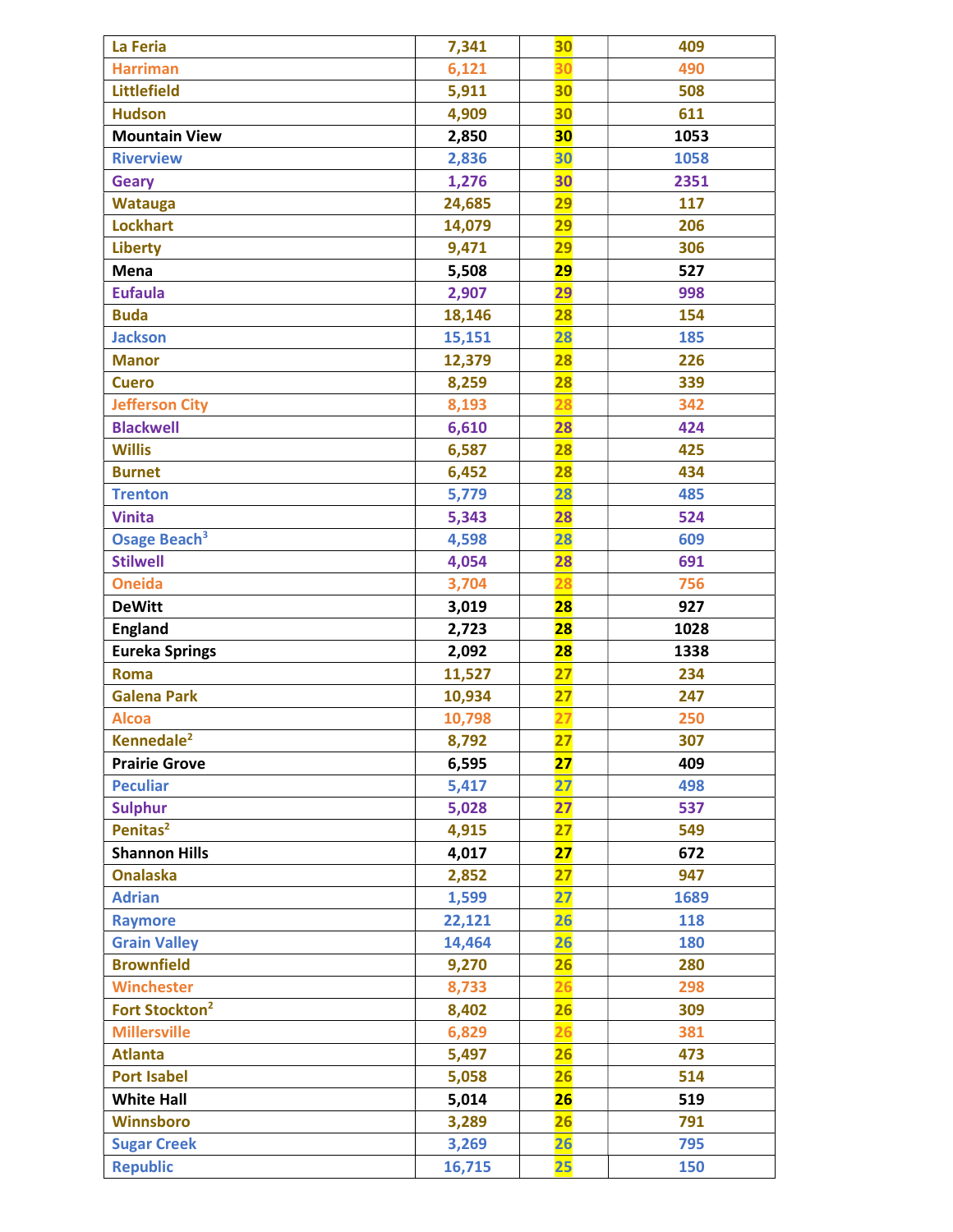| <b>Elgin</b>                      | 10,475 | 25                       | 239  |
|-----------------------------------|--------|--------------------------|------|
| <b>Park Hills</b>                 | 8,484  | 25                       | 295  |
| <b>Westwego</b>                   | 8,415  | <mark>25</mark>          | 297  |
| <b>Lexington</b>                  | 7,723  | 25                       | 324  |
| <b>Gonzales</b>                   | 7,655  | 25                       | 327  |
| <b>Dilley</b>                     | 4,475  | 25                       | 559  |
| <b>Gatlinburg</b>                 | 4,163  | 25                       | 601  |
| Olney                             | 3,091  | 25                       | 809  |
| <b>Brinkley</b>                   | 2,623  | 25                       | 953  |
| Independence                      | 1,921  | 25                       | 1301 |
| <b>Perryton</b>                   | 8,577  | $\overline{24}$          | 280  |
| Rayne                             | 8,088  | $\overline{\mathbf{24}}$ | 297  |
| <b>Fayetteville</b>               | 7,047  | $\overline{24}$          | 341  |
| <b>Bridgeport</b>                 | 6,670  | $\overline{24}$          | 360  |
| <b>Sparta</b>                     | 4,957  | 24                       | 484  |
| <b>Denver City</b>                | 4,933  | $\overline{24}$          | 487  |
| <b>Jones</b>                      | 3,196  | $\overline{24}$          | 751  |
| <b>San Saba</b>                   | 3,152  | 24                       | 761  |
| luka <sup>3</sup>                 | 2,945  | $\overline{24}$          | 815  |
| Prosper <sup>2</sup>              | 24,814 | 23                       | 93   |
| <b>Clayton</b>                    | 16,936 | 23                       | 136  |
| <b>Mandeville</b>                 | 12,331 | 23                       | 187  |
| <b>Nolensville</b>                | 9,488  | 23                       | 242  |
| <b>Hondo</b>                      | 9,459  | 23                       | 243  |
| <b>Pacific</b>                    | 7,265  | 23                       | 317  |
| <b>Crockett</b>                   | 6,484  | 23                       | 355  |
| <b>Rusk</b>                       | 5,582  | 23                       | 412  |
| <b>Cameron</b>                    | 5,530  | 23                       | 416  |
| <b>Rockwood</b>                   | 5,439  | 23                       | 423  |
| <b>Port Allen</b>                 | 4,940  | 23                       | 466  |
| <b>Balcones Heights</b>           | 3,366  | 23                       | 683  |
| <b>Checotah</b>                   | 3,143  | 23                       | 732  |
| <b>Bald Knob</b>                  | 2,872  | 23                       | 801  |
| <b>Lindsay</b>                    | 2,798  | 23                       | 822  |
| <b>Boerne</b>                     | 18,135 | $\overline{22}$          | 121  |
| <b>Bonham</b>                     | 10,404 | $\overline{22}$          | 211  |
| <b>Crystal City</b>               | 7,283  | $\overline{22}$          | 302  |
| <b>Rockdale</b>                   | 5,665  | $\overline{22}$          | 388  |
| <b>Kingfisher</b>                 | 4,962  | $\overline{22}$          | 443  |
| Ashdown                           | 4,370  | 22                       | 503  |
| <b>Hobart</b>                     | 3,403  | $\overline{22}$          | 646  |
| <b>Mangum</b>                     | 2,735  | $\overline{22}$          | 804  |
| Clinton                           | 2,489  | <b>22</b>                | 884  |
| <b>Willow Springs<sup>3</sup></b> | 2,103  | 22                       | 1046 |
| <b>Konawa</b>                     | 1,211  | $\overline{22}$          | 1817 |
| Lakeway                           | 16,248 | $\overline{21}$          | 129  |
| Santa Fe <sup>2</sup>             | 13,657 | $\overline{21}$          | 154  |
| <b>Selma</b>                      | 12,054 | $\overline{21}$          | 174  |
| Tuttle <sup>2</sup>               | 7,553  | 21                       | 278  |
| <b>Elsa</b>                       | 7,226  | 21                       | 291  |
| <b>Carthage</b>                   | 6,491  | 21                       | 324  |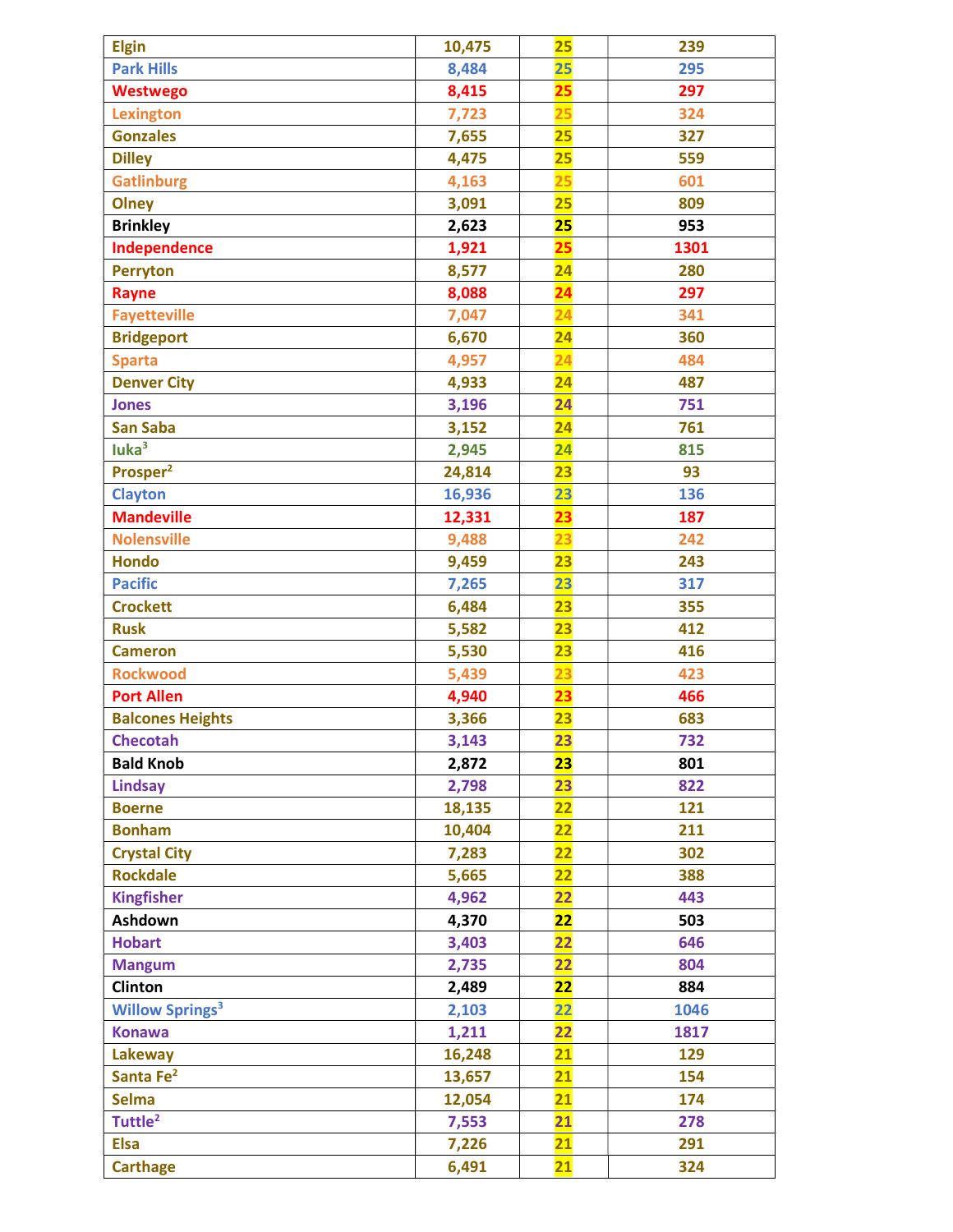| <b>Alpine</b>                      | 6,021  | $\overline{21}$ | 349  |
|------------------------------------|--------|-----------------|------|
| <b>McKenzie</b>                    | 5,509  | $\overline{21}$ | 381  |
| Lafayette                          | 5,309  | $\overline{21}$ | 396  |
| <b>Riverside</b>                   | 3,522  | $\overline{21}$ | 596  |
| <b>Dewey</b>                       | 3,405  | $\overline{21}$ | 617  |
| <b>Muldrow</b>                     | 3,226  | 21              | 651  |
| <b>Sulphur Springs<sup>2</sup></b> | 16,220 | $\overline{20}$ | 123  |
| <b>Hewitt</b>                      | 15,019 | $\overline{20}$ | 133  |
| <b>Byram</b>                       | 11,672 | $\overline{20}$ | 171  |
| <b>Jacinto City</b>                | 10,632 | 20              | 188  |
| <b>Lampasas</b>                    | 8,067  | $\overline{20}$ | 248  |
| Lake Dallas <sup>2</sup>           | 8,052  | $\overline{20}$ | 248  |
| <b>Breckenridge</b>                | 5,453  | $\overline{20}$ | 367  |
| Brady <sup>2</sup>                 | 5,288  | 20              | 378  |
| <b>Walnut Ridge</b>                | 5,019  | 20              | 398  |
| Sheridan <sup>2</sup>              | 4,954  | <b>20</b>       | 404  |
| <b>Madisonville</b>                | 4,949  | $\overline{20}$ | 404  |
| <b>Crystal City</b>                | 4,698  | 20              | 426  |
| <b>Wills Point</b>                 | 3,684  | $\overline{20}$ | 543  |
| <b>Poteet</b>                      | 3,524  | $\overline{20}$ | 568  |
| <b>Teague</b>                      | 3,524  | $\overline{20}$ | 568  |
| <b>Vinton</b>                      | 3,291  | $\overline{20}$ | 608  |
| <b>Castroville</b>                 | 3,144  | $\overline{20}$ | 636  |
| <b>Perkins</b>                     | 2,833  | 20              | 706  |
| <b>Salado</b>                      | 2,375  | $\overline{20}$ | 842  |
| <b>Earle</b>                       | 2,201  | <b>20</b>       | 909  |
| <b>Hollis</b>                      | 1,856  | $\overline{20}$ | 1078 |
| Kerrville <sup>2</sup>             | 23,902 | 19              | 79   |
| Alamo Heights <sup>2</sup>         | 8,808  | <b>19</b>       | 216  |
| <b>Kaufman</b>                     | 7,580  | <b>19</b>       | 251  |
| <b>Lago Vista</b>                  | 7,255  | 19              | 262  |
| <b>Keene</b>                       | 6,584  | <b>19</b>       | 289  |
| <b>Smithville</b>                  | 4,828  | 19              | 394  |
| <b>North Kansas City</b>           | 4,573  | 19              | 415  |
| <b>Alvarado</b>                    | 4,468  | <b>19</b>       | 425  |
| Gosnell                            | 3,148  | <b>19</b>       | 604  |
| <b>Stroud</b>                      | 2,713  | 19              | 700  |
| <b>Wilburton</b>                   | 2,560  | 19              | 742  |
| <b>Houston</b>                     | 2,091  | 19              | 909  |
| Tatum <sup>2</sup>                 | 1,394  | <b>19</b>       | 1363 |
| <b>Berry Hill</b>                  | 515    | 19              | 3689 |
| <b>University Park</b>             | 25,434 | <b>18</b>       | 71   |
| <b>Lumberton</b>                   | 13,084 | <b>18</b>       | 138  |
| <b>Memorial Villages</b>           | 12,472 | <b>18</b>       | 144  |
| <b>Coweta</b>                      | 10,016 | 18              | 180  |
| <b>Oak Grove</b>                   | 8,226  | 18              | 219  |
| <b>Seminole</b>                    | 7,784  | <b>18</b>       | 231  |
| <b>Monahans</b>                    | 7,770  | <b>18</b>       | 232  |
| <b>Munford</b>                     | 6,083  | 18              | 296  |
| Scott City <sup>3</sup>            | 4,493  | 18              | 401  |
| <b>Church Point</b>                | 4,424  | <b>18</b>       | 407  |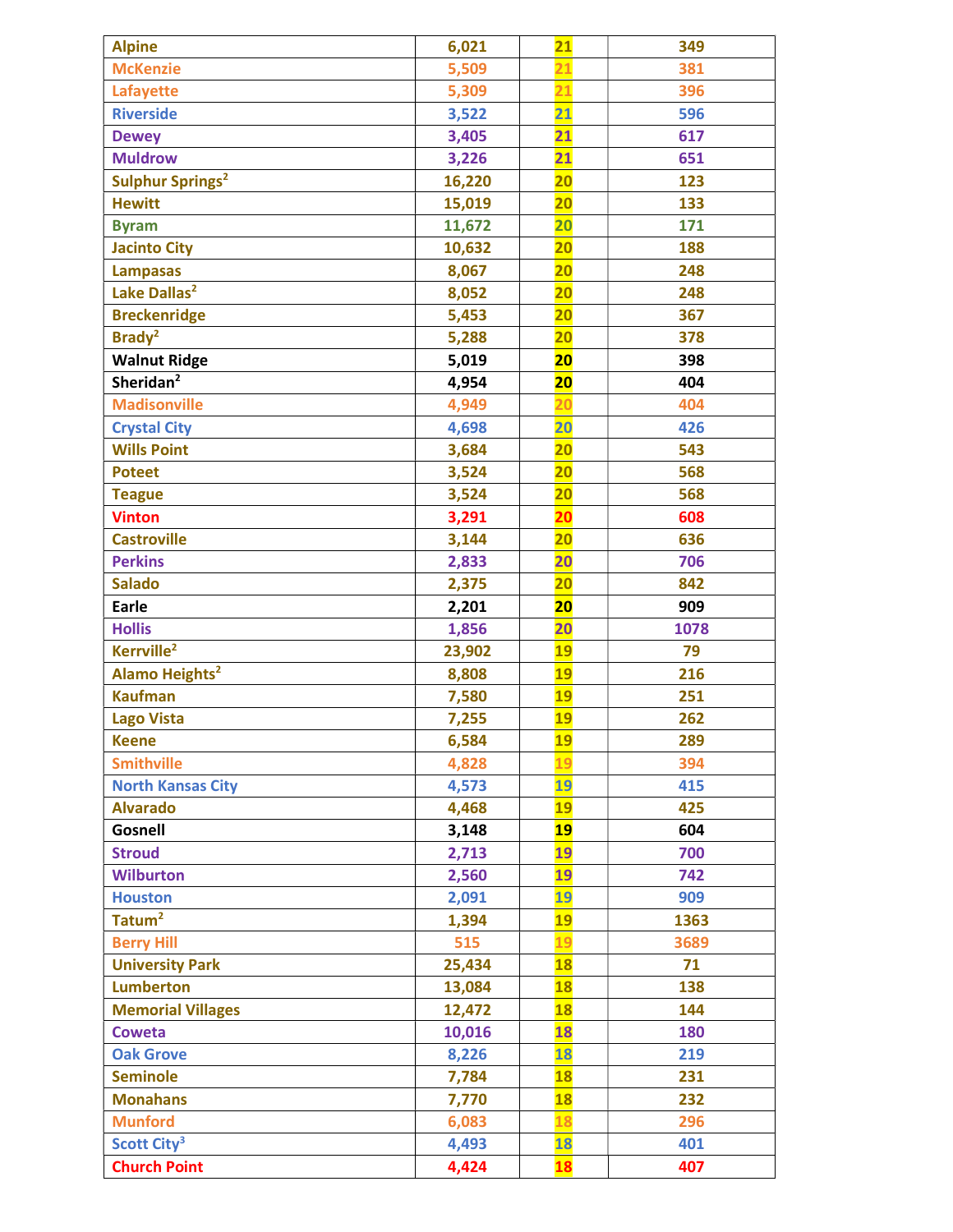| <b>Nashville</b>                | 4,403  | <b>18</b>       | 409  |
|---------------------------------|--------|-----------------|------|
| <b>Rogersville</b>              | 4,277  | 18              | 421  |
| <b>Livingston</b>               | 4,014  | 18              | 448  |
| <b>Nichols Hills</b>            | 3,945  | <b>18</b>       | 456  |
| Crandall <sup>2</sup>           | 3,861  | <b>18</b>       | 466  |
| <b>Tishomingo</b>               | 3,040  | 18              | 592  |
| <b>Tonkawa</b>                  | 3,006  | <b>18</b>       | 599  |
| <b>Davis</b>                    | 2,911  | <b>18</b>       | 618  |
| <b>South Padre Island</b>       | 2,805  | <b>18</b>       | 642  |
| <b>Green Forest</b>             | 2,763  | <b>18</b>       | 651  |
| <b>Owensville</b>               | 2,574  | 18              | 699  |
| <b>Nicoma Park</b>              | 2,481  | <b>18</b>       | 726  |
| <b>Olton</b>                    | 2,090  | <b>18</b>       | 861  |
| <b>Maysville</b>                | 1,208  | <b>18</b>       | 1490 |
| <b>Madison</b>                  | 25,862 | 17              | 66   |
| <b>Celina</b>                   | 13,977 | $\overline{17}$ | 122  |
| Roanoke <sup>2</sup>            | 9,563  | 17              | 178  |
| <b>Ladue</b>                    | 8,650  | 17              | 197  |
| Jonesborough                    | 5,487  | 17              | 310  |
| <b>Waynesville</b>              | 5,265  | 17              | 323  |
| Eldon <sup>3</sup>              | 4,649  | 17              | 366  |
| <b>Berwick</b>                  | 4,416  | 17              | 385  |
| <b>Coleman</b>                  | 4,341  | 17              | 392  |
| <b>Trenton</b>                  | 4,022  | 17              | 423  |
| <b>Vidalia</b>                  | 3,871  | 17              | 439  |
| <b>Eagle Lake</b>               | 3,719  | 17              | 457  |
| <b>Karnes City</b>              | 3,439  | 17              | 494  |
| <b>Cassville</b>                | 3,327  | 17              | 511  |
| <b>Pagedale</b>                 | 3,293  | 17              | 516  |
| <b>Shenandoah</b>               | 3,077  | 17              | 552  |
| <b>Electra</b>                  | 2,696  | 17              | 631  |
| <b>Healdton</b>                 | 2,688  | 17              | 632  |
| <b>Moline Acres</b>             | 2,352  | 17              | 723  |
| <b>Piedmont</b>                 | 1,915  | 17              | 888  |
| <b>Westville</b>                | 1,543  | 17              | 1102 |
| <b>Velda City</b>               | 1,373  | 17              | 1238 |
| Ore City <sup>2</sup>           | 1,230  | 17              | 1382 |
| Fate                            | 15,378 | 16              | 104  |
| <b>Anna</b>                     | 15,253 | <b>16</b>       | 105  |
| Cameron <sup>3</sup>            | 9,674  | <b>16</b>       | 165  |
| <b>Blanchard</b>                | 9,028  | <b>16</b>       | 177  |
| <b>Mont Belvieu</b>             | 6,647  | <b>16</b>       | 241  |
| White Oak <sup>2</sup>          | 6,345  | 16              | 252  |
| <b>Henderson</b>                | 6,314  | 16              | 253  |
| <b>Charleston</b>               | 5,490  | <b>16</b>       | 291  |
| <b>Wake Village<sup>2</sup></b> | 5,417  | <b>16</b>       | 295  |
| Comanche <sup>2</sup>           | 4,151  | <b>16</b>       | 385  |
| <b>Cisco</b>                    | 3,735  | 16              | 428  |
| <b>Alexander</b>                | 3,315  | 16              | 483  |
| <b>Welsh</b>                    | 3,254  | <b>16</b>       | 492  |
| <b>Ferris</b>                   | 2,876  | <b>16</b>       | 556  |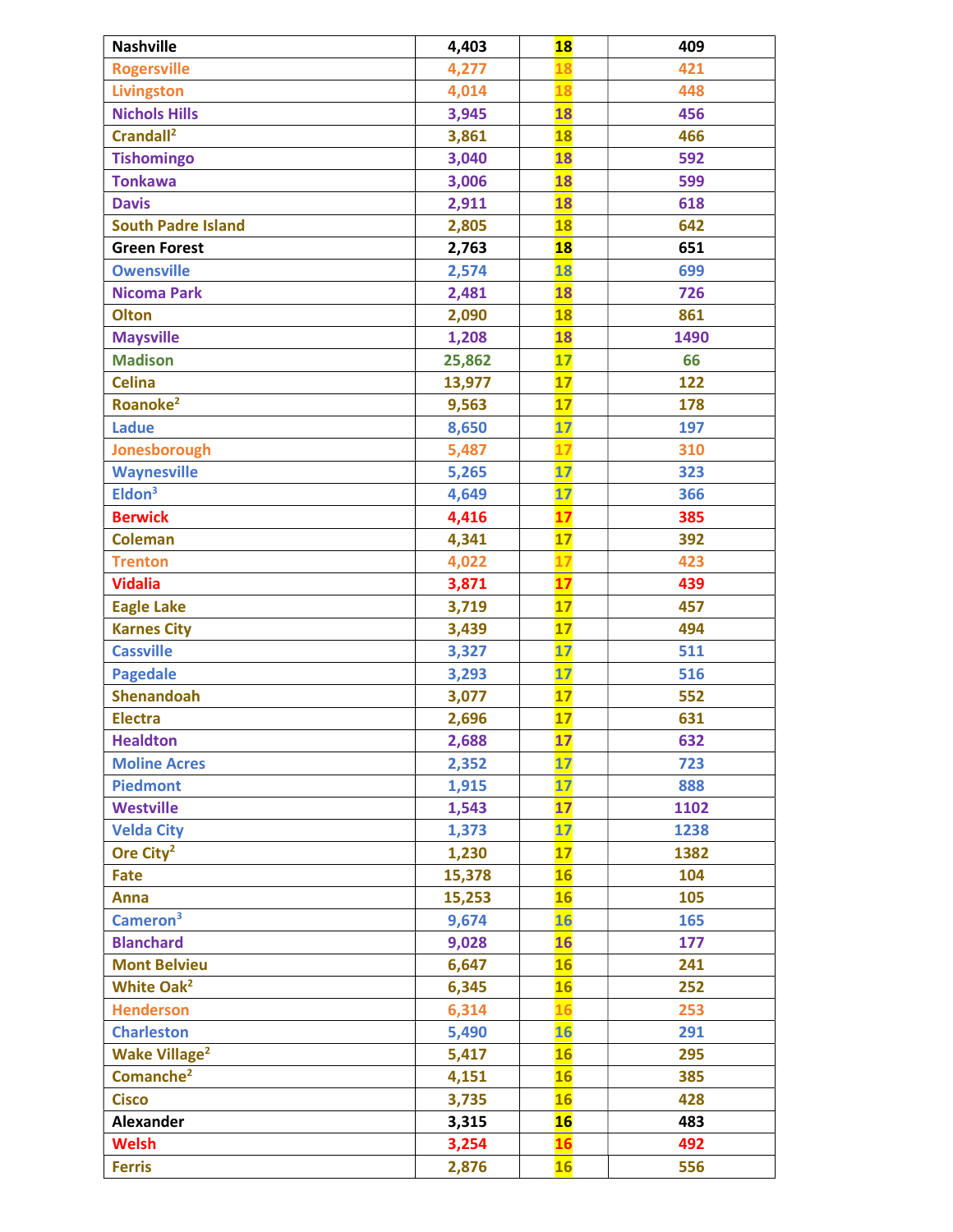| <b>Marietta</b>       | 2,771  | 16        | 577  |
|-----------------------|--------|-----------|------|
| Jay                   | 2,532  | 16        | 632  |
| <b>Mayflower</b>      | 2,489  | 16        | 643  |
| <b>Walters</b>        | 2,379  | 16        | 673  |
| <b>Lake Village</b>   | 2,241  | 16        | 714  |
| De Leon               | 2,162  | <b>16</b> | 740  |
| <b>Pawnee</b>         | 2,107  | <b>16</b> | 759  |
| <b>Krebs</b>          | 1,922  | 16        | 832  |
| <b>Bernice</b>        | 1,611  | 16        | 993  |
| <b>Royse City</b>     | 13,539 | 15        | 111  |
| <b>Maryville</b>      | 11,643 | 15        | 129  |
| <b>Smithville</b>     | 10,503 | 15        | 143  |
| <b>Clarksville</b>    | 9,813  | 15        | 153  |
| <b>Fairview</b>       | 9,153  | 15        | 164  |
| <b>Hillsboro</b>      | 8,476  | 15        | 177  |
| <b>Bee Cave</b>       | 7,217  | 15        | 208  |
| Gilmer <sup>2</sup>   | 5,164  | <b>15</b> | 290  |
| <b>Wilmer</b>         | 4,916  | 15        | 305  |
| <b>Mountain Grove</b> | 4,681  | 15        | 320  |
| Lonoke                | 4,261  | 15        | 352  |
| Fulton <sup>3</sup>   | 4,044  | <b>15</b> | 371  |
| <b>Nash</b>           | 3,783  | <b>15</b> | 397  |
| <b>Hominy</b>         | 3,381  | 15        | 444  |
| <b>Dandridge</b>      | 3,168  | 15        | 473  |
| <b>Greenwood</b>      | 3,141  | 15        | 478  |
| <b>Buffalo</b>        | 3,073  | 15        | 488  |
| <b>Stamford</b>       | 2,898  | 15        | 518  |
| Newton <sup>2</sup>   | 2,346  | 15        | 639  |
| <b>Hillsdale</b>      | 1,568  | 15        | 957  |
| <b>Ackerman</b>       | 1,443  | <b>15</b> | 1040 |
| <b>Apache</b>         | 1,399  | 15        | 1072 |
| <b>Sperry</b>         | 1,329  | 15        | 1129 |
| <b>Monteagle</b>      | 1,225  | 15        | 1224 |
| <b>Lake St. Louis</b> | 16,444 | 14        | 85   |
| <b>Hidalgo</b>        | 14,281 | 14        | 98   |
| <b>Collegedale</b>    | 11,929 | 14        | 117  |
| <b>Flowood</b>        | 9,401  | 14        | 149  |
| <b>Willard</b>        | 5,616  | 14        | 249  |
| <b>Haskell</b>        | 4,715  | 14        | 297  |
| <b>Meadows Place</b>  | 4,616  | 14        | 303  |
| <b>Palacios</b>       | 4,561  | 14        | 307  |
| <b>Sayre</b>          | 4,476  | 14        | 313  |
| <b>Whiteville</b>     | 4,466  | 14        | 313  |
| <b>Port Aransas</b>   | 4,260  | 14        | 329  |
| <b>Dumas</b>          | 4,084  | 14        | 343  |
| <b>Cactus</b>         | 3,194  | 14        | 438  |
| <b>Bethany</b>        | 3,065  | 14        | 457  |
| <b>Schulenburg</b>    | 2,929  | 14        | 478  |
| <b>Monterey</b>       | 2,888  | 14        | 485  |
| <b>Prague</b>         | 2,385  | 14        | 587  |
| <b>Beverly Hills</b>  | 1,989  | 14        | 704  |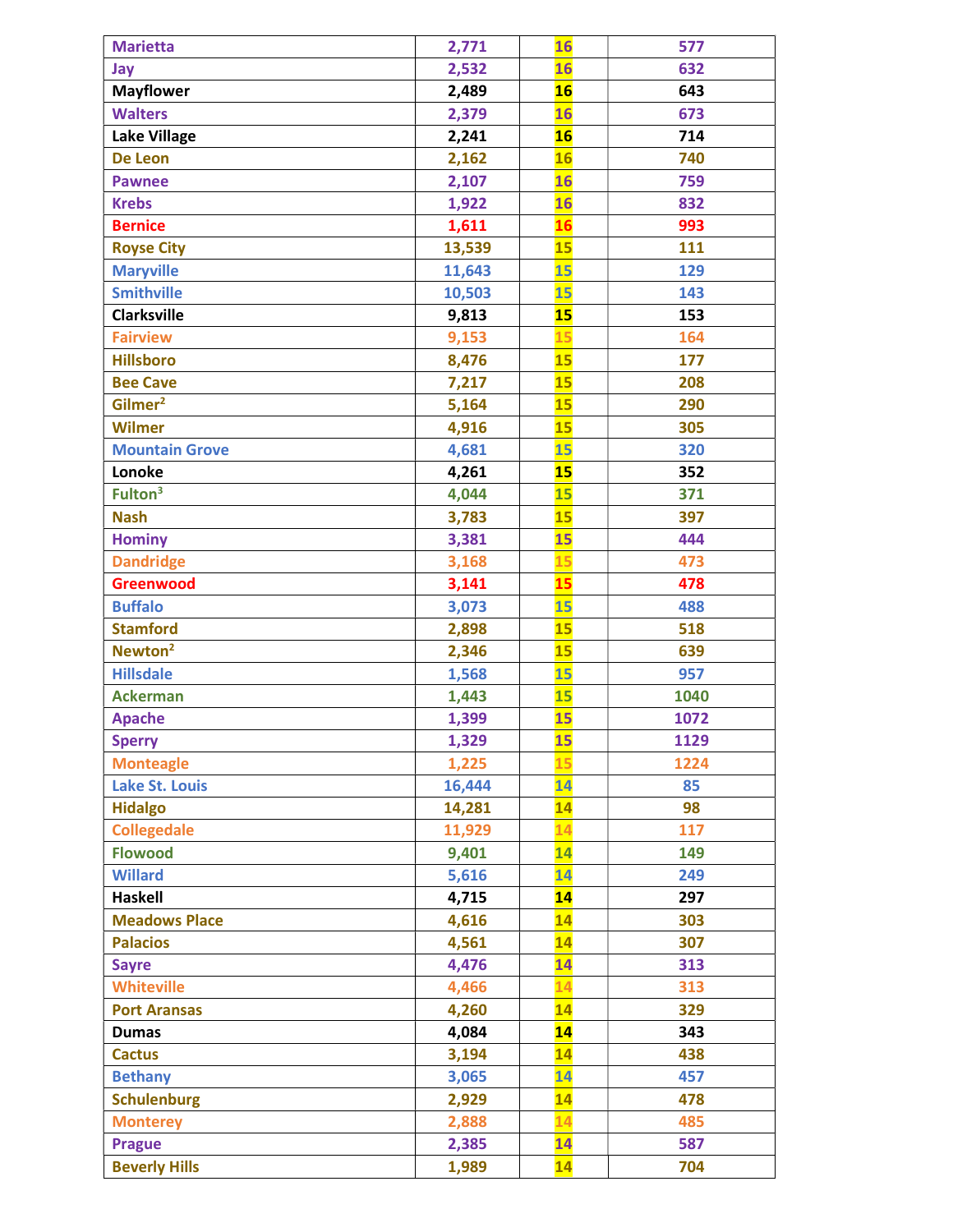| <b>Noel</b>                    | 1,833  | 14                       | 764  |
|--------------------------------|--------|--------------------------|------|
| Pelican Bay <sup>2</sup>       | 1,818  | 14                       | 770  |
| <b>Knox City</b>               | 1,110  | 14                       | 1261 |
| Helotes <sup>2</sup>           | 9,881  | 13                       | 132  |
| <b>Sunset Hills</b>            | 8,480  | 13                       | 153  |
| <b>Collinsville</b>            | 7,271  | 13                       | 179  |
| <b>Battlefield</b>             | 6,348  | 13                       | 205  |
| Childress <sup>2</sup>         | 6,034  | 13                       | 215  |
| <b>Kingston</b>                | 5,809  | 13                       | 224  |
| <b>Livingston</b>              | 5,112  | 13                       | 254  |
| <b>Ashland City</b>            | 4,708  | 13                       | 276  |
| <b>Mount Vernon</b>            | 4,504  | 13                       | 289  |
| <b>Richwood</b>                | 4,007  | 13                       | 324  |
| <b>Roland</b>                  | 3,894  | 13                       | 334  |
| Piggott                        | 3,569  | 13                       | 364  |
| Gravette                       | 3,443  | 13                       | 378  |
| <b>Oliver Springs</b>          | 3,419  | 13                       | 380  |
| <b>Grand Saline</b>            | 3,171  | 13                       | 410  |
| <b>Corning</b>                 | 3,093  | 13                       | 420  |
| Westworth <sup>2</sup>         | 2,720  | 13                       | 478  |
| <b>Stigler</b>                 | 2,719  | 13                       | 478  |
| <b>Marked Tree</b>             | 2,462  | 13                       | 528  |
| <b>Alamo</b>                   | 2,294  | 13                       | 567  |
| <b>Jellico</b>                 | 2,161  | 13                       | 602  |
| <b>Huntington</b>              | 2,107  | 13                       | 617  |
| <b>Tuckerman</b>               | 1,671  | 13                       | 778  |
| <b>Wetumka</b>                 | 1,198  | 13                       | 1085 |
| Nixa <sup>3</sup>              | 22,235 | 12                       | 54   |
| <b>Horizon City</b>            | 20,131 | 12                       | 60   |
| <b>Trophy Club</b>             | 13,031 | 12                       | 92   |
| <b>Ellisville</b>              | 9,946  | $\overline{\mathbf{12}}$ | 121  |
| Joshua <sup>2</sup>            | 8,115  | 12                       | 148  |
| <b>Los Fresnos</b>             | 7,992  | $\overline{12}$          | 150  |
| <b>Parkville</b>               | 7,143  | $\overline{12}$          | 168  |
| <b>Greenbrier</b>              | 6,887  | 12                       | 174  |
| <b>Luling</b>                  | 6,027  | 12                       | 199  |
| <b>Erwin</b>                   | 5,826  | 12                       | 206  |
| <b>Brookshire</b> <sup>2</sup> | 5,592  | 12                       | 215  |
| Coopertown                     | 4,590  | 12                       | 261  |
| <b>Selmer</b>                  | 4,401  | 12                       | 273  |
| <b>Sweeny</b>                  | 3,745  | 12                       | 320  |
| <b>Bullard</b>                 | 3,722  | 12                       | 322  |
| <b>Ballinger<sup>2</sup></b>   | 3,615  | 12                       | 332  |
| <b>Centerville</b>             | 3,564  | 12                       | 337  |
| <b>Newbern</b>                 | 3,312  | 12                       | 362  |
| <b>Bishop</b>                  | 3,069  | 12                       | 391  |
| <b>Hamilton</b>                | 3,008  | 12                       | 399  |
| <b>Arcola</b>                  | 2,627  | $\overline{12}$          | 457  |
| Potosi <sup>3</sup>            | 2,609  | 12                       | 460  |
| Lincoln                        | 2,500  | 12                       | 480  |
| <b>Kinder</b>                  | 2,388  | 12                       | 503  |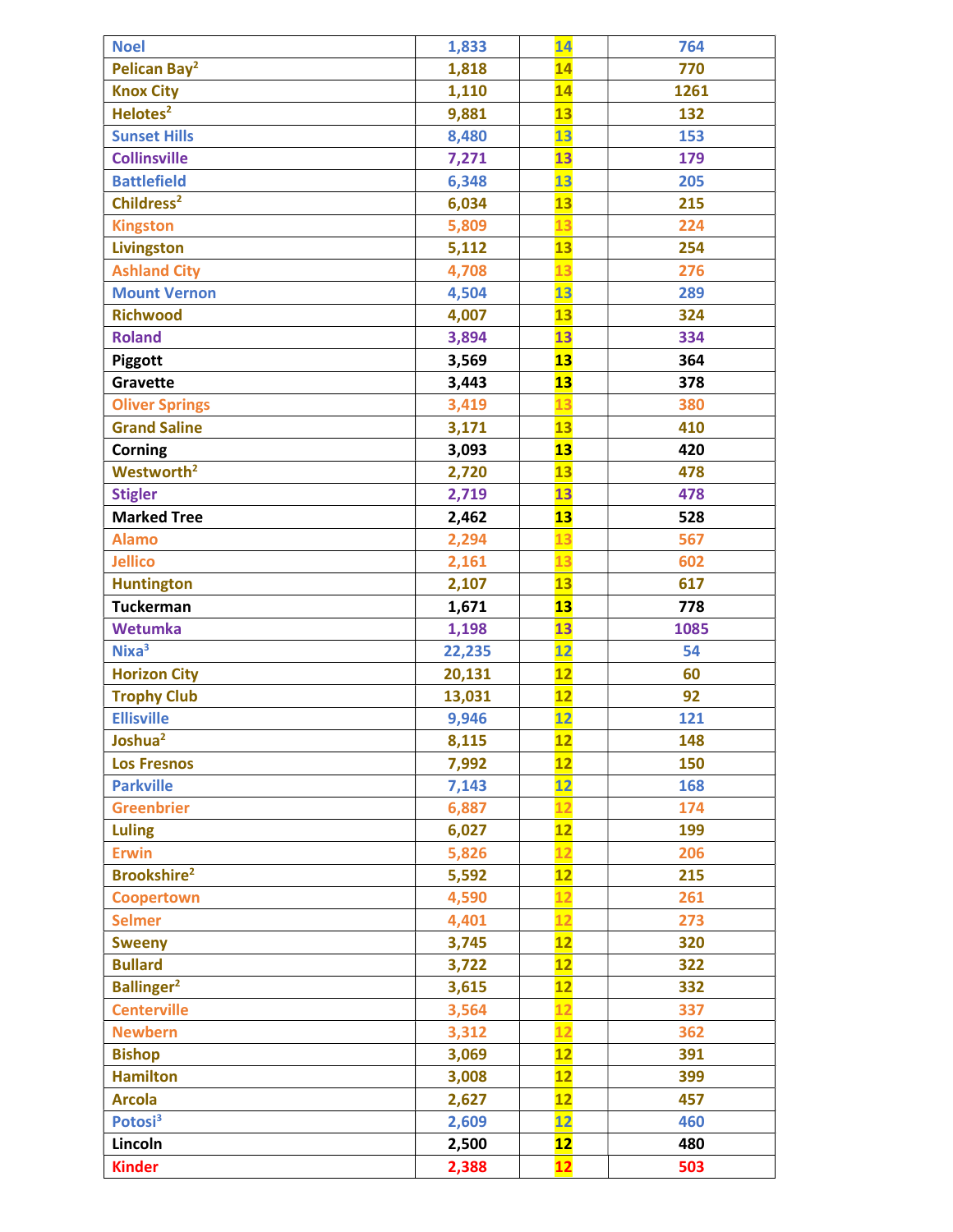| <b>Panhandle</b>           | 2,322  | 12              | 517  |
|----------------------------|--------|-----------------|------|
| <b>Star City</b>           | 2,058  | 12              | 583  |
| <b>Eudora</b>              | 1,930  | 12              | 622  |
| <b>Richland</b>            | 1,757  | 12              | 683  |
| <b>De Kalb</b>             | 1,615  | 12              | 743  |
| <b>Fairfax</b>             | 1,268  | 12              | 946  |
| <b>Flordell Hills</b>      | 776    | $\overline{12}$ | 1546 |
| <b>Fredericksburg</b>      | 11,562 | 11              | 95   |
| Greenwood                  | 9,436  | 11              | 117  |
| <b>Whitehouse</b>          | 8,945  | 11              | 123  |
| <b>Prairie View</b>        | 6,543  | 11              | 168  |
| <b>De Soto</b>             | 6,355  | 11              | 173  |
| <b>Nolanville</b>          | 5,879  | $\overline{11}$ | 187  |
| <b>Anthony</b>             | 5,738  | 11              | 192  |
| <b>McGregor</b>            | 5,235  | 11              | 210  |
| <b>Alva</b>                | 5,022  | 11              | 219  |
| <b>Rock Hill</b>           | 4,620  | 11              | 238  |
| Smithville <sup>2</sup>    | 4,565  | $\overline{11}$ | 241  |
| <b>Kaplan</b>              | 4,465  | 11              | 246  |
| Dimmitt <sup>2</sup>       | 4,146  | 11              | 265  |
| <b>West Columbia</b>       | 3,881  | 11              | 283  |
| <b>Heavener</b>            | 3,285  | 11              | 335  |
| Lytle                      | 3,073  | $\overline{11}$ | 358  |
| Van                        | 2,713  | 11              | 405  |
| <b>Bells</b>               | 2,455  | 11              | 448  |
| <b>Tazewell</b>            | 2,273  | 11              | 484  |
| <b>Splendora</b>           | 2,199  | 11              | 500  |
| <b>Carlisle</b>            | 2,184  | 11              | 504  |
| <b>McEwen</b>              | 1,733  | 11              | 635  |
| <b>Duquesne</b>            | 1,577  | 11              | 698  |
| <b>Redfield</b>            | 1,564  | 11              | 703  |
| <b>Seven Points</b>        | 1,534  | 11              | 717  |
| <b>Flippin</b>             | 1,340  | 11              | 821  |
| <b>Marmaduke</b>           | 1,264  | 11              | 870  |
| <b>Talihina</b>            | 1,086  | 11              | 1013 |
| <b>Wortham</b>             | 1,000  | 11              | 1100 |
| <b>Bertrand</b>            | 745    | $\overline{11}$ | 1477 |
| <b>Melissa</b>             | 11,195 | 10              | 89   |
| <b>Piedmont</b>            | 8,553  | 10              | 117  |
| <b>Edna</b>                | 5,924  | 10              | 169  |
| <b>Devine</b>              | 4,931  | 10              | 203  |
| Salem <sup>3</sup>         | 4,895  | $\overline{10}$ | 204  |
| <b>Pleasant View</b>       | 4,686  | 10              | 213  |
| La Grange                  | 4,630  | 10              | 216  |
| <b>Jacksboro</b>           | 4,353  | 10              | 230  |
| Sullivan City <sup>2</sup> | 4,152  | 10              | 241  |
| Whitesboro                 | 4,115  | 10              | 243  |
| <b>Horseshoe Bay</b>       | 4,030  | 10              | 248  |
| <b>Etowah</b>              | 3,482  | 10              | 287  |
| <b>Jasper</b>              | 3,361  | 10              | 298  |
| <b>Louisiana</b>           | 3,241  | 10              | 309  |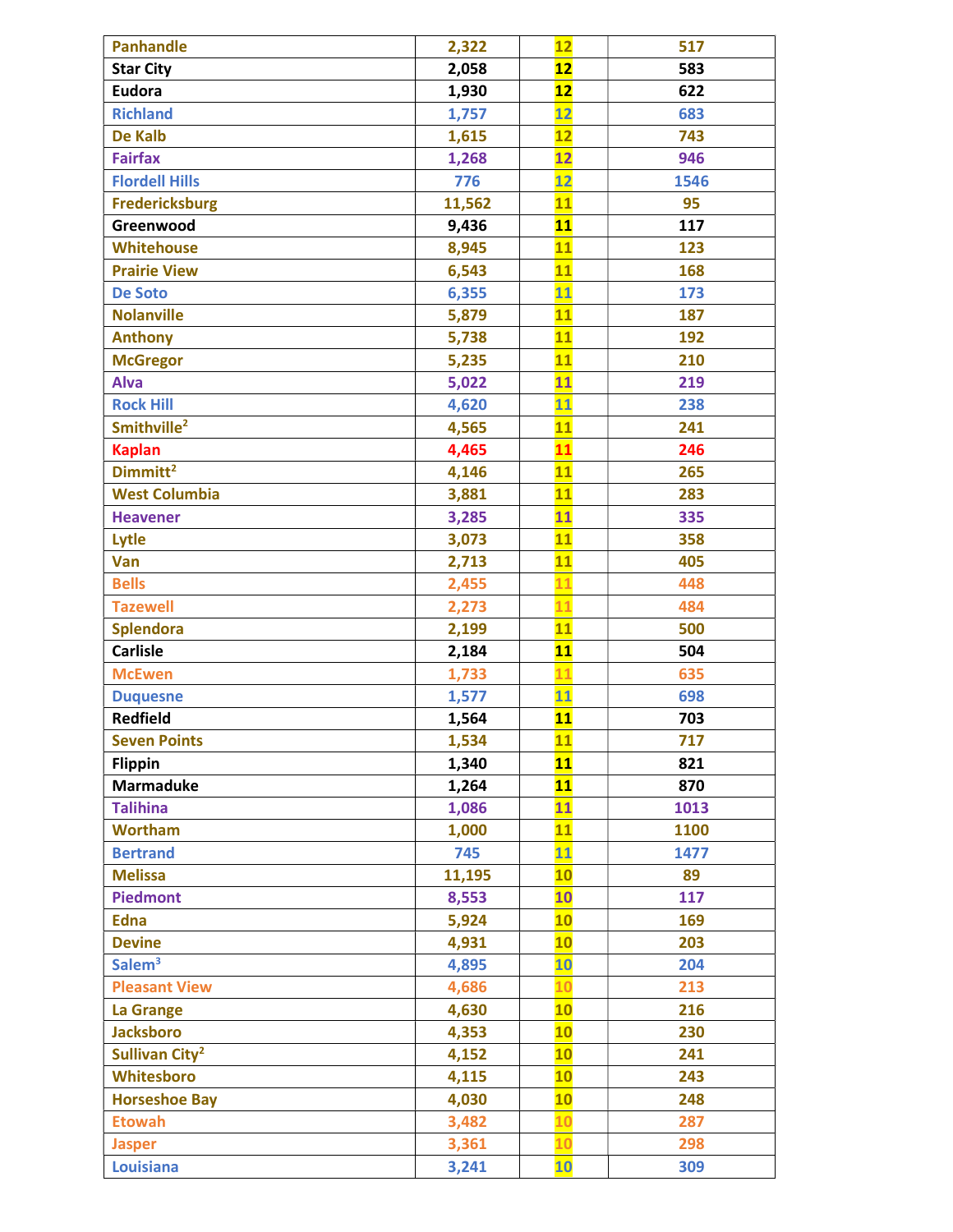| Haskell <sup>2</sup>            | 3,234  | <b>10</b>      | 309  |
|---------------------------------|--------|----------------|------|
| <b>Nocona</b>                   | 2,975  | 10             | 336  |
| <b>Taft</b>                     | 2,904  | 10             | 344  |
| Floydada <sup>2</sup>           | 2,711  | 10             | 369  |
| <b>Montgomery City</b>          | 2,647  | 10             | 378  |
| <b>Pearl River</b>              | 2,631  | 10             | 380  |
| Waynesboro                      | 2,307  | 10             | 433  |
| <b>Kountze</b>                  | 2,094  | 10             | 478  |
| <b>Jefferson</b>                | 1,945  | 10             | 514  |
| Ingram                          | 1,888  | 10             | 530  |
| <b>Honey Grove</b> <sup>2</sup> | 1,718  | 10             | 582  |
| <b>Mulberry</b>                 | 1,644  | 10             | 608  |
| <b>Comanche</b>                 | 1,555  | 10             | 643  |
| <b>Baird</b>                    | 1,508  | 10             | 663  |
| <b>Queen City</b>               | 1,450  | 10             | 690  |
| Hazen                           | 1,336  | <b>10</b>      | 749  |
| <b>Snyder</b>                   | 1,271  | 10             | 787  |
| <b>Altus</b>                    | 729    | 10             | 1372 |
| <b>Murphy</b>                   | 20,962 | $\overline{9}$ | 43   |
| <b>Highland Village</b>         | 16,721 | $\overline{9}$ | 54   |
| <b>White House</b>              | 12,822 | $\overline{9}$ | 70   |
| <b>Fairview</b>                 | 9,350  | 9              | 96   |
| <b>Heath</b>                    | 9,179  | 9              | 98   |
| Graham                          | 8,670  | $\overline{9}$ | 104  |
| <b>Tallulah</b>                 | 6,701  | $\overline{9}$ | 134  |
| <b>Morrilton</b>                | 6,631  | $\overline{9}$ | 136  |
| Pea Ridge                       | 6,230  | 9              | 144  |
| <b>Springhill</b>               | 4,792  | $\overline{9}$ | 188  |
| <b>Vilonia</b>                  | 4,762  | 9              | 189  |
| <b>Tiptonville</b>              | 4,286  | q              | 210  |
| <b>Pocola</b>                   | 4,124  | $\overline{9}$ | 218  |
| <b>Garden Ridge</b>             | 4,124  | 9              | 218  |
| <b>Waverly</b>                  | 4,081  |                | 221  |
| <b>Rogersville</b>              | 3,888  | 9              | 231  |
| <b>Brookland</b>                | 3,759  | 9              | 239  |
| <b>Reno, Parker County</b>      | 3,333  | 9              | 270  |
| <b>Chandler</b>                 | 3,094  | 9              | 291  |
| <b>Dresden</b>                  | 2,908  |                | 309  |
| <b>Seagraves</b>                | 2,904  | $\overline{9}$ | 310  |
| <b>Blue Mound<sup>2</sup></b>   | 2,485  | $\overline{9}$ | 362  |
| <b>Winters</b>                  | 2,448  | 9              | 368  |
| <b>Commerce</b>                 | 2,392  | 9              | 376  |
| <b>Warsaw</b>                   | 2,206  | 9              | 408  |
| <b>Fairfield Bay</b>            | 2,202  | 9              | 409  |
| <b>Whitney</b>                  | 2,188  | $\overline{9}$ | 411  |
| <b>Cabool</b>                   | 2,103  | 9              | 428  |
| Glenwood                        | 2,095  | 9              | 430  |
| <b>Troup</b>                    | 2,059  | 9              | 437  |
| <b>New Johnsonville</b>         | 1,900  | a              | 474  |
| <b>Decatur</b>                  | 1,813  | 9              | 496  |
| <b>Carnegie</b>                 | 1,651  | 9              | 545  |
|                                 |        |                |      |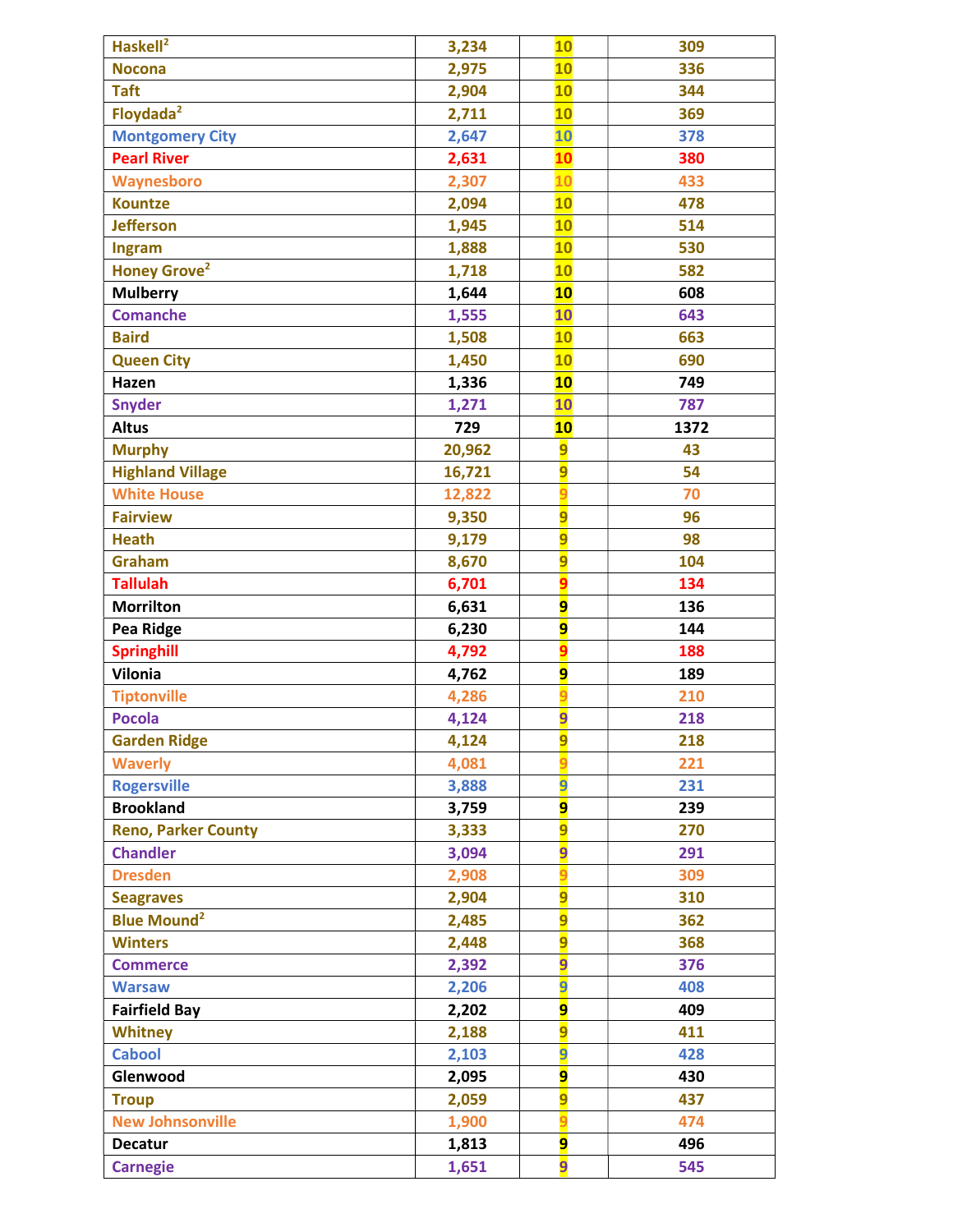| <b>Des Arc</b>                  | 1,580 | 9                       | 570  |
|---------------------------------|-------|-------------------------|------|
| <b>McCrory</b>                  | 1,513 | 9                       | 595  |
| <b>Sarcoxie</b>                 | 1,321 | 9                       | 681  |
| <b>Bogata</b>                   | 1,060 | 9                       | 849  |
| <b>Mound City</b>               | 1,025 | 9                       | 878  |
| <b>Colcord</b>                  | 838   | 9                       | 1074 |
| Farmington                      | 7,387 | $\overline{\mathbf{8}}$ | 108  |
| <b>Iowa Park</b>                | 6,369 | $\overline{\mathbf{8}}$ | 126  |
| <b>Willow Park</b>              | 5,808 | $\overline{\mathbf{8}}$ | 138  |
| <b>Wolfforth</b>                | 5,445 | $\overline{\mathbf{8}}$ | 147  |
| <b>Bulverde</b>                 | 5,311 | $\overline{\mathbf{8}}$ | 151  |
| <b>Primera</b>                  | 5,103 | $\overline{\mathbf{8}}$ | 157  |
| <b>Mount Pleasant</b>           | 4,934 |                         | 162  |
| <b>Mineola</b>                  | 4,804 | $\overline{\mathbf{8}}$ | 167  |
| <b>Hohenwald</b>                | 3,680 | $\overline{\mathbf{8}}$ | 217  |
| <b>West Lake Hills</b>          | 3,349 | $\overline{\mathbf{8}}$ | 239  |
| <b>Northlake</b>                | 3,341 | $\overline{\mathbf{8}}$ | 239  |
| <b>Moscow Mills<sup>3</sup></b> | 3,298 | 8                       | 243  |
| <b>Lutcher</b>                  | 3,192 |                         | 251  |
| <b>Laguna Vista</b>             | 3,163 | $\overline{\mathbf{8}}$ | 253  |
| Early <sup>2</sup>              | 3,105 | $\overline{\mathbf{8}}$ | 258  |
| <b>Springtown</b>               | 3,102 | $\overline{\mathbf{8}}$ | 258  |
| <b>Bean Station</b>             | 3,085 | $\overline{\mathbf{R}}$ | 259  |
| Rio Hondo <sup>2</sup>          | 2,806 | 8                       | 285  |
| <b>Little Flock</b>             | 2,791 | $\overline{\mathbf{8}}$ | 287  |
| <b>Lake City</b>                | 2,598 | $\overline{\mathbf{8}}$ | 308  |
| <b>Hoxie</b>                    | 2,588 | $\overline{\mathbf{8}}$ | 309  |
| <b>Olmos Park<sup>2</sup></b>   | 2,478 | $\overline{\mathbf{8}}$ | 323  |
| <b>Charleston</b>               | 2,454 | $\overline{\mathbf{8}}$ | 326  |
| <b>Seneca</b>                   | 2,392 | 8                       | 334  |
| <b>Decherd</b>                  | 2,386 |                         | 335  |
| <b>Antlers</b>                  | 2,296 | 8                       | 348  |
| <b>Caryville</b>                | 2,146 |                         | 373  |
| Lake Lotawana                   | 2,126 | 8                       | 376  |
| Gurdon                          | 2,069 | $\overline{\mathbf{8}}$ | 387  |
| Ganado                          | 2,063 | $\overline{\mathbf{8}}$ | 388  |
| <b>Linden</b>                   | 1,926 | $\overline{\mathbf{8}}$ | 415  |
| <b>Ralls</b>                    | 1,814 | $\overline{\mathbf{8}}$ | 441  |
| <b>Rocky Top</b>                | 1,766 |                         | 453  |
| <b>Vonore</b>                   | 1,539 | ន                       | 520  |
| <b>Stratford</b>                | 1,535 | $\overline{\mathbf{8}}$ | 521  |
| <b>Cherokee</b>                 | 1,509 | $\overline{\mathbf{8}}$ | 530  |
| <b>Shattuck</b>                 | 1,280 | $\overline{\mathbf{8}}$ | 625  |
| <b>Walnut Grove</b>             | 803   | 8                       | 996  |
| <b>Signal Mountain</b>          | 8,605 |                         | 81   |
| <b>Silsbee</b>                  | 6,650 | $\overline{\mathbf{z}}$ | 105  |
| <b>Mount Carmel</b>             | 5,295 |                         | 132  |
| Odessa <sup>3</sup>             | 5,190 | 7                       | 135  |
| <b>Pittsburg</b>                | 4,720 | 7                       | 148  |
| <b>Algood</b>                   | 4,549 |                         | 154  |
| <b>Ashland</b>                  | 3,975 | 7                       | 176  |
|                                 |       |                         |      |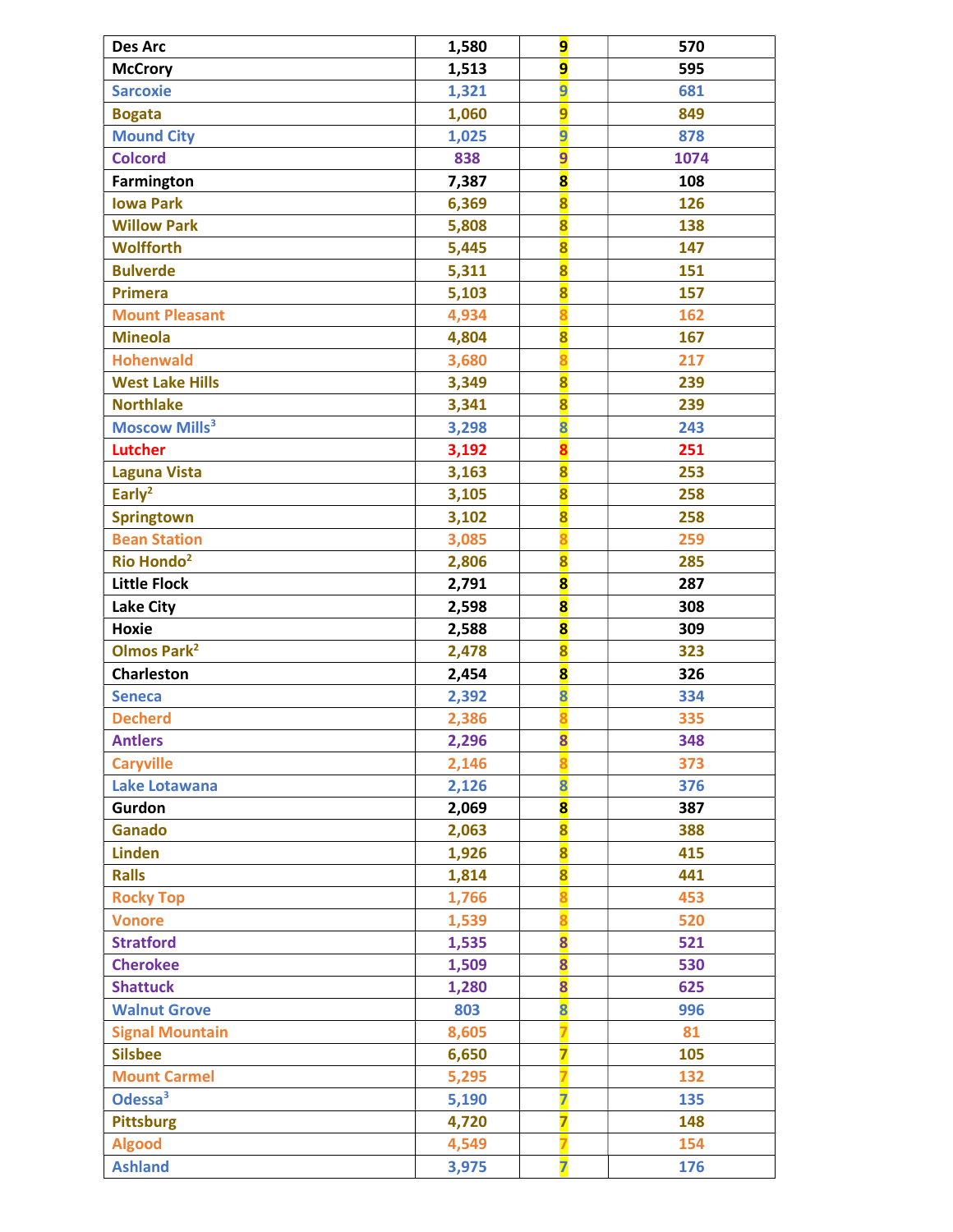| <b>Austin</b>                   | 3,973 | $\overline{\mathbf{z}}$ | 176  |
|---------------------------------|-------|-------------------------|------|
| <b>Fort Gibson</b>              | 3,972 | $\overline{\mathbf{z}}$ | 176  |
| <b>Huntingdon</b>               | 3,805 |                         | 184  |
| <b>White Bluff</b>              | 3,659 |                         | 191  |
| <b>Pottsville</b>               | 3,332 | $\overline{\mathbf{z}}$ | 210  |
| <b>Gramercy</b>                 | 3,307 |                         | 212  |
| <b>West Orange</b>              | 3,299 | 7                       | 212  |
| <b>Somerville</b>               | 3,213 |                         | 218  |
| <b>Mannford</b>                 | 3,210 | $\overline{\mathbf{z}}$ | 218  |
| Licking <sup>3</sup>            | 3,087 | $\overline{\mathbf{z}}$ | 227  |
| <b>Atkins</b>                   | 3,037 | $\overline{\mathbf{z}}$ | 230  |
| Ava                             | 2,902 | $\overline{\mathbf{z}}$ | 241  |
| <b>Watonga</b>                  | 2,837 | $\overline{\mathbf{z}}$ | 247  |
| <b>Cache</b>                    | 2,814 | $\overline{\mathbf{z}}$ | 249  |
| <b>Lake Arthur</b>              | 2,778 | $\overline{\mathbf{z}}$ | 252  |
| <b>Liberty Hill</b>             | 2,757 | $\overline{\mathbf{z}}$ | 254  |
| <b>Cordell</b>                  | 2,753 | $\overline{\mathbf{z}}$ | 254  |
| <b>West Fork</b>                | 2,672 | $\overline{\mathbf{z}}$ | 262  |
| <b>Hamburg</b>                  | 2,636 | $\overline{\mathbf{z}}$ | 266  |
| <b>Merkel</b>                   | 2,623 | $\overline{\mathbf{z}}$ | 267  |
| <b>Fairview</b>                 | 2,601 | $\overline{\mathbf{z}}$ | 269  |
| <b>Pantego</b>                  | 2,556 | $\overline{\mathbf{z}}$ | 274  |
| <b>Ponder</b>                   | 2,542 | $\overline{\mathbf{z}}$ | 275  |
| Overton <sup>2</sup>            | 2,510 | $\overline{\mathbf{z}}$ | 279  |
| Daingerfield <sup>2</sup>       | 2,360 | $\overline{\mathbf{z}}$ | 297  |
| Hermann <sup>3</sup>            | 2,325 | $\overline{\mathbf{z}}$ | 301  |
| <b>Newkirk</b>                  | 2,181 | $\overline{\mathbf{z}}$ | 321  |
| <b>Lexington</b>                | 2,152 | $\overline{\mathbf{z}}$ | 325  |
| <b>Plainview</b>                | 2,126 |                         | 329  |
| <b>Kiefer</b>                   | 2,039 | $\overline{\mathbf{z}}$ | 343  |
| <b>Jamestown</b>                | 1,960 |                         | 357  |
| <b>Waurika</b>                  | 1,919 | 7                       | 365  |
| <b>Wilson</b>                   | 1,697 | $\overline{\mathbf{z}}$ | 412  |
| <b>Sabinal</b>                  | 1,675 | $\overline{\mathbf{z}}$ | 418  |
| Salem                           | 1,637 | $\overline{\mathbf{z}}$ | 428  |
| Kerens <sup>2</sup>             | 1,532 | 7                       | 457  |
| <b>Baxter</b>                   | 1,514 |                         | 462  |
| <b>Flatonia</b>                 | 1,471 | $\overline{\mathbf{z}}$ | 476  |
| <b>Calverton Park</b>           | 1,269 | $\overline{\mathbf{z}}$ | 552  |
| <b>Mounds</b>                   | 1,253 | $\overline{\mathbf{z}}$ | 559  |
| <b>Oyster Creek<sup>2</sup></b> | 1,170 | $\overline{\mathbf{z}}$ | 598  |
| <b>Boise City</b>               | 1,077 | $\overline{\mathbf{z}}$ | 650  |
| <b>Appleton City</b>            | 1,068 | $\overline{\mathbf{z}}$ | 655  |
| <b>West Siloam Springs</b>      | 870   | $\overline{\mathbf{z}}$ | 805  |
| <b>Valley Brook</b>             | 776   | $\overline{\mathbf{z}}$ | 902  |
| <b>Gates</b>                    | 621   |                         | 1127 |
| <b>Fort Towson</b>              | 486   | $\overline{\mathbf{z}}$ | 1440 |
| <b>Harahan</b>                  | 9,298 | $\overline{\mathbf{6}}$ | 65   |
| <b>Decatur</b>                  | 7,116 | $6\overline{6}$         | 84   |
| <b>Glendale</b>                 | 5,873 | $6\overline{6}$         | 102  |
| <b>Loudon</b>                   | 5,869 |                         | 102  |
|                                 |       |                         |      |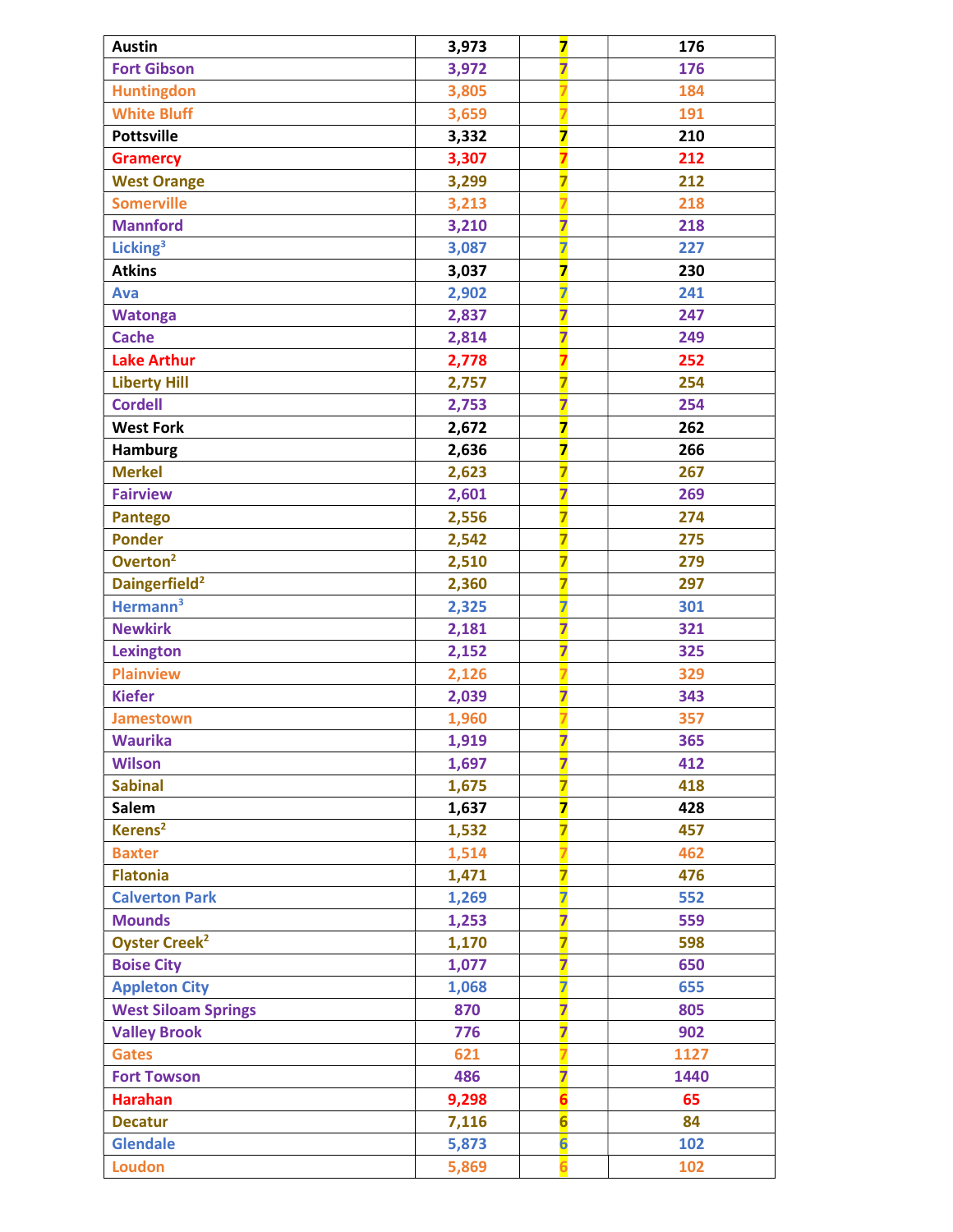| $6\overline{6}$<br><b>Platte City</b><br>120<br>5,002<br>$\overline{\mathbf{6}}$<br><b>Madisonville</b><br>4,776<br>126<br>$\overline{6}$<br>Higginsville <sup>3</sup><br>131<br>4,588<br>$\overline{6}$<br><b>Medina</b><br>138<br>4,334<br>$\overline{6}$<br><b>Groesbeck</b><br>139<br>4,302<br>$6\overline{6}$<br>3,851<br>156<br><b>Frontenac</b><br>$\overline{\mathbf{6}}$<br>Northeast <sup>2</sup><br>176<br>3,404<br>$\overline{6}$<br><b>Hillsboro</b><br>186<br>3,231<br>$6\overline{6}$<br>3,228<br><b>Hinton</b><br>186<br>$\overline{\mathbf{6}}$<br><b>Blanchard</b><br>191<br>3,147<br>Brazoria <sup>2</sup><br>$6\overline{6}$<br>192<br>3,123<br>$\overline{\mathbf{6}}$<br><b>Fairfield</b><br>2,936<br>204<br><b>New Tazewell</b><br>6<br>222<br>2,702<br>$6\overline{6}$<br>2,684<br>224<br><b>Hedwig Village</b><br>$\overline{6}$<br><b>Tahoka</b><br>229<br>2,624<br>$6\overline{6}$<br><b>Forsyth</b><br>232<br>2,582<br>$\overline{\mathbf{6}}$<br><b>Lyford</b><br>236<br>2,545<br>$6\overline{6}$<br><b>Bono</b><br>245<br>2,444<br>$\overline{6}$<br>Dalworthington Gardens <sup>2</sup><br>250<br>2,403<br>$6\overline{6}$<br><b>Gassville</b><br>2,156<br>278<br>$6\overline{6}$<br>2,118<br>283<br>Jonestown<br><b>Greenfield</b><br>$\overline{6}$<br>2,063<br>291<br>$6\overline{6}$<br>Judsonia<br>303<br>1,981<br>$6\overline{6}$<br><b>Bull Shoals</b><br>1,971<br>304<br>$\overline{6}$<br>Sour Lake <sup>2</sup><br>318<br>1,887<br><b>Bluff City</b><br>1,661<br>$\overline{6}$<br>361<br>$\overline{6}$<br><b>Pikeville</b><br>369<br>1,626<br>$6\overline{6}$<br><b>Monette</b><br>374<br>1,603<br><b>Chapel Hill</b><br>1,532<br>6<br>392<br><b>Watertown</b><br>395<br>1,519<br>422<br><b>Dixon</b><br>1,421<br>$\overline{6}$<br><b>South Carthage</b><br>433<br>1,386<br><b>Rutledge</b><br>1,352<br>444<br>$6\overline{6}$<br><b>Greenfield</b><br>1,309<br>458<br>$6\overline{6}$<br><b>Rush Springs</b><br>1,262<br>475<br>$6\overline{6}$<br><b>Goodman</b><br>477<br>1,257<br>$6\overline{6}$<br>1,227<br>489<br><b>Beggs</b><br><b>Red Boiling Springs</b><br>526<br>1,140<br>$6\overline{6}$<br>940<br>638<br><b>Cotter</b><br>$6\overline{6}$<br><b>Allen</b><br>930<br>645<br><b>Decaturville</b><br>860<br>$\overline{6}$<br>698<br>$6\overline{6}$<br>592<br>1014<br><b>Canton</b><br>$6\overline{6}$<br><b>Northmoor</b><br>349<br>1719<br>9,510<br>53<br><b>Atoka</b><br>$\overline{\mathbf{5}}$<br><b>Woodway</b><br>55<br>9,033<br>5<br>Lakeview, Harrison County <sup>2</sup><br>79<br>6,361<br>5<br><b>Granite Shoals</b><br>97<br>5,137<br>$\overline{\mathbf{5}}$<br><b>Lone Grove</b><br>98<br>5,111<br>5<br>5,029<br><b>Muleshoe</b><br>99<br>5<br><b>Barling</b><br>5,010<br>100 | <b>Savannah</b> | 5,212 | $6\overline{6}$ | 115 |
|-------------------------------------------------------------------------------------------------------------------------------------------------------------------------------------------------------------------------------------------------------------------------------------------------------------------------------------------------------------------------------------------------------------------------------------------------------------------------------------------------------------------------------------------------------------------------------------------------------------------------------------------------------------------------------------------------------------------------------------------------------------------------------------------------------------------------------------------------------------------------------------------------------------------------------------------------------------------------------------------------------------------------------------------------------------------------------------------------------------------------------------------------------------------------------------------------------------------------------------------------------------------------------------------------------------------------------------------------------------------------------------------------------------------------------------------------------------------------------------------------------------------------------------------------------------------------------------------------------------------------------------------------------------------------------------------------------------------------------------------------------------------------------------------------------------------------------------------------------------------------------------------------------------------------------------------------------------------------------------------------------------------------------------------------------------------------------------------------------------------------------------------------------------------------------------------------------------------------------------------------------------------------------------------------------------------------------------------------------------------------------------------------------------------------------------------------------------------------------------------------------------------------------------------------------------------------------------------------------------------------------------------------------------------------------------------------------------------------------------------------------|-----------------|-------|-----------------|-----|
|                                                                                                                                                                                                                                                                                                                                                                                                                                                                                                                                                                                                                                                                                                                                                                                                                                                                                                                                                                                                                                                                                                                                                                                                                                                                                                                                                                                                                                                                                                                                                                                                                                                                                                                                                                                                                                                                                                                                                                                                                                                                                                                                                                                                                                                                                                                                                                                                                                                                                                                                                                                                                                                                                                                                                       |                 |       |                 |     |
|                                                                                                                                                                                                                                                                                                                                                                                                                                                                                                                                                                                                                                                                                                                                                                                                                                                                                                                                                                                                                                                                                                                                                                                                                                                                                                                                                                                                                                                                                                                                                                                                                                                                                                                                                                                                                                                                                                                                                                                                                                                                                                                                                                                                                                                                                                                                                                                                                                                                                                                                                                                                                                                                                                                                                       |                 |       |                 |     |
|                                                                                                                                                                                                                                                                                                                                                                                                                                                                                                                                                                                                                                                                                                                                                                                                                                                                                                                                                                                                                                                                                                                                                                                                                                                                                                                                                                                                                                                                                                                                                                                                                                                                                                                                                                                                                                                                                                                                                                                                                                                                                                                                                                                                                                                                                                                                                                                                                                                                                                                                                                                                                                                                                                                                                       |                 |       |                 |     |
|                                                                                                                                                                                                                                                                                                                                                                                                                                                                                                                                                                                                                                                                                                                                                                                                                                                                                                                                                                                                                                                                                                                                                                                                                                                                                                                                                                                                                                                                                                                                                                                                                                                                                                                                                                                                                                                                                                                                                                                                                                                                                                                                                                                                                                                                                                                                                                                                                                                                                                                                                                                                                                                                                                                                                       |                 |       |                 |     |
|                                                                                                                                                                                                                                                                                                                                                                                                                                                                                                                                                                                                                                                                                                                                                                                                                                                                                                                                                                                                                                                                                                                                                                                                                                                                                                                                                                                                                                                                                                                                                                                                                                                                                                                                                                                                                                                                                                                                                                                                                                                                                                                                                                                                                                                                                                                                                                                                                                                                                                                                                                                                                                                                                                                                                       |                 |       |                 |     |
|                                                                                                                                                                                                                                                                                                                                                                                                                                                                                                                                                                                                                                                                                                                                                                                                                                                                                                                                                                                                                                                                                                                                                                                                                                                                                                                                                                                                                                                                                                                                                                                                                                                                                                                                                                                                                                                                                                                                                                                                                                                                                                                                                                                                                                                                                                                                                                                                                                                                                                                                                                                                                                                                                                                                                       |                 |       |                 |     |
|                                                                                                                                                                                                                                                                                                                                                                                                                                                                                                                                                                                                                                                                                                                                                                                                                                                                                                                                                                                                                                                                                                                                                                                                                                                                                                                                                                                                                                                                                                                                                                                                                                                                                                                                                                                                                                                                                                                                                                                                                                                                                                                                                                                                                                                                                                                                                                                                                                                                                                                                                                                                                                                                                                                                                       |                 |       |                 |     |
|                                                                                                                                                                                                                                                                                                                                                                                                                                                                                                                                                                                                                                                                                                                                                                                                                                                                                                                                                                                                                                                                                                                                                                                                                                                                                                                                                                                                                                                                                                                                                                                                                                                                                                                                                                                                                                                                                                                                                                                                                                                                                                                                                                                                                                                                                                                                                                                                                                                                                                                                                                                                                                                                                                                                                       |                 |       |                 |     |
|                                                                                                                                                                                                                                                                                                                                                                                                                                                                                                                                                                                                                                                                                                                                                                                                                                                                                                                                                                                                                                                                                                                                                                                                                                                                                                                                                                                                                                                                                                                                                                                                                                                                                                                                                                                                                                                                                                                                                                                                                                                                                                                                                                                                                                                                                                                                                                                                                                                                                                                                                                                                                                                                                                                                                       |                 |       |                 |     |
|                                                                                                                                                                                                                                                                                                                                                                                                                                                                                                                                                                                                                                                                                                                                                                                                                                                                                                                                                                                                                                                                                                                                                                                                                                                                                                                                                                                                                                                                                                                                                                                                                                                                                                                                                                                                                                                                                                                                                                                                                                                                                                                                                                                                                                                                                                                                                                                                                                                                                                                                                                                                                                                                                                                                                       |                 |       |                 |     |
|                                                                                                                                                                                                                                                                                                                                                                                                                                                                                                                                                                                                                                                                                                                                                                                                                                                                                                                                                                                                                                                                                                                                                                                                                                                                                                                                                                                                                                                                                                                                                                                                                                                                                                                                                                                                                                                                                                                                                                                                                                                                                                                                                                                                                                                                                                                                                                                                                                                                                                                                                                                                                                                                                                                                                       |                 |       |                 |     |
|                                                                                                                                                                                                                                                                                                                                                                                                                                                                                                                                                                                                                                                                                                                                                                                                                                                                                                                                                                                                                                                                                                                                                                                                                                                                                                                                                                                                                                                                                                                                                                                                                                                                                                                                                                                                                                                                                                                                                                                                                                                                                                                                                                                                                                                                                                                                                                                                                                                                                                                                                                                                                                                                                                                                                       |                 |       |                 |     |
|                                                                                                                                                                                                                                                                                                                                                                                                                                                                                                                                                                                                                                                                                                                                                                                                                                                                                                                                                                                                                                                                                                                                                                                                                                                                                                                                                                                                                                                                                                                                                                                                                                                                                                                                                                                                                                                                                                                                                                                                                                                                                                                                                                                                                                                                                                                                                                                                                                                                                                                                                                                                                                                                                                                                                       |                 |       |                 |     |
|                                                                                                                                                                                                                                                                                                                                                                                                                                                                                                                                                                                                                                                                                                                                                                                                                                                                                                                                                                                                                                                                                                                                                                                                                                                                                                                                                                                                                                                                                                                                                                                                                                                                                                                                                                                                                                                                                                                                                                                                                                                                                                                                                                                                                                                                                                                                                                                                                                                                                                                                                                                                                                                                                                                                                       |                 |       |                 |     |
|                                                                                                                                                                                                                                                                                                                                                                                                                                                                                                                                                                                                                                                                                                                                                                                                                                                                                                                                                                                                                                                                                                                                                                                                                                                                                                                                                                                                                                                                                                                                                                                                                                                                                                                                                                                                                                                                                                                                                                                                                                                                                                                                                                                                                                                                                                                                                                                                                                                                                                                                                                                                                                                                                                                                                       |                 |       |                 |     |
|                                                                                                                                                                                                                                                                                                                                                                                                                                                                                                                                                                                                                                                                                                                                                                                                                                                                                                                                                                                                                                                                                                                                                                                                                                                                                                                                                                                                                                                                                                                                                                                                                                                                                                                                                                                                                                                                                                                                                                                                                                                                                                                                                                                                                                                                                                                                                                                                                                                                                                                                                                                                                                                                                                                                                       |                 |       |                 |     |
|                                                                                                                                                                                                                                                                                                                                                                                                                                                                                                                                                                                                                                                                                                                                                                                                                                                                                                                                                                                                                                                                                                                                                                                                                                                                                                                                                                                                                                                                                                                                                                                                                                                                                                                                                                                                                                                                                                                                                                                                                                                                                                                                                                                                                                                                                                                                                                                                                                                                                                                                                                                                                                                                                                                                                       |                 |       |                 |     |
|                                                                                                                                                                                                                                                                                                                                                                                                                                                                                                                                                                                                                                                                                                                                                                                                                                                                                                                                                                                                                                                                                                                                                                                                                                                                                                                                                                                                                                                                                                                                                                                                                                                                                                                                                                                                                                                                                                                                                                                                                                                                                                                                                                                                                                                                                                                                                                                                                                                                                                                                                                                                                                                                                                                                                       |                 |       |                 |     |
|                                                                                                                                                                                                                                                                                                                                                                                                                                                                                                                                                                                                                                                                                                                                                                                                                                                                                                                                                                                                                                                                                                                                                                                                                                                                                                                                                                                                                                                                                                                                                                                                                                                                                                                                                                                                                                                                                                                                                                                                                                                                                                                                                                                                                                                                                                                                                                                                                                                                                                                                                                                                                                                                                                                                                       |                 |       |                 |     |
|                                                                                                                                                                                                                                                                                                                                                                                                                                                                                                                                                                                                                                                                                                                                                                                                                                                                                                                                                                                                                                                                                                                                                                                                                                                                                                                                                                                                                                                                                                                                                                                                                                                                                                                                                                                                                                                                                                                                                                                                                                                                                                                                                                                                                                                                                                                                                                                                                                                                                                                                                                                                                                                                                                                                                       |                 |       |                 |     |
|                                                                                                                                                                                                                                                                                                                                                                                                                                                                                                                                                                                                                                                                                                                                                                                                                                                                                                                                                                                                                                                                                                                                                                                                                                                                                                                                                                                                                                                                                                                                                                                                                                                                                                                                                                                                                                                                                                                                                                                                                                                                                                                                                                                                                                                                                                                                                                                                                                                                                                                                                                                                                                                                                                                                                       |                 |       |                 |     |
|                                                                                                                                                                                                                                                                                                                                                                                                                                                                                                                                                                                                                                                                                                                                                                                                                                                                                                                                                                                                                                                                                                                                                                                                                                                                                                                                                                                                                                                                                                                                                                                                                                                                                                                                                                                                                                                                                                                                                                                                                                                                                                                                                                                                                                                                                                                                                                                                                                                                                                                                                                                                                                                                                                                                                       |                 |       |                 |     |
|                                                                                                                                                                                                                                                                                                                                                                                                                                                                                                                                                                                                                                                                                                                                                                                                                                                                                                                                                                                                                                                                                                                                                                                                                                                                                                                                                                                                                                                                                                                                                                                                                                                                                                                                                                                                                                                                                                                                                                                                                                                                                                                                                                                                                                                                                                                                                                                                                                                                                                                                                                                                                                                                                                                                                       |                 |       |                 |     |
|                                                                                                                                                                                                                                                                                                                                                                                                                                                                                                                                                                                                                                                                                                                                                                                                                                                                                                                                                                                                                                                                                                                                                                                                                                                                                                                                                                                                                                                                                                                                                                                                                                                                                                                                                                                                                                                                                                                                                                                                                                                                                                                                                                                                                                                                                                                                                                                                                                                                                                                                                                                                                                                                                                                                                       |                 |       |                 |     |
|                                                                                                                                                                                                                                                                                                                                                                                                                                                                                                                                                                                                                                                                                                                                                                                                                                                                                                                                                                                                                                                                                                                                                                                                                                                                                                                                                                                                                                                                                                                                                                                                                                                                                                                                                                                                                                                                                                                                                                                                                                                                                                                                                                                                                                                                                                                                                                                                                                                                                                                                                                                                                                                                                                                                                       |                 |       |                 |     |
|                                                                                                                                                                                                                                                                                                                                                                                                                                                                                                                                                                                                                                                                                                                                                                                                                                                                                                                                                                                                                                                                                                                                                                                                                                                                                                                                                                                                                                                                                                                                                                                                                                                                                                                                                                                                                                                                                                                                                                                                                                                                                                                                                                                                                                                                                                                                                                                                                                                                                                                                                                                                                                                                                                                                                       |                 |       |                 |     |
|                                                                                                                                                                                                                                                                                                                                                                                                                                                                                                                                                                                                                                                                                                                                                                                                                                                                                                                                                                                                                                                                                                                                                                                                                                                                                                                                                                                                                                                                                                                                                                                                                                                                                                                                                                                                                                                                                                                                                                                                                                                                                                                                                                                                                                                                                                                                                                                                                                                                                                                                                                                                                                                                                                                                                       |                 |       |                 |     |
|                                                                                                                                                                                                                                                                                                                                                                                                                                                                                                                                                                                                                                                                                                                                                                                                                                                                                                                                                                                                                                                                                                                                                                                                                                                                                                                                                                                                                                                                                                                                                                                                                                                                                                                                                                                                                                                                                                                                                                                                                                                                                                                                                                                                                                                                                                                                                                                                                                                                                                                                                                                                                                                                                                                                                       |                 |       |                 |     |
|                                                                                                                                                                                                                                                                                                                                                                                                                                                                                                                                                                                                                                                                                                                                                                                                                                                                                                                                                                                                                                                                                                                                                                                                                                                                                                                                                                                                                                                                                                                                                                                                                                                                                                                                                                                                                                                                                                                                                                                                                                                                                                                                                                                                                                                                                                                                                                                                                                                                                                                                                                                                                                                                                                                                                       |                 |       |                 |     |
|                                                                                                                                                                                                                                                                                                                                                                                                                                                                                                                                                                                                                                                                                                                                                                                                                                                                                                                                                                                                                                                                                                                                                                                                                                                                                                                                                                                                                                                                                                                                                                                                                                                                                                                                                                                                                                                                                                                                                                                                                                                                                                                                                                                                                                                                                                                                                                                                                                                                                                                                                                                                                                                                                                                                                       |                 |       |                 |     |
|                                                                                                                                                                                                                                                                                                                                                                                                                                                                                                                                                                                                                                                                                                                                                                                                                                                                                                                                                                                                                                                                                                                                                                                                                                                                                                                                                                                                                                                                                                                                                                                                                                                                                                                                                                                                                                                                                                                                                                                                                                                                                                                                                                                                                                                                                                                                                                                                                                                                                                                                                                                                                                                                                                                                                       |                 |       |                 |     |
|                                                                                                                                                                                                                                                                                                                                                                                                                                                                                                                                                                                                                                                                                                                                                                                                                                                                                                                                                                                                                                                                                                                                                                                                                                                                                                                                                                                                                                                                                                                                                                                                                                                                                                                                                                                                                                                                                                                                                                                                                                                                                                                                                                                                                                                                                                                                                                                                                                                                                                                                                                                                                                                                                                                                                       |                 |       |                 |     |
|                                                                                                                                                                                                                                                                                                                                                                                                                                                                                                                                                                                                                                                                                                                                                                                                                                                                                                                                                                                                                                                                                                                                                                                                                                                                                                                                                                                                                                                                                                                                                                                                                                                                                                                                                                                                                                                                                                                                                                                                                                                                                                                                                                                                                                                                                                                                                                                                                                                                                                                                                                                                                                                                                                                                                       |                 |       |                 |     |
|                                                                                                                                                                                                                                                                                                                                                                                                                                                                                                                                                                                                                                                                                                                                                                                                                                                                                                                                                                                                                                                                                                                                                                                                                                                                                                                                                                                                                                                                                                                                                                                                                                                                                                                                                                                                                                                                                                                                                                                                                                                                                                                                                                                                                                                                                                                                                                                                                                                                                                                                                                                                                                                                                                                                                       |                 |       |                 |     |
|                                                                                                                                                                                                                                                                                                                                                                                                                                                                                                                                                                                                                                                                                                                                                                                                                                                                                                                                                                                                                                                                                                                                                                                                                                                                                                                                                                                                                                                                                                                                                                                                                                                                                                                                                                                                                                                                                                                                                                                                                                                                                                                                                                                                                                                                                                                                                                                                                                                                                                                                                                                                                                                                                                                                                       |                 |       |                 |     |
|                                                                                                                                                                                                                                                                                                                                                                                                                                                                                                                                                                                                                                                                                                                                                                                                                                                                                                                                                                                                                                                                                                                                                                                                                                                                                                                                                                                                                                                                                                                                                                                                                                                                                                                                                                                                                                                                                                                                                                                                                                                                                                                                                                                                                                                                                                                                                                                                                                                                                                                                                                                                                                                                                                                                                       |                 |       |                 |     |
|                                                                                                                                                                                                                                                                                                                                                                                                                                                                                                                                                                                                                                                                                                                                                                                                                                                                                                                                                                                                                                                                                                                                                                                                                                                                                                                                                                                                                                                                                                                                                                                                                                                                                                                                                                                                                                                                                                                                                                                                                                                                                                                                                                                                                                                                                                                                                                                                                                                                                                                                                                                                                                                                                                                                                       |                 |       |                 |     |
|                                                                                                                                                                                                                                                                                                                                                                                                                                                                                                                                                                                                                                                                                                                                                                                                                                                                                                                                                                                                                                                                                                                                                                                                                                                                                                                                                                                                                                                                                                                                                                                                                                                                                                                                                                                                                                                                                                                                                                                                                                                                                                                                                                                                                                                                                                                                                                                                                                                                                                                                                                                                                                                                                                                                                       |                 |       |                 |     |
|                                                                                                                                                                                                                                                                                                                                                                                                                                                                                                                                                                                                                                                                                                                                                                                                                                                                                                                                                                                                                                                                                                                                                                                                                                                                                                                                                                                                                                                                                                                                                                                                                                                                                                                                                                                                                                                                                                                                                                                                                                                                                                                                                                                                                                                                                                                                                                                                                                                                                                                                                                                                                                                                                                                                                       |                 |       |                 |     |
|                                                                                                                                                                                                                                                                                                                                                                                                                                                                                                                                                                                                                                                                                                                                                                                                                                                                                                                                                                                                                                                                                                                                                                                                                                                                                                                                                                                                                                                                                                                                                                                                                                                                                                                                                                                                                                                                                                                                                                                                                                                                                                                                                                                                                                                                                                                                                                                                                                                                                                                                                                                                                                                                                                                                                       |                 |       |                 |     |
|                                                                                                                                                                                                                                                                                                                                                                                                                                                                                                                                                                                                                                                                                                                                                                                                                                                                                                                                                                                                                                                                                                                                                                                                                                                                                                                                                                                                                                                                                                                                                                                                                                                                                                                                                                                                                                                                                                                                                                                                                                                                                                                                                                                                                                                                                                                                                                                                                                                                                                                                                                                                                                                                                                                                                       |                 |       |                 |     |
|                                                                                                                                                                                                                                                                                                                                                                                                                                                                                                                                                                                                                                                                                                                                                                                                                                                                                                                                                                                                                                                                                                                                                                                                                                                                                                                                                                                                                                                                                                                                                                                                                                                                                                                                                                                                                                                                                                                                                                                                                                                                                                                                                                                                                                                                                                                                                                                                                                                                                                                                                                                                                                                                                                                                                       |                 |       |                 |     |
|                                                                                                                                                                                                                                                                                                                                                                                                                                                                                                                                                                                                                                                                                                                                                                                                                                                                                                                                                                                                                                                                                                                                                                                                                                                                                                                                                                                                                                                                                                                                                                                                                                                                                                                                                                                                                                                                                                                                                                                                                                                                                                                                                                                                                                                                                                                                                                                                                                                                                                                                                                                                                                                                                                                                                       |                 |       |                 |     |
|                                                                                                                                                                                                                                                                                                                                                                                                                                                                                                                                                                                                                                                                                                                                                                                                                                                                                                                                                                                                                                                                                                                                                                                                                                                                                                                                                                                                                                                                                                                                                                                                                                                                                                                                                                                                                                                                                                                                                                                                                                                                                                                                                                                                                                                                                                                                                                                                                                                                                                                                                                                                                                                                                                                                                       |                 |       |                 |     |
|                                                                                                                                                                                                                                                                                                                                                                                                                                                                                                                                                                                                                                                                                                                                                                                                                                                                                                                                                                                                                                                                                                                                                                                                                                                                                                                                                                                                                                                                                                                                                                                                                                                                                                                                                                                                                                                                                                                                                                                                                                                                                                                                                                                                                                                                                                                                                                                                                                                                                                                                                                                                                                                                                                                                                       |                 |       |                 |     |
|                                                                                                                                                                                                                                                                                                                                                                                                                                                                                                                                                                                                                                                                                                                                                                                                                                                                                                                                                                                                                                                                                                                                                                                                                                                                                                                                                                                                                                                                                                                                                                                                                                                                                                                                                                                                                                                                                                                                                                                                                                                                                                                                                                                                                                                                                                                                                                                                                                                                                                                                                                                                                                                                                                                                                       |                 |       |                 |     |
|                                                                                                                                                                                                                                                                                                                                                                                                                                                                                                                                                                                                                                                                                                                                                                                                                                                                                                                                                                                                                                                                                                                                                                                                                                                                                                                                                                                                                                                                                                                                                                                                                                                                                                                                                                                                                                                                                                                                                                                                                                                                                                                                                                                                                                                                                                                                                                                                                                                                                                                                                                                                                                                                                                                                                       |                 |       |                 |     |
|                                                                                                                                                                                                                                                                                                                                                                                                                                                                                                                                                                                                                                                                                                                                                                                                                                                                                                                                                                                                                                                                                                                                                                                                                                                                                                                                                                                                                                                                                                                                                                                                                                                                                                                                                                                                                                                                                                                                                                                                                                                                                                                                                                                                                                                                                                                                                                                                                                                                                                                                                                                                                                                                                                                                                       |                 |       |                 |     |
|                                                                                                                                                                                                                                                                                                                                                                                                                                                                                                                                                                                                                                                                                                                                                                                                                                                                                                                                                                                                                                                                                                                                                                                                                                                                                                                                                                                                                                                                                                                                                                                                                                                                                                                                                                                                                                                                                                                                                                                                                                                                                                                                                                                                                                                                                                                                                                                                                                                                                                                                                                                                                                                                                                                                                       |                 |       |                 |     |
|                                                                                                                                                                                                                                                                                                                                                                                                                                                                                                                                                                                                                                                                                                                                                                                                                                                                                                                                                                                                                                                                                                                                                                                                                                                                                                                                                                                                                                                                                                                                                                                                                                                                                                                                                                                                                                                                                                                                                                                                                                                                                                                                                                                                                                                                                                                                                                                                                                                                                                                                                                                                                                                                                                                                                       |                 |       |                 |     |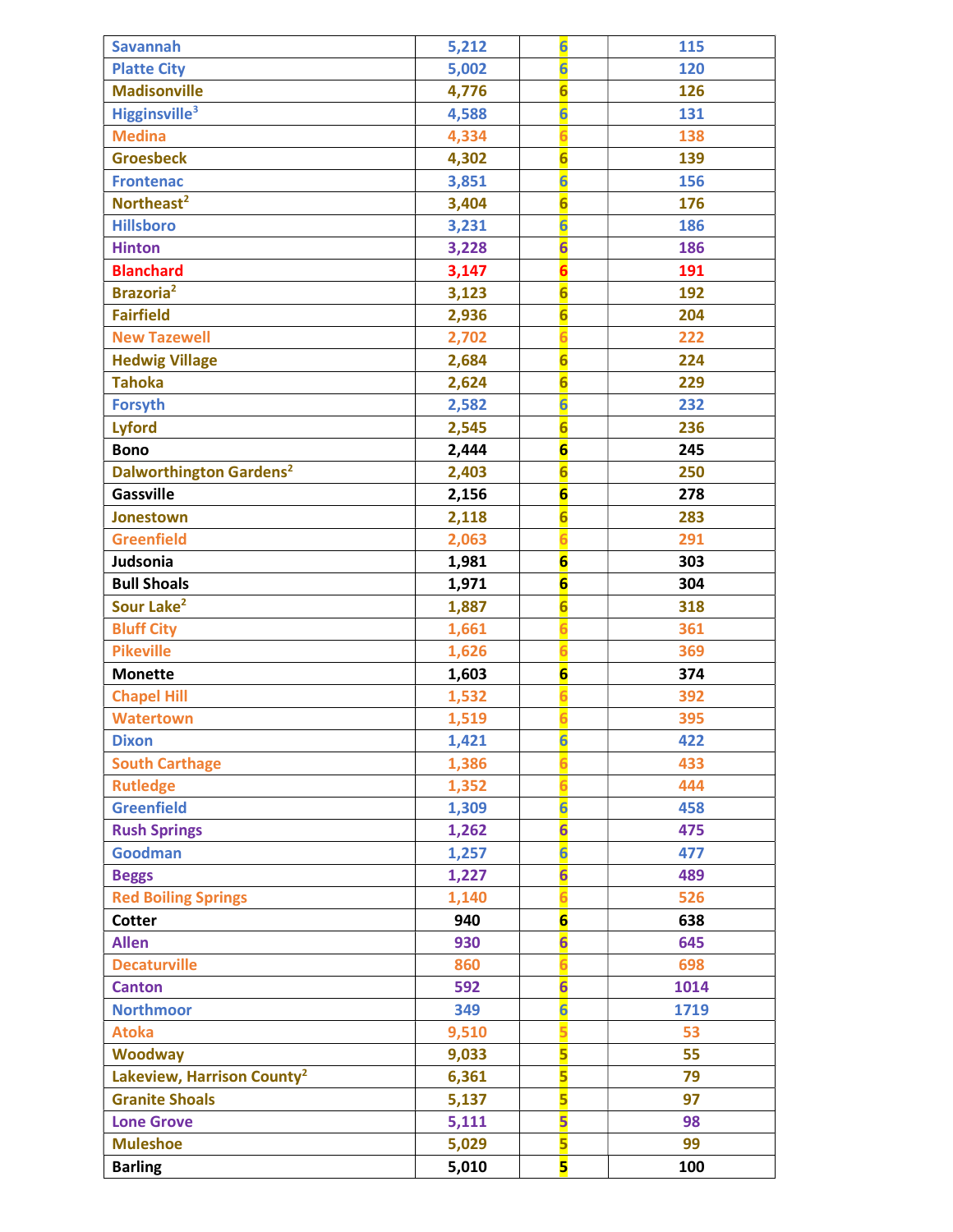| <b>Hickory Creek</b>      | 4,933 | 5                       | 101 |
|---------------------------|-------|-------------------------|-----|
| <b>McLoud</b>             | 4,746 | 5                       | 105 |
| <b>Van Alstyne</b>        | 4,437 | 5                       | 113 |
| <b>Herculaneum</b>        | 4,149 | 5                       | 121 |
| <b>Madill</b>             | 4,056 | $\overline{\mathbf{5}}$ | 123 |
| <b>Friona</b>             | 3,888 | 5                       | 129 |
| <b>Aubrey</b>             | 3,786 | 5                       | 132 |
| <b>Waller</b>             | 3,611 | 5                       | 138 |
| <b>Howe</b>               | 3,432 | 5                       | 146 |
| <b>Reno, Lamar County</b> | 3,333 | 5                       | 150 |
| <b>Portageville</b>       | 2,964 | 5                       | 169 |
| <b>Belle Meade</b>        | 2,879 |                         | 174 |
| <b>Woodbury</b>           | 2,878 |                         | 174 |
| <b>Refugio</b>            | 2,757 | 5                       | 181 |
| <b>Brusly</b>             | 2,737 | 5                       | 183 |
| <b>Fayette</b>            | 2,719 | 5                       | 184 |
| Abernathy <sup>2</sup>    | 2,713 | 5                       | 184 |
| <b>Hallettsville</b>      | 2,634 | 5                       | 190 |
| <b>Seymour</b>            | 2,600 | 5                       | 192 |
| <b>Hudson Oaks</b>        | 2,515 | 5                       | 199 |
| <b>Nixon</b>              | 2,482 | 5                       | 201 |
| <b>Maynardville</b>       | 2,397 |                         | 209 |
| <b>Harrisburg</b>         | 2,368 | 5                       | 211 |
| <b>White Pine</b>         | 2,356 |                         | 212 |
| <b>Hennessey</b>          | 2,241 | 5                       | 223 |
| <b>South Fulton</b>       | 2,214 |                         | 226 |
| <b>Spiro</b>              | 2,171 | 5                       | 230 |
| <b>Erath</b>              | 2,059 | 5                       | 243 |
| <b>Granite</b>            | 1,968 | 5                       | 254 |
| <b>Sparta</b>             | 1,937 | $\overline{\mathbf{5}}$ | 258 |
| Bay                       | 1,805 | 5                       | 277 |
| <b>Decatur</b>            | 1,646 |                         | 304 |
| <b>Lakeside</b>           | 1,614 | 5                       | 310 |
| <b>Corrigan</b>           | 1,605 | 5                       | 312 |
| <b>Crescent</b>           | 1,547 | 5                       | 323 |
| <b>Kimball</b>            | 1,421 |                         | 352 |
| <b>Locust Grove</b>       | 1,401 | 5                       | 357 |
| <b>Bruceton</b>           | 1,400 |                         | 357 |
| <b>Advance</b>            | 1,337 | 5                       | 374 |
| <b>Tye</b>                | 1,318 | 5                       | 379 |
| <b>Waukomis</b>           | 1,290 | 5                       | 388 |
| <b>Goodwell</b>           | 1,289 | 5                       | 388 |
| <b>Country Club Hills</b> | 1,265 | 5                       | 395 |
| <b>Diaz</b>               | 1,197 | 5                       | 418 |
| Yale                      | 1,192 | $\overline{\mathbf{5}}$ | 419 |
| <b>Mineral Springs</b>    | 1,148 | 5                       | 436 |
| <b>Edina</b>              | 1,111 | 5                       | 450 |
| <b>Highland</b>           | 1,100 | 5                       | 455 |
| <b>Scotts Hill</b>        | 977   |                         | 512 |
| <b>Laurie</b>             | 947   | 5                       | 528 |
| <b>Tellico Plains</b>     | 921   |                         | 543 |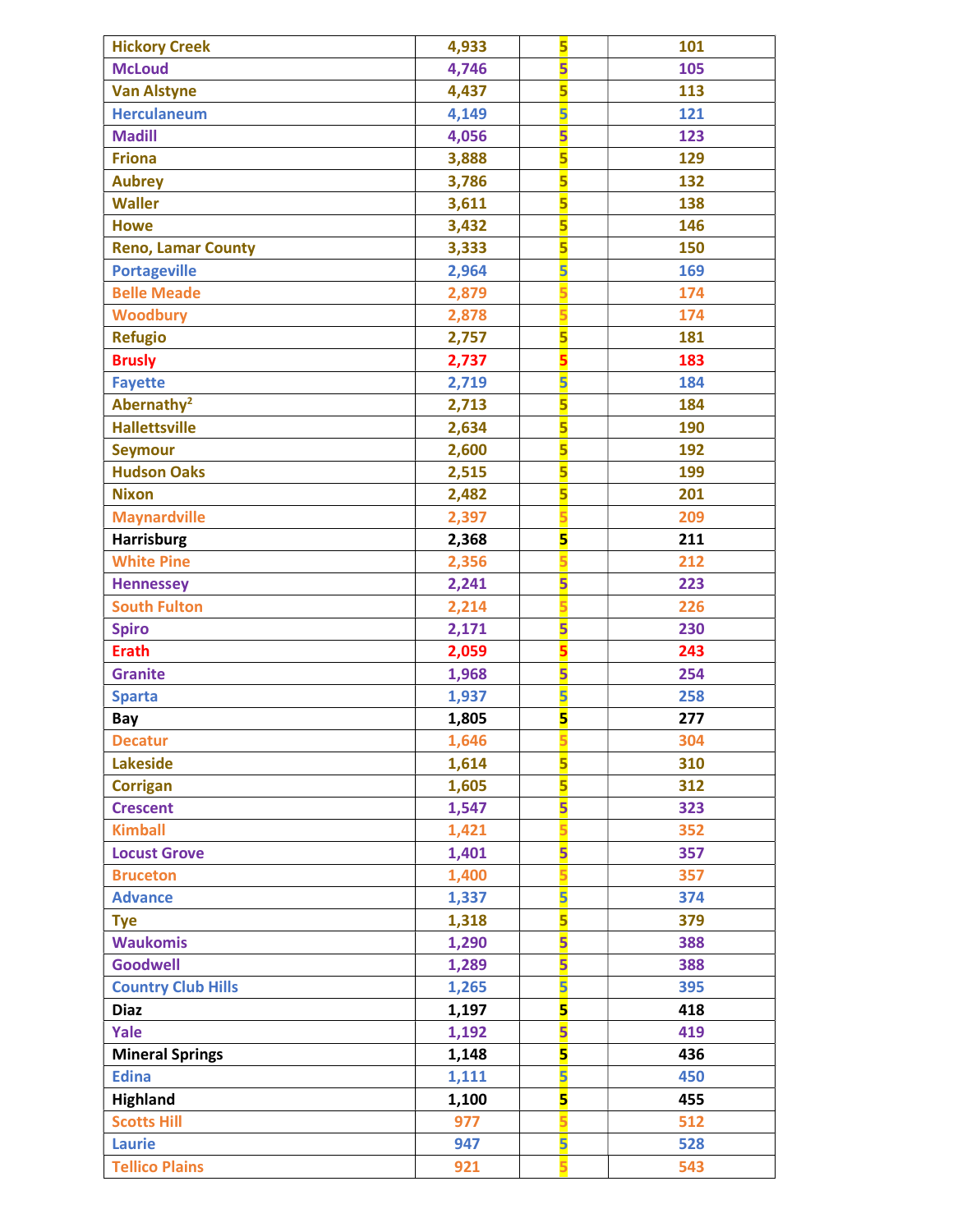| <b>Sharon</b>                | 911    | 5                       | 549 |
|------------------------------|--------|-------------------------|-----|
| Dawson <sup>2</sup>          | 796    | $\overline{\mathbf{5}}$ | 628 |
| <b>Kiowa</b>                 | 668    | 5                       | 749 |
| <b>Savanna</b>               | 649    | 5                       | 770 |
| Mountainburg                 | 608    | $\overline{\mathbf{5}}$ | 822 |
| <b>Hornersville</b>          | 596    | 5                       | 839 |
| <b>Fulshear</b>              | 13,967 | $\overline{\mathbf{4}}$ | 29  |
| Fair Oaks Ranch <sup>2</sup> | 10,151 | 4                       | 39  |
| <b>San Elizario</b>          | 9,129  | 4                       | 44  |
| <b>Oakland</b>               | 8,323  | 4                       | 48  |
| <b>Shavano Park</b>          | 4,052  | 4                       | 99  |
| <b>Crane</b>                 | 3,725  | 4                       | 107 |
| Palmyra                      | 3,606  | 4                       | 111 |
| Farmersville <sup>2</sup>    | 3,494  | 4                       | 114 |
| $Cli$ fton <sup>2</sup>      | 3,454  | 4                       | 116 |
| <b>Pleasant Valley</b>       | 3,073  | 4                       | 130 |
| <b>Brighton</b>              | 2,926  |                         | 137 |
| <b>Hooks</b>                 | 2,743  | 4                       | 146 |
| <b>Clifton</b>               | 2,665  |                         | 150 |
| <b>Terre du Lac</b>          | 2,382  | 4                       | 168 |
| <b>Calera</b>                | 2,375  | $\overline{\mathbf{a}}$ | 168 |
| Wynnewood                    | 2,207  | $\overline{\mathbf{a}}$ | 181 |
| <b>Chouteau</b>              | 2,086  | $\overline{\mathbf{4}}$ | 192 |
| <b>Halls</b>                 | 2,079  |                         | 192 |
| <b>Palmer</b>                | 2,079  | 4                       | 192 |
| <b>Troy</b>                  | 2,044  | $\overline{\mathbf{a}}$ | 196 |
| <b>Blanco</b>                | 2,040  | 4                       | 196 |
| <b>Estill Springs</b>        | 2,030  | 4                       | 197 |
| Augusta                      | 1,939  | $\overline{\mathbf{4}}$ | 206 |
| <b>Piperton</b>              | 1,887  | 4                       | 212 |
| <b>Bernie</b>                | 1,884  | $\overline{\mathbf{a}}$ | 212 |
| <b>Merriam Woods</b>         | 1,870  | $\overline{\mathbf{4}}$ | 214 |
| <b>Weston</b>                | 1,829  | 4                       | 219 |
| <b>Jarrell</b>               | 1,800  | 4                       | 222 |
| Lamar                        | 1,740  | $\overline{\mathbf{4}}$ | 230 |
| <b>Graysville</b>            | 1,564  |                         | 256 |
| <b>Englewood</b>             | 1,524  |                         | 262 |
| La Vernia                    | 1,472  | 4                       | 272 |
| <b>Marble Hill</b>           | 1,463  | 4                       | 273 |
| <b>Ash Grove</b>             | 1,447  | 4                       | 276 |
| <b>Dover</b>                 | 1,434  | $\overline{\mathbf{a}}$ | 279 |
| <b>Bel-Nor</b>               | 1,398  | 4                       | 286 |
| <b>Salina</b>                | 1,396  | 4                       | 287 |
| <b>Tracy City</b>            | 1,389  |                         | 288 |
| <b>Duenweg</b>               | 1,378  | 4                       | 290 |
| <b>Gleason</b>               | 1,364  |                         | 293 |
| Naples <sup>2</sup>          | 1,302  | 4                       | 307 |
| <b>Archie</b>                | 1,210  | 4                       | 331 |
| <b>Frankston</b>             | 1,180  | 4                       | 339 |
| <b>Tenaha</b>                | 1,153  | 4                       | 347 |
| <b>Meeker</b>                | 1,149  | $\overline{\mathbf{a}}$ | 348 |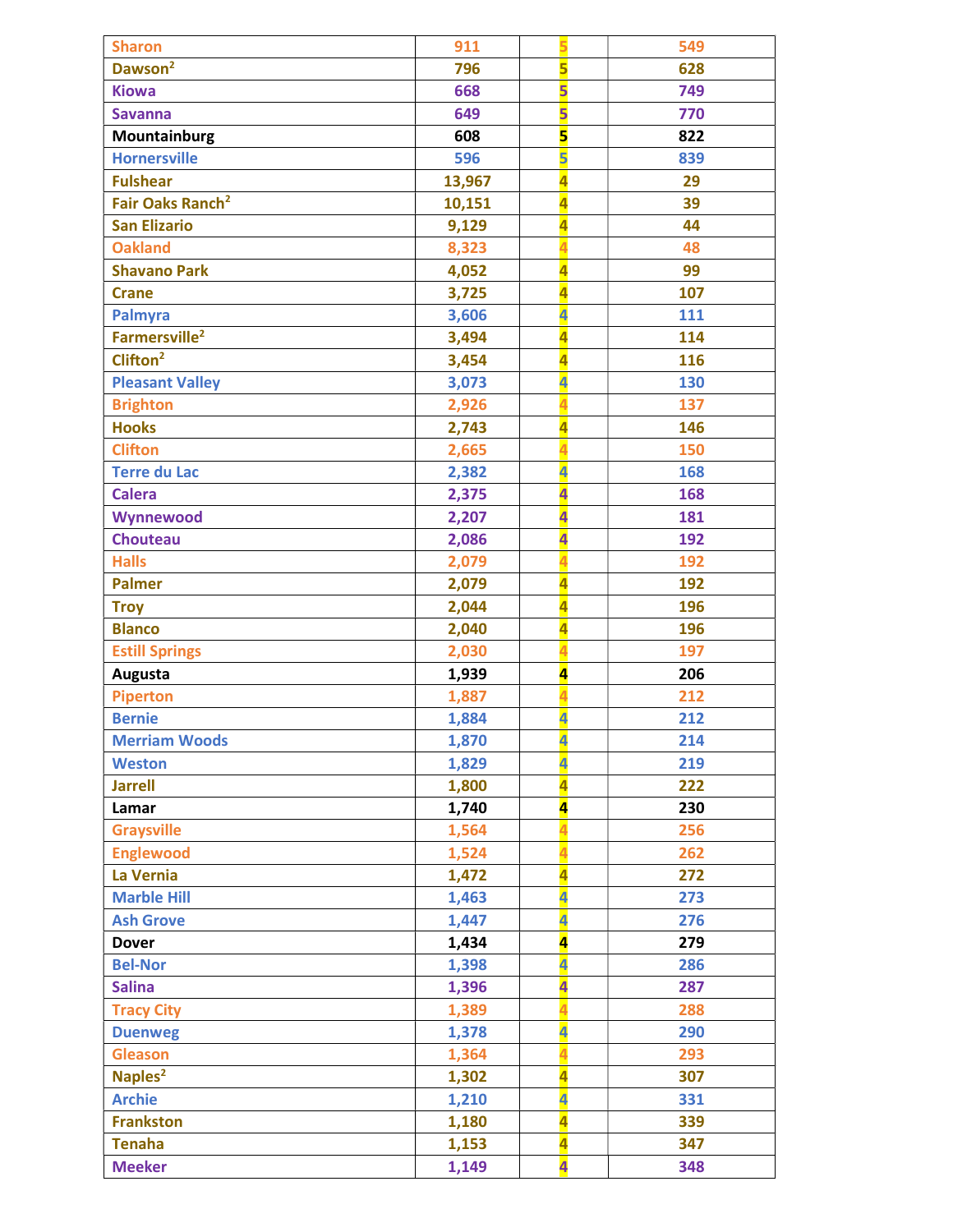| <b>Barnsdall</b>            | 1,143  | $\overline{\mathbf{4}}$                            | 350 |
|-----------------------------|--------|----------------------------------------------------|-----|
| <b>Ninnekah</b>             | 1,041  | $\overline{\mathbf{4}}$                            | 384 |
| <b>Edwards</b>              | 991    | 4                                                  | 404 |
| <b>Thrall</b>               | 968    | $\overline{\mathbf{4}}$                            | 413 |
| Weleetka                    | 964    | $\overline{\mathbf{4}}$                            | 415 |
| <b>Seligman</b>             | 848    | 4                                                  | 472 |
| <b>Langley</b>              | 823    | $\overline{\mathbf{a}}$                            | 486 |
| <b>Port Vincent</b>         | 751    |                                                    | 533 |
| <b>New Florence</b>         | 708    | 4                                                  | 565 |
| <b>Sunset Valley</b>        | 683    | 4                                                  | 586 |
| Weiner                      | 679    | $\overline{\mathbf{a}}$                            | 589 |
| <b>Puryear</b>              | 666    |                                                    | 601 |
| <b>Fort Cobb</b>            | 613    | $\overline{\mathbf{4}}$                            | 653 |
| <b>Cherry Valley</b>        | 583    | $\overline{\mathbf{4}}$                            | 686 |
| <b>Achille</b>              | 541    | $\overline{\mathbf{4}}$                            | 739 |
| <b>Saltillo</b>             | 528    |                                                    | 758 |
| <b>Cement</b>               | 481    | $\overline{\mathbf{a}}$                            | 832 |
| <b>Kearney</b>              | 10,736 | $\overline{\mathbf{3}}$                            | 28  |
| <b>Cave Springs</b>         | 5,580  | $\overline{\mathbf{3}}$                            | 54  |
| <b>Parker</b>               | 4,951  | $\overline{\mathbf{3}}$                            | 61  |
| <b>Morgans Point Resort</b> | 4,637  | $\overline{\mathbf{3}}$                            | 65  |
| <b>Verdigris</b>            | 4,603  | $\overline{\mathbf{3}}$                            | 65  |
| <b>Spring Valley</b>        | 4,414  | $\overline{\mathbf{3}}$                            | 68  |
| <b>Camden</b>               | 3,573  |                                                    | 84  |
| <b>Hollywood Park</b>       | 3,406  | $\overline{\mathbf{3}}$                            | 88  |
| <b>Spearman</b>             | 3,275  | $\overline{\mathbf{3}}$                            | 92  |
| <b>Elkins</b>               | 3,246  | $\overline{\mathbf{3}}$                            | 92  |
| <b>South Pittsburg</b>      | 3,008  |                                                    | 100 |
| <b>Bethel Heights</b>       | 2,810  | $\overline{\mathbf{3}}$                            | 107 |
| <b>Santa Rosa</b>           | 2,767  | $\overline{\mathbf{3}}$                            | 108 |
| <b>Kingston Springs</b>     | 2,750  | $\overline{\mathbf{3}}$                            | 109 |
| Sonora <sup>2</sup>         | 2,736  | 3                                                  | 110 |
| <b>Mountain City</b>        | 2,407  |                                                    | 125 |
| Lawson <sup>3</sup>         | 2,389  | $\overline{\mathbf{3}}$                            | 126 |
| <b>Tool</b>                 | 2,337  | $\overline{\mathbf{3}}$                            | 128 |
| <b>Gregory</b>              | 1,917  | $\overline{\mathbf{3}}$                            | 156 |
| <b>Hooker</b>               | 1,882  | $\overline{\mathbf{3}}$                            | 159 |
| Langston                    | 1,842  | $\overline{\mathbf{3}}$                            | 163 |
| <b>Campbell</b>             | 1,812  | 3                                                  | 166 |
| Loretto                     | 1,789  |                                                    | 168 |
| Cowan                       | 1,657  |                                                    | 181 |
| <b>Kensett</b>              | 1,618  | $\overline{\mathbf{3}}$                            | 185 |
| <b>Gunter</b>               | 1,614  | $\overline{\mathbf{3}}$                            | 186 |
| <b>Norris</b>               | 1,609  |                                                    | 186 |
| <b>Natalia</b>              | 1,602  | $\overline{\mathbf{3}}$                            | 187 |
| Murfreesboro                | 1,533  | $\overline{\mathbf{3}}$                            | 196 |
| <b>Dover</b>                | 1,489  |                                                    | 201 |
| Perryville                  |        |                                                    | 206 |
|                             | 1,454  | 3                                                  |     |
| <b>Celina</b>               | 1,453  |                                                    | 206 |
| <b>Lakeshire</b>            | 1,393  | $\overline{\mathbf{3}}$<br>$\overline{\mathbf{3}}$ | 215 |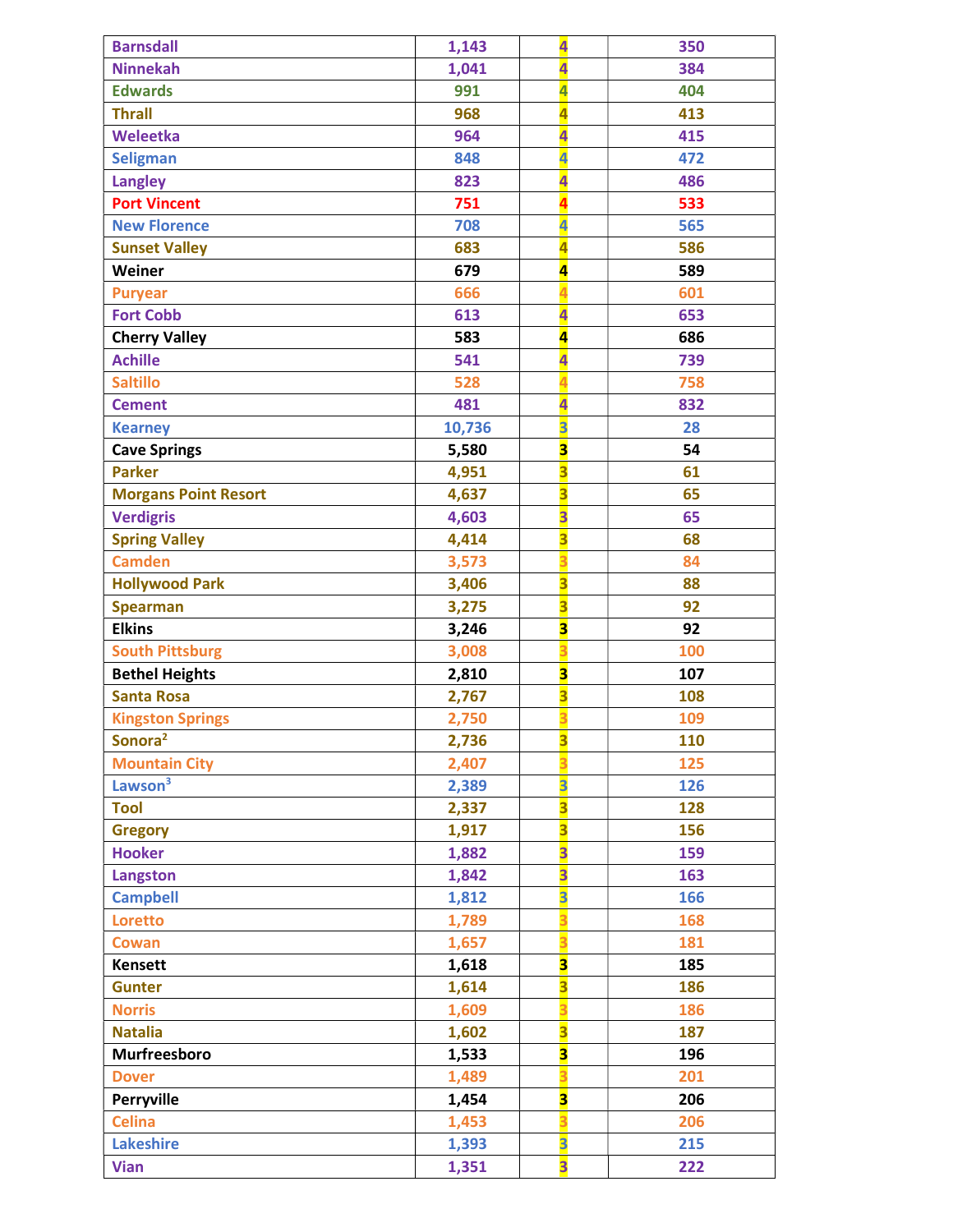| La Plata                                | 1,312 | $\overline{\mathbf{3}}$ | 229 |
|-----------------------------------------|-------|-------------------------|-----|
| <b>Marshall</b>                         | 1,297 | $\overline{\mathbf{3}}$ | 231 |
| <b>Erin</b>                             | 1,287 |                         | 233 |
| <b>Benton</b>                           | 1,258 |                         | 238 |
| <b>Colbert</b>                          | 1,250 | $\overline{\mathbf{3}}$ | 240 |
| <b>Gordonsville</b>                     | 1,239 |                         | 242 |
| <b>Thomas</b>                           | 1,205 | $\overline{\mathbf{3}}$ | 249 |
| <b>Kenton</b>                           | 1,195 |                         | 251 |
| <b>Wellsville</b>                       | 1,144 | $\overline{\mathbf{3}}$ | 262 |
| <b>Calvert</b>                          | 1,143 | $\overline{\mathbf{3}}$ | 262 |
| <b>Hill Country Village<sup>2</sup></b> | 1,109 | $\overline{\mathbf{3}}$ | 271 |
| <b>Ash Flat</b>                         | 1,095 | $\overline{\mathbf{3}}$ | 274 |
| <b>Forest Park</b>                      | 1,075 | $\overline{\mathbf{3}}$ | 279 |
| <b>Humansville</b>                      | 1,059 | 3                       | 283 |
| <b>Oilton</b>                           | 1,012 | $\overline{\mathbf{3}}$ | 296 |
| <b>Mustang Ridge<sup>2</sup></b>        | 1,001 | $\overline{\mathbf{3}}$ | 300 |
| <b>Gore</b>                             | 939   | $\overline{\mathbf{3}}$ | 319 |
| <b>Hydro</b>                            | 937   | $\overline{\mathbf{3}}$ | 320 |
| <b>Dibble</b>                           | 871   | $\overline{\mathbf{3}}$ | 344 |
| <b>Adair</b>                            | 817   | $\overline{\mathbf{3}}$ | 367 |
| <b>St. Joseph</b>                       | 814   |                         | 369 |
| <b>Wellston</b>                         | 783   | $\overline{\mathbf{3}}$ | 383 |
| <b>Tipton</b>                           | 762   | $\overline{\mathbf{3}}$ | 394 |
| <b>Tyrone</b>                           | 760   | $\overline{\mathbf{3}}$ | 395 |
| <b>Valliant</b>                         | 731   | $\overline{\mathbf{3}}$ | 410 |
| <b>Niota</b>                            | 727   |                         | 413 |
| <b>Mountain View</b>                    | 726   | $\overline{\mathbf{3}}$ | 413 |
| <b>Lake Tapawingo</b>                   | 720   | $\overline{\mathbf{3}}$ | 417 |
| <b>Pilot Knob</b>                       | 719   | $\overline{\mathbf{3}}$ | 417 |
| <b>Jonesburg</b>                        | 709   | $\overline{\mathbf{3}}$ | 423 |
| <b>Elmore City</b>                      | 706   | $\overline{\mathbf{3}}$ | 425 |
| <b>Westover Hills</b>                   | 685   | 3                       | 438 |
| <b>Hollow Rock</b>                      | 675   |                         | 444 |
| <b>Washington</b>                       | 664   | 3                       | 452 |
| <b>Greensburg</b>                       | 653   | 3                       | 459 |
| Lahoma                                  | 621   | $\overline{\mathbf{3}}$ | 483 |
| <b>Surfside Beach</b>                   | 594   | $\overline{\mathbf{3}}$ | 505 |
| <b>Ramona</b>                           | 543   | $\overline{\mathbf{3}}$ | 552 |
| <b>Verden</b>                           | 535   | $\overline{\mathbf{3}}$ | 561 |
| <b>Sulphur Springs</b>                  | 534   | 3                       | 562 |
| <b>Big Sandy</b>                        | 522   |                         | 575 |
| <b>Gadsden</b>                          | 461   |                         | 651 |
| <b>Tushka</b>                           | 303   | $\overline{\mathbf{3}}$ | 990 |
| <b>Jourdanton</b>                       | 4,537 | $\overline{\mathbf{2}}$ | 44  |
| <b>Ste. Genevieve</b>                   | 4,445 | $\overline{\mathbf{2}}$ | 45  |
| <b>Caldwell</b>                         | 4,433 | $\overline{\mathbf{2}}$ | 45  |
| <b>Bellville</b>                        | 4,288 | $\overline{\mathbf{2}}$ | 47  |
| <b>Ovilla</b>                           | 4,232 | $\overline{\mathbf{2}}$ | 47  |
| Venus <sup>2</sup>                      | 3,986 | $\overline{\mathbf{2}}$ | 50  |
| <b>Oak Ridge North</b>                  | 3,174 | $\overline{\mathbf{2}}$ | 63  |
| Chandler <sup>2</sup>                   | 3,142 | $\overline{2}$          | 64  |
|                                         |       |                         |     |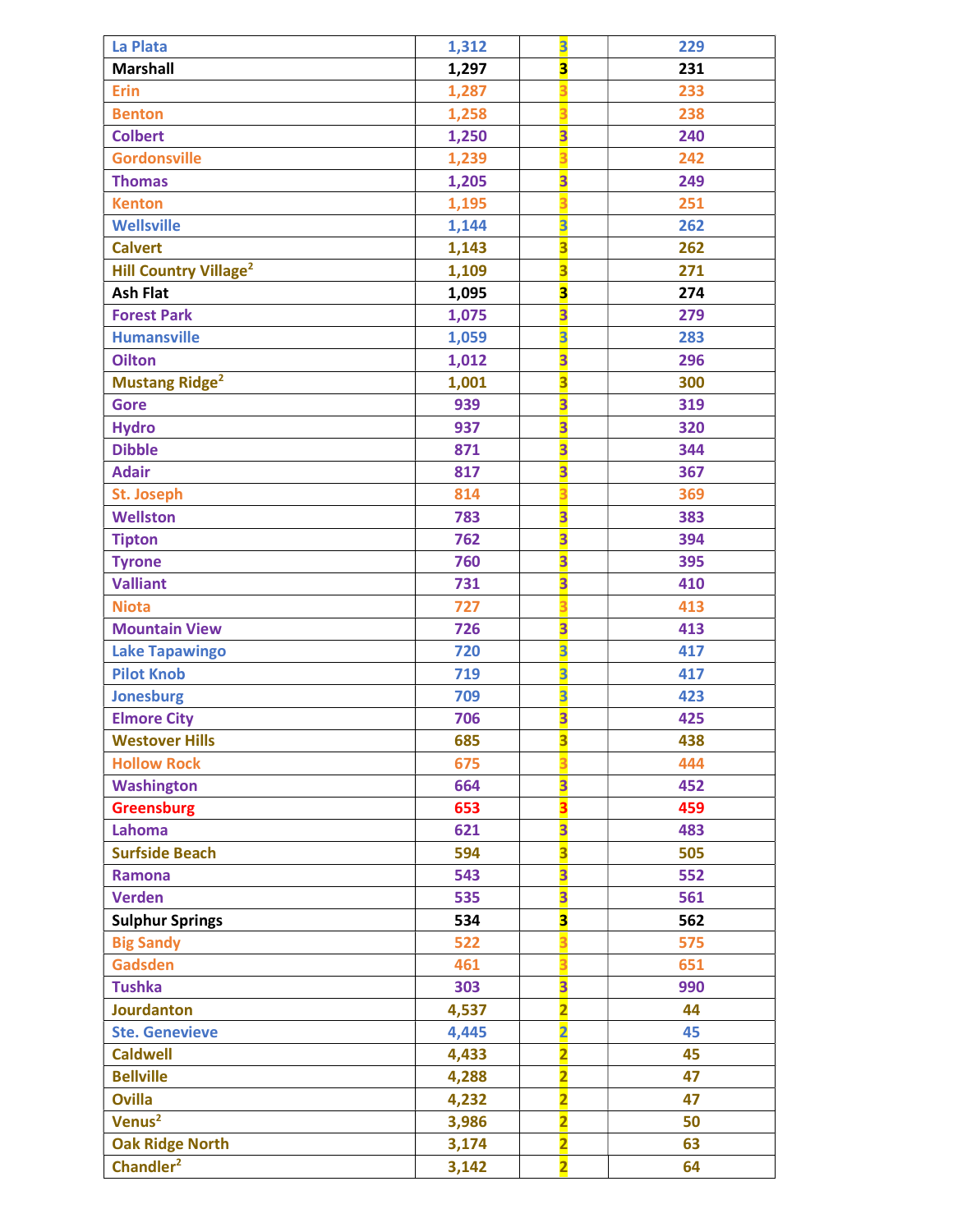| <b>Cleveland</b>       | 3,136 | $\overline{\mathbf{2}}$ | 64  |
|------------------------|-------|-------------------------|-----|
| <b>Oronogo</b>         | 2,694 | $\overline{\mathbf{2}}$ | 74  |
| <b>Rancho Viejo</b>    | 2,480 | $\overline{\mathbf{2}}$ | 81  |
| <b>Monroe City</b>     | 2,439 | $\overline{\mathbf{2}}$ | 82  |
| <b>Dyer</b>            | 2,204 | $\overline{\mathbf{2}}$ | 91  |
| <b>Union City</b>      | 2,193 | $\overline{\mathbf{2}}$ | 91  |
| <b>Adamsville</b>      | 2,171 |                         | 92  |
| <b>Jones Creek</b>     | 2,110 | $\overline{\mathbf{2}}$ | 95  |
| <b>Patton Village</b>  | 2,095 | $\overline{\mathbf{2}}$ | 95  |
| Lathrop                | 2,009 | $\overline{\mathbf{2}}$ | 100 |
| <b>Hamlin</b>          | 1,982 | $\overline{\mathbf{2}}$ | 101 |
| <b>Warson Woods</b>    | 1,925 | $\overline{\mathbf{2}}$ | 104 |
| <b>Haskell</b>         | 1,913 | $\overline{\mathbf{2}}$ | 105 |
| <b>Chelsea</b>         | 1,902 | $\overline{\mathbf{2}}$ | 105 |
| <b>Southside Place</b> | 1,902 | $\overline{\mathbf{2}}$ | 105 |
| <b>Blaine</b>          | 1,871 |                         | 107 |
| Luther                 | 1,834 | $\overline{\mathbf{2}}$ | 109 |
| <b>Coalgate</b>        | 1,779 | $\overline{\mathbf{2}}$ | 112 |
| <b>Archer City</b>     | 1,732 | $\overline{\mathbf{2}}$ | 115 |
| <b>Whitwell</b>        | 1,723 | $\overline{\mathbf{2}}$ | 116 |
| La Grulla              | 1,709 | $\overline{\mathbf{2}}$ | 117 |
| <b>Minco</b>           | 1,641 | $\overline{\mathbf{2}}$ | 122 |
| <b>Warner</b>          | 1,588 | $\overline{\mathbf{2}}$ | 126 |
| <b>Mason</b>           | 1,549 | $\overline{\mathbf{2}}$ | 129 |
| <b>Boyd</b>            | 1,510 | $\overline{\mathbf{2}}$ | 132 |
| <b>Cedarville</b>      | 1,413 | $\overline{\mathbf{2}}$ | 142 |
| <b>Lone Jack</b>       | 1,342 | $\overline{\mathbf{2}}$ | 149 |
| Wallis <sup>2</sup>    | 1,322 | $\overline{\mathbf{2}}$ | 151 |
| <b>Farwell</b>         | 1,314 | $\overline{\mathbf{2}}$ | 152 |
| <b>Petersburg</b>      | 1,133 | $\overline{\mathbf{2}}$ | 177 |
| <b>Rutherford</b>      | 1,066 |                         | 188 |
| Luxora                 | 1,016 | $\overline{\mathbf{2}}$ | 197 |
| <b>Alexandria</b>      | 1,006 |                         | 199 |
| <b>Oil City</b>        | 980   |                         | 204 |
| <b>Jasper</b>          | 969   | $\overline{\mathbf{2}}$ | 206 |
| <b>Grandfield</b>      | 938   | $\overline{\mathbf{2}}$ | 213 |
| <b>Morehouse</b>       | 865   | $\overline{\mathbf{2}}$ | 231 |
| <b>Fordland</b>        | 850   | $\overline{\mathbf{2}}$ | 235 |
| <b>Davenport</b>       | 816   | $\overline{\mathbf{2}}$ | 245 |
| <b>Van Buren</b>       | 800   | $\overline{\mathbf{2}}$ | 250 |
| <b>Clayton</b>         | 794   | $\overline{\mathbf{2}}$ | 252 |
| <b>Plumerville</b>     | 773   | $\overline{\mathbf{2}}$ | 259 |
| <b>Oregon</b>          | 755   | $\overline{\mathbf{2}}$ | 265 |
| Lakeview               | 715   | $\overline{\mathbf{2}}$ | 280 |
| <b>Perry</b>           | 694   | $\overline{\mathbf{2}}$ | 288 |
| <b>Bokchito</b>        | 688   | $\overline{\mathbf{2}}$ | 291 |
| <b>Madison</b>         | 685   | $\overline{\mathbf{2}}$ | 292 |
| <b>Maury City</b>      | 664   | 2                       | 301 |
| <b>McRae</b>           | 661   | $\overline{\mathbf{2}}$ | 303 |
| <b>Matthews</b>        | 597   | $\overline{\mathbf{2}}$ | 335 |
| <b>Caddo Valley</b>    | 588   | $\overline{\mathbf{2}}$ | 340 |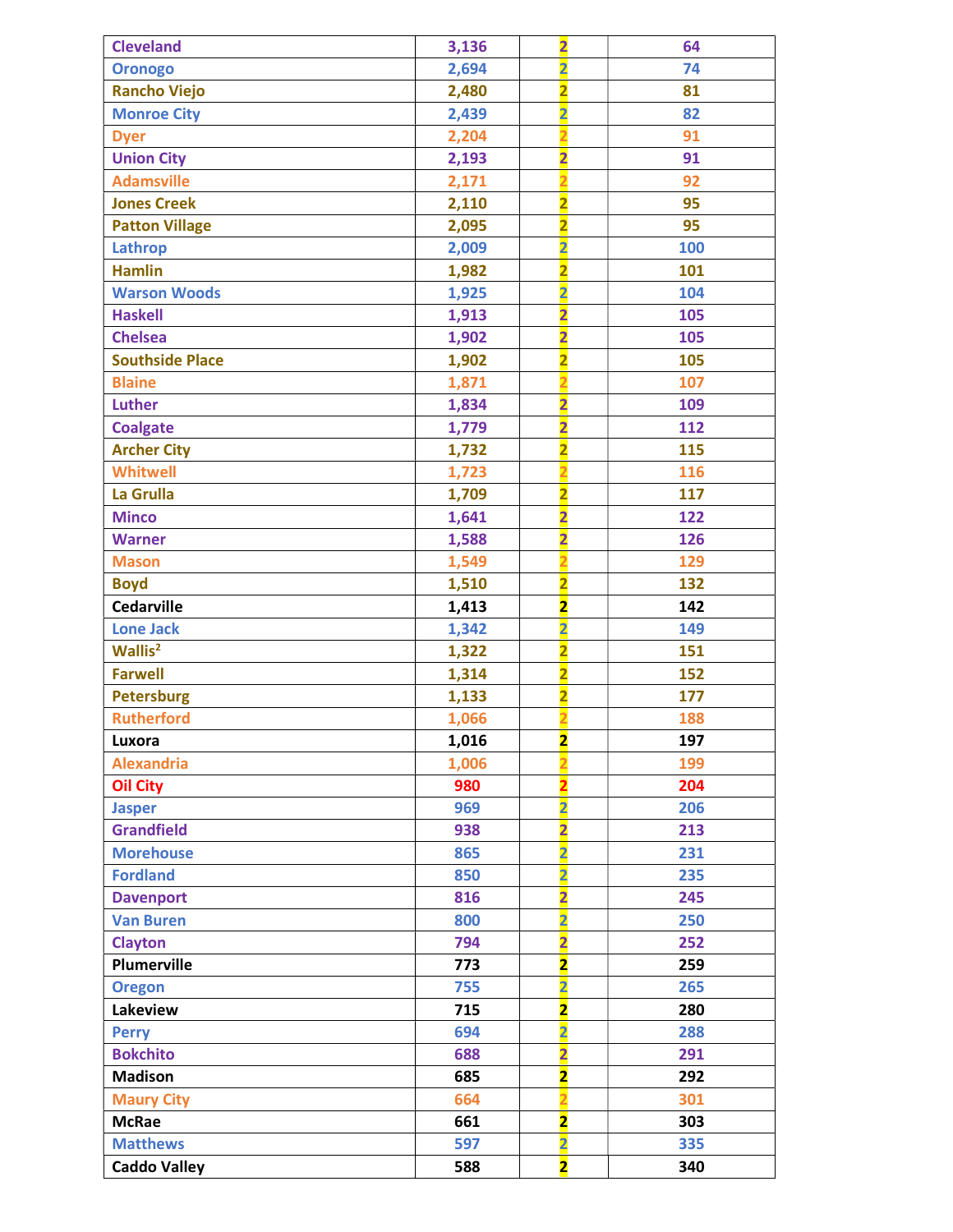| <b>Bernice</b>                 | 579   | $\overline{\mathbf{2}}$ | 345  |
|--------------------------------|-------|-------------------------|------|
| <b>Rose Bud</b>                | 483   | $\overline{\mathbf{z}}$ | 414  |
| <b>Depew</b>                   | 479   | $\overline{\mathbf{2}}$ | 418  |
| <b>Corder</b>                  | 397   | $\overline{\mathbf{2}}$ | 504  |
| <b>Toone</b>                   | 334   | $\overline{2}$          | 599  |
| <b>Menifee</b>                 | 316   | $\overline{\mathbf{2}}$ | 633  |
| <b>Sawyer</b>                  | 311   | $\overline{\mathbf{2}}$ | 643  |
| <b>Watts</b>                   | 310   | $\overline{\mathbf{2}}$ | 645  |
| <b>Big Cabin</b>               | 252   | $\overline{\mathbf{2}}$ | 794  |
| <b>Sparks</b>                  | 170   | $\overline{\mathbf{2}}$ | 1176 |
| <b>Church Hill</b>             | 6,671 | $\overline{\mathbf{1}}$ | 15   |
| <b>Cottleville</b>             | 5,849 | $\overline{\mathbf{1}}$ | 17   |
| Florence <sup>4</sup>          | 4,500 | $\mathbf{1}$            | 22   |
| Gentry                         | 3,924 | $\overline{\mathbf{1}}$ | 25   |
| Lavon                          | 3,755 | $\overline{\mathbf{1}}$ | 27   |
| <b>Tusculum</b>                | 2,805 | $\overline{\mathbf{1}}$ | 36   |
| <b>Clever</b>                  | 2,787 | $\overline{\mathbf{1}}$ | 36   |
| <b>Many</b>                    | 2,704 | $\overline{\mathbf{1}}$ | 37   |
| <b>Versailles</b>              | 2,450 | $\overline{\mathbf{1}}$ | 41   |
| <b>Parsons</b>                 | 2,304 | $\overline{\mathbf{1}}$ | 43   |
| Idalou <sup>2</sup>            | 2,289 | $\overline{\mathbf{1}}$ | 44   |
| <b>Shiner</b>                  | 2,181 | $\overline{\mathbf{1}}$ | 46   |
| Weimar                         | 2,180 | $\overline{\mathbf{1}}$ | 46   |
| <b>Stratford</b>               | 2,103 | $\overline{\mathbf{1}}$ | 48   |
| <b>New Haven</b>               | 2,071 | $\overline{\mathbf{1}}$ | 48   |
| <b>Collinsville</b>            | 1,951 | $\overline{\mathbf{1}}$ | 51   |
| <b>Lookout Mountain</b>        | 1,866 |                         | 54   |
| <b>Lake Ozark</b>              | 1,832 | $\overline{\mathbf{1}}$ | 55   |
| Lorena                         | 1,776 | $\overline{\mathbf{1}}$ | 56   |
| <b>Surgoinsville</b>           | 1,772 | $\overline{\mathbf{1}}$ | 56   |
| <b>Bartonville<sup>2</sup></b> | 1,752 | $\overline{\mathbf{1}}$ | 57   |
| Hamilton <sup>3</sup>          | 1,694 | $\mathbf{1}$            | 59   |
| <b>Marfa</b>                   | 1,682 | $\overline{\mathbf{1}}$ | 59   |
| <b>Kingston</b>                | 1,676 | $\overline{\mathbf{1}}$ | 60   |
| <b>Ridgely</b>                 | 1,641 | 1                       | 61   |
| <b>Runaway Bay</b>             | 1,579 | $\overline{\mathbf{1}}$ | 63   |
| <b>Bangs</b>                   | 1,540 | $\overline{\mathbf{1}}$ | 65   |
| <b>Burns</b>                   | 1,456 | 1                       | 69   |
| <b>Tarkio</b>                  | 1,422 | $\overline{\mathbf{1}}$ | 70   |
| <b>Beaver</b>                  | 1,390 | $\overline{\mathbf{1}}$ | 72   |
| <b>Big Sandy</b>               | 1,385 | $\overline{\mathbf{1}}$ | 72   |
| <b>Okarche</b>                 | 1,351 | $\overline{\mathbf{1}}$ | 74   |
| <b>Troy</b>                    | 1,317 |                         | 76   |
| <b>Cornersville</b>            | 1,271 |                         | 79   |
| <b>Dickson</b>                 | 1,251 | $\overline{\mathbf{1}}$ | 80   |
| <b>Ardmore</b>                 | 1,229 |                         | 81   |
| <b>Krotz Springs</b>           | 1,208 |                         | 83   |
| <b>French Settlement</b>       | 1,182 |                         | 85   |
| <b>Mooreland</b>               | 1,176 | $\overline{\mathbf{1}}$ | 85   |
| <b>Caddo</b>                   | 1,091 | $\overline{\mathbf{1}}$ | 92   |
| <b>Obion</b>                   | 1,042 |                         | 96   |
|                                |       |                         |      |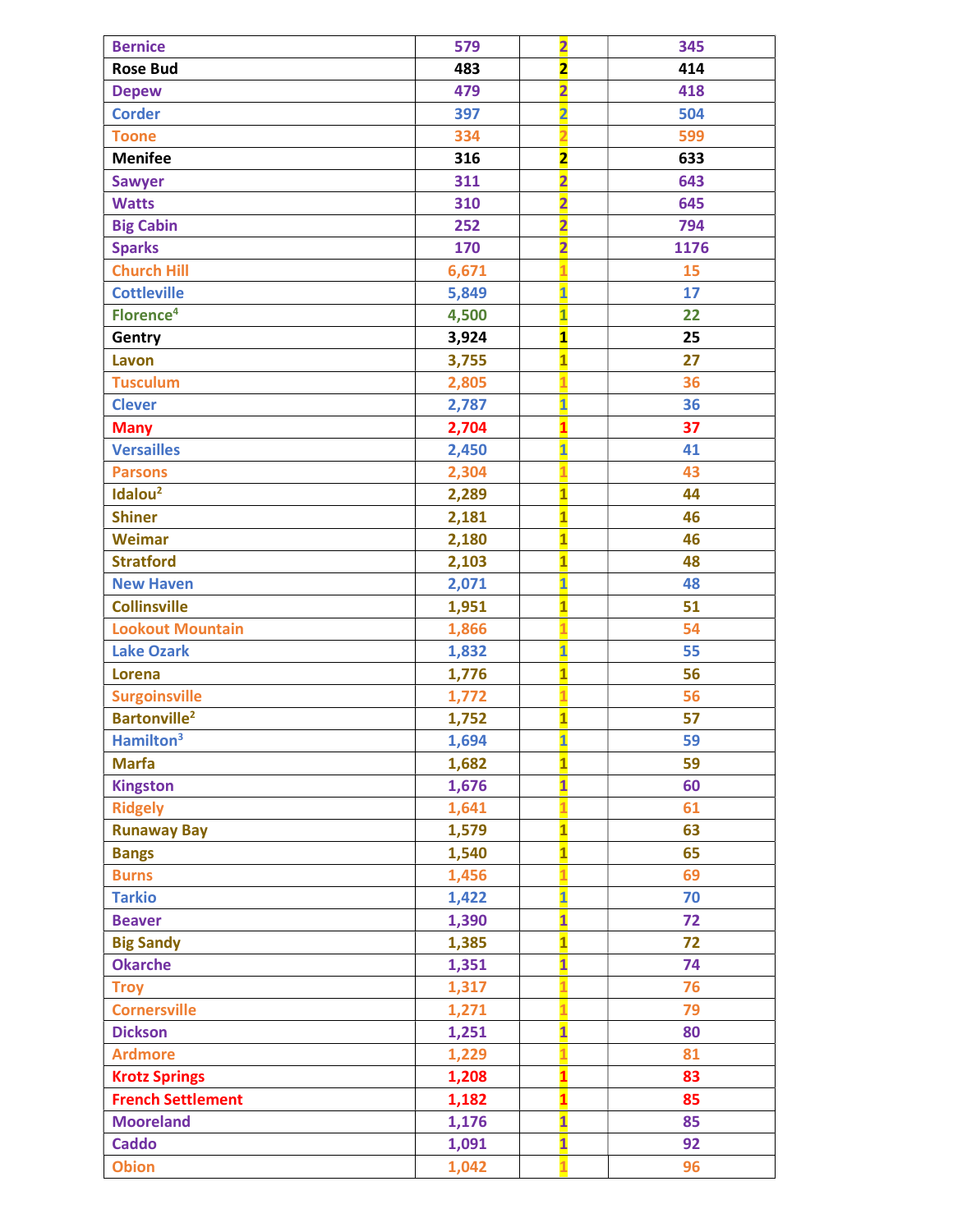| Cyril                  | 1,022 | $\overline{\mathbf{1}}$ | 98          |
|------------------------|-------|-------------------------|-------------|
| <b>Erick</b>           | 988   | $\overline{\mathbf{1}}$ | 101         |
| <b>Bradford</b>        | 983   |                         | 102         |
| <b>Ringling</b>        | 966   | $\overline{\mathbf{1}}$ | 104         |
| <b>Rossville</b>       | 950   | $\overline{\mathbf{1}}$ | 105         |
| <b>North Enid</b>      | 932   | $\overline{\mathbf{1}}$ | 107         |
| <b>Diamond</b>         | 923   | $\overline{\mathbf{1}}$ | 108         |
| <b>La Grange</b>       | 902   | $\overline{\mathbf{1}}$ | 111         |
| <b>Truesdale</b>       | 870   | $\overline{\mathbf{1}}$ | 115         |
| <b>Seiling</b>         | 861   | $\overline{\mathbf{1}}$ | 116         |
| <b>Bearden</b>         | 859   | $\overline{\mathbf{1}}$ | 116         |
| <b>Dewar</b>           | 847   | $\overline{\mathbf{1}}$ | 118         |
| <b>Pond Creek</b>      | 822   | $\overline{\mathbf{1}}$ | 122         |
| <b>Howe</b>            | 786   | $\overline{\mathbf{1}}$ | 127         |
| <b>Haileyville</b>     | 753   | $\overline{\mathbf{1}}$ | 133         |
| <b>Iberia</b>          | 749   | $\overline{\mathbf{1}}$ | 134         |
| <b>Swifton</b>         | 727   | $\overline{\mathbf{1}}$ | 138         |
| <b>Bella Villa</b>     | 726   | $\overline{\mathbf{1}}$ | 138         |
| <b>Cammack Village</b> | 720   | $\mathbf{1}$            | 139         |
| Quitman                | 711   | $\overline{\mathbf{1}}$ | 141         |
| <b>Vici</b>            | 708   | $\overline{\mathbf{1}}$ | 141         |
| <b>Middleton</b>       | 637   |                         | 157         |
| <b>Moscow</b>          | 559   |                         | 179         |
| <b>Alba</b>            | 539   | $\overline{\mathbf{1}}$ | 186         |
| <b>Hardin</b>          | 533   | $\overline{\mathbf{1}}$ | 188         |
| <b>Elkton</b>          | 528   | $\overline{1}$          | 189         |
| <b>Sunrise Beach</b>   | 500   | $\overline{\mathbf{1}}$ | 200         |
| <b>Ethridge</b>        | 489   | 1                       | 204         |
| <b>Summersville</b>    | 487   | $\overline{\mathbf{1}}$ | 205         |
| <b>Amber</b>           | 467   | $\overline{\mathbf{1}}$ | 214         |
| <b>Henry</b>           | 466   |                         | 215         |
| <b>Branson West</b>    | 449   | 1                       | 223         |
| <b>Townsend</b>        | 446   |                         | 224         |
| <b>Baileyton</b>       | 445   |                         | 225         |
| <b>Stringtown</b>      | 397   | $\overline{\mathbf{1}}$ | 252         |
| <b>Jennings</b>        | 357   | $\overline{\mathbf{1}}$ | 280         |
| <b>Annapolis</b>       | 338   | $\overline{\mathbf{1}}$ | 296         |
| <b>Etowah</b>          | 317   | $\mathbf{1}$            | 315         |
| <b>Cumberland City</b> | 308   |                         | 325         |
| <b>Avant</b>           | 304   | $\mathbf{1}$            | 329         |
| <b>Canalou</b>         | 301   | $\overline{\mathbf{1}}$ | 332         |
| <b>Butler</b>          | 299   | $\overline{\mathbf{1}}$ | 334         |
| <b>Rattan</b>          | 297   | $\overline{\mathbf{1}}$ | 337         |
| <b>Old Monroe</b>      | 285   | $\overline{\mathbf{1}}$ | 351         |
| <b>St. Charles</b>     | 208   | $\overline{\mathbf{1}}$ | 481         |
| <b>Nash</b>            | 194   | $\overline{\mathbf{1}}$ | 515         |
| <b>Addis</b>           | 5,747 | $\overline{\mathbf{o}}$ | $\mathbf 0$ |
| Greenbrier             | 5,660 | $\overline{\mathbf{0}}$ | $\mathbf 0$ |
| Giddings <sup>2</sup>  | 5,124 | $\overline{\mathbf{0}}$ | $\mathbf 0$ |
| <b>Hollister</b>       | 4,608 | $\overline{\mathbf{0}}$ | $\mathbf 0$ |
| <b>San Diego</b>       | 4,226 | $\overline{\mathbf{o}}$ | $\mathbf 0$ |
|                        |       |                         |             |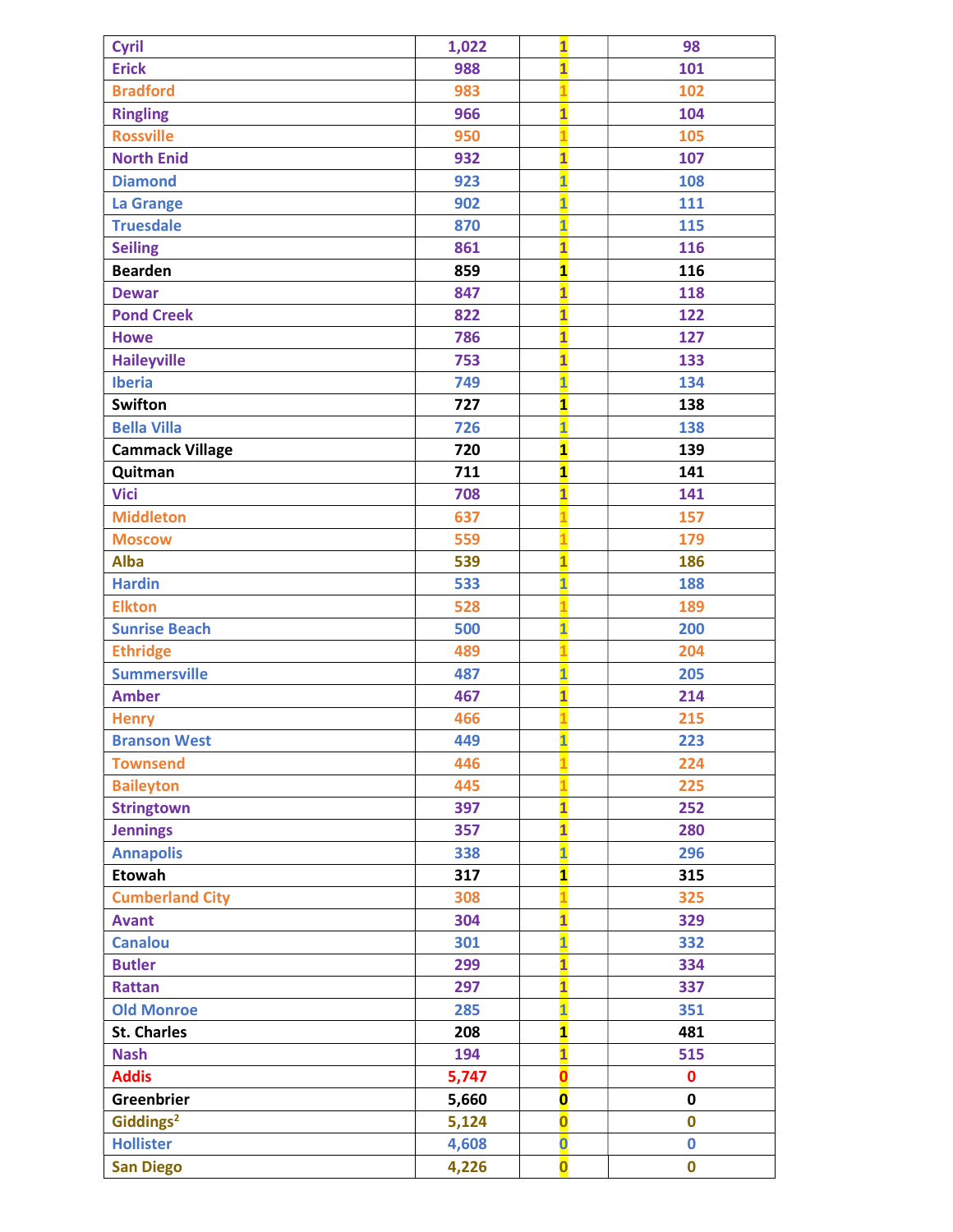| <b>Vandalia</b>        | 4,072 | $\overline{\mathbf{0}}$ | $\bf{0}$                |
|------------------------|-------|-------------------------|-------------------------|
| <b>Canton</b>          | 3,909 | $\overline{\mathbf{0}}$ | 0                       |
| <b>Rayville</b>        | 3,492 | Ō                       | $\mathbf 0$             |
| Jena                   | 3,370 |                         | $\mathbf 0$             |
| <b>Elgin</b>           | 3,294 | $\overline{\mathbf{0}}$ | $\mathbf 0$             |
| <b>Needville</b>       | 3,094 | $\overline{\mathbf{0}}$ | $\mathbf 0$             |
| <b>Double Oak</b>      | 3,073 | $\overline{\mathbf{0}}$ | 0                       |
| <b>Westmoreland</b>    | 2,431 |                         | $\mathbf 0$             |
| <b>Kimberling City</b> | 2,286 | $\overline{\mathbf{0}}$ | $\mathbf 0$             |
| <b>Carthage</b>        | 2,276 |                         | $\bf{0}$                |
| <b>Ridgetop</b>        | 2,079 |                         | $\overline{\mathbf{0}}$ |
| <b>Roman Forest</b>    | 2,031 | $\overline{\mathbf{0}}$ | 0                       |
| <b>Jacksboro</b>       | 1,919 |                         | $\mathbf 0$             |
| <b>Spring City</b>     | 1,865 |                         | $\bf{0}$                |
| <b>San Augustine</b>   | 1,850 | $\overline{\mathbf{0}}$ | $\bf{0}$                |
| <b>Cross Plains</b>    | 1,827 |                         | $\overline{\mathbf{0}}$ |
| <b>Spencer</b>         | 1,646 | Ω                       | $\mathbf 0$             |
| <b>Huntsville</b>      | 1,513 | $\overline{\mathbf{0}}$ | $\mathbf 0$             |
| Greenland              | 1,450 | $\overline{\mathbf{0}}$ | 0                       |
| <b>Morris</b>          | 1,416 | $\overline{\mathbf{0}}$ | $\mathbf 0$             |
| <b>Sweet Springs</b>   | 1,414 | $\overline{\mathbf{0}}$ | $\mathbf 0$             |
| <b>New Market</b>      | 1,372 | Ω                       | $\mathbf 0$             |
| Olla                   | 1,349 | O                       | $\mathbf 0$             |
| <b>Hawkins</b>         | 1,331 | $\overline{\mathbf{0}}$ | $\mathbf 0$             |
| <b>Rich Hill</b>       | 1,323 | $\overline{\mathbf{0}}$ | $\bf{0}$                |
| <b>Brownsboro</b>      | 1,283 | $\overline{\mathbf{0}}$ | $\mathbf 0$             |
| <b>Palm Valley</b>     | 1,249 | $\overline{\mathbf{0}}$ | 0                       |
| <b>Oologah</b>         | 1,176 | $\overline{\mathbf{0}}$ | $\mathbf 0$             |
| <b>Boley</b>           | 1,175 | $\overline{\mathbf{0}}$ | $\mathbf 0$             |
| <b>Sibley</b>          | 1,144 | O                       | 0                       |
| <b>Billings</b>        | 1,114 | $\overline{\mathbf{0}}$ | $\mathbf 0$             |
| <b>Glasgow</b>         | 1,095 | $\overline{\mathbf{0}}$ | 0                       |
| <b>New Franklin</b>    | 1,072 | $\overline{\mathbf{0}}$ | $\mathbf 0$             |
| <b>Cullen</b>          | 1,069 |                         | 0                       |
| <b>Lilbourn</b>        | 1,060 | $\overline{\mathbf{0}}$ | $\mathbf 0$             |
| <b>Highlandville</b>   | 1,052 | $\overline{\mathbf{0}}$ | $\mathbf 0$             |
| <b>Tioga</b>           | 1,035 | $\overline{\mathbf{0}}$ | $\mathbf 0$             |
| <b>Shady Point</b>     | 998   | $\overline{\mathbf{0}}$ | $\mathbf 0$             |
| Gainesboro             | 944   |                         | $\bf{0}$                |
| <b>Collinwood</b>      | 939   |                         | $\overline{\mathbf{0}}$ |
| <b>Texhoma</b>         | 917   | $\overline{\mathbf{0}}$ | $\mathbf 0$             |
| <b>Waynoka</b>         | 913   | $\overline{\mathbf{0}}$ | $\mathbf 0$             |
| <b>Osceola</b>         | 900   | $\overline{\mathbf{0}}$ | $\mathbf 0$             |
| <b>Wartburg</b>        | 896   |                         | $\overline{\mathbf{0}}$ |
| <b>Cashion</b>         | 883   | $\overline{\mathbf{0}}$ | $\mathbf 0$             |
| <b>Rockaway Beach</b>  | 880   | $\overline{\textbf{0}}$ | $\mathbf 0$             |
| <b>Trezevant</b>       | 842   | Ω                       | $\mathbf 0$             |
| <b>Huntland</b>        | 839   | Ō                       | $\mathbf 0$             |
| <b>Edmundson</b>       | 830   | $\overline{\mathbf{0}}$ | $\mathbf 0$             |
| Wilson                 | 819   | $\overline{\mathbf{0}}$ | 0                       |
| <b>Epps</b>            | 819   | ŋ                       | 0                       |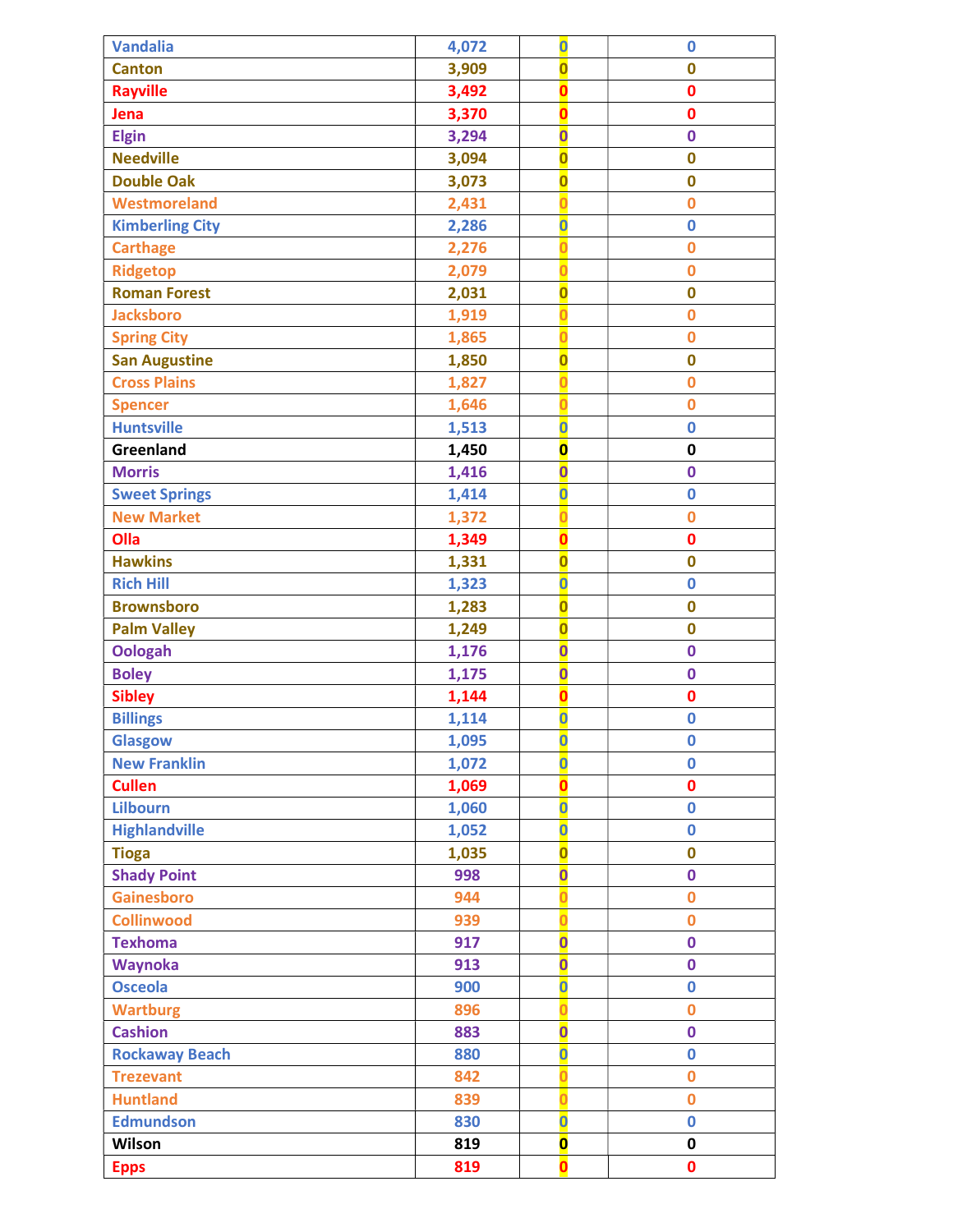| <b>Pineville</b>         | 801 | $\overline{\mathbf{O}}$ | $\bf{0}$                |
|--------------------------|-----|-------------------------|-------------------------|
| <b>Cumby</b>             | 796 | $\overline{\mathbf{0}}$ | $\mathbf 0$             |
| <b>Conway</b>            | 775 | $\overline{\mathbf{0}}$ | $\mathbf 0$             |
| <b>Exeter</b>            | 773 | $\overline{\mathbf{0}}$ | $\mathbf 0$             |
| <b>Pilot Grove</b>       | 758 | $\overline{\mathbf{0}}$ | $\overline{0}$          |
| <b>South Coffeyville</b> | 740 | $\overline{\mathbf{0}}$ | $\mathbf 0$             |
| <b>Bradford</b>          | 732 | $\overline{\mathbf{o}}$ | $\mathbf 0$             |
| <b>Eagleville</b>        | 714 |                         | $\overline{0}$          |
| <b>Porum</b>             | 702 | $\overline{\mathbf{0}}$ | $\mathbf 0$             |
| <b>Charleston</b>        | 695 | n                       | $\overline{0}$          |
| <b>Wheaton</b>           | 693 | $\overline{\mathbf{0}}$ | $\mathbf 0$             |
| <b>Wartrace</b>          | 692 | Ō                       | $\bf{0}$                |
| Amity                    | 675 | $\overline{\mathbf{0}}$ | $\pmb{0}$               |
| <b>Friendship</b>        | 670 |                         | $\bf{0}$                |
| <b>Cleveland</b>         | 663 | $\overline{\mathbf{0}}$ | $\mathbf 0$             |
| <b>Carney</b>            | 656 | $\overline{\textbf{0}}$ | $\mathbf 0$             |
| <b>Gallaway</b>          | 644 | Ō                       | $\bf{0}$                |
| <b>Paoli</b>             | 613 | $\overline{\mathbf{0}}$ | $\mathbf 0$             |
| <b>Trimble</b>           | 613 |                         | $\overline{0}$          |
| <b>Verona</b>            | 606 | $\overline{\mathbf{0}}$ | $\mathbf 0$             |
| <b>Doolittle</b>         | 600 | $\overline{\mathbf{0}}$ | $\mathbf 0$             |
| <b>Velma</b>             | 595 | $\overline{\mathbf{0}}$ | $\mathbf 0$             |
| <b>Foristell</b>         | 589 | $\overline{\mathbf{0}}$ | $\mathbf 0$             |
| <b>Hulbert</b>           | 584 | $\overline{\mathbf{0}}$ | $\mathbf 0$             |
| <b>Pittman Center</b>    | 581 | n                       | $\overline{0}$          |
| <b>Eminence</b>          | 578 | $\overline{\mathbf{0}}$ | $\mathbf 0$             |
| <b>Petersburg</b>        | 564 | 0                       | $\bf{0}$                |
| <b>Olustee</b>           | 563 | $\overline{\mathbf{0}}$ | $\mathbf 0$             |
| <b>Norfork</b>           | 533 | $\overline{\mathbf{0}}$ | $\mathbf 0$             |
| <b>Covington</b>         | 533 | $\overline{\textbf{0}}$ | $\bf{0}$                |
| <b>Minor Hill</b>        | 532 | n                       | $\mathbf 0$             |
| <b>McCurtain</b>         | 503 | $\overline{\mathbf{0}}$ | $\mathbf 0$             |
| <b>Tryon</b>             | 499 | $\overline{\mathbf{0}}$ | $\mathbf 0$             |
| <b>Calhoun</b>           | 498 |                         | $\mathbf 0$             |
| <b>Thackerville</b>      | 488 | $\overline{\mathbf{0}}$ | $\mathbf 0$             |
| Ravenden                 | 443 | $\overline{\mathbf{0}}$ | $\mathbf 0$             |
| Chattanooga              | 441 | $\overline{\mathbf{0}}$ | $\mathbf 0$             |
| <b>Washburn</b>          | 439 | $\overline{\textbf{0}}$ | $\mathbf 0$             |
| <b>Delta</b>             | 438 | $\overline{\mathbf{0}}$ | $\mathbf 0$             |
| <b>Bucklin</b>           | 437 | $\overline{\mathbf{0}}$ | $\bf{0}$                |
| <b>Wynona</b>            | 434 | $\overline{\mathbf{0}}$ | $\mathbf 0$             |
| <b>Niangua</b>           | 426 | $\overline{\mathbf{0}}$ | $\mathbf 0$             |
| <b>Eldorado</b>          | 410 | $\overline{\textbf{0}}$ | $\mathbf 0$             |
| <b>Platte Woods</b>      | 409 | $\overline{\mathbf{0}}$ | $\mathbf 0$             |
| <b>Gibson</b>            | 394 | n                       | $\overline{\mathbf{0}}$ |
| <b>Hornbeak</b>          | 394 | n                       | $\overline{0}$          |
| <b>Lamont</b>            | 390 | $\overline{\mathbf{0}}$ | $\mathbf 0$             |
| <b>Alma</b>              | 381 | $\overline{\mathbf{0}}$ | $\mathbf 0$             |
| <b>Damascus</b>          | 377 | $\overline{\mathbf{0}}$ | $\pmb{0}$               |
| <b>Clarksburg</b>        | 376 | n                       | $\mathbf 0$             |
| <b>St. Marys</b>         | 348 | $\overline{\mathbf{0}}$ | $\mathbf 0$             |
|                          |     |                         |                         |